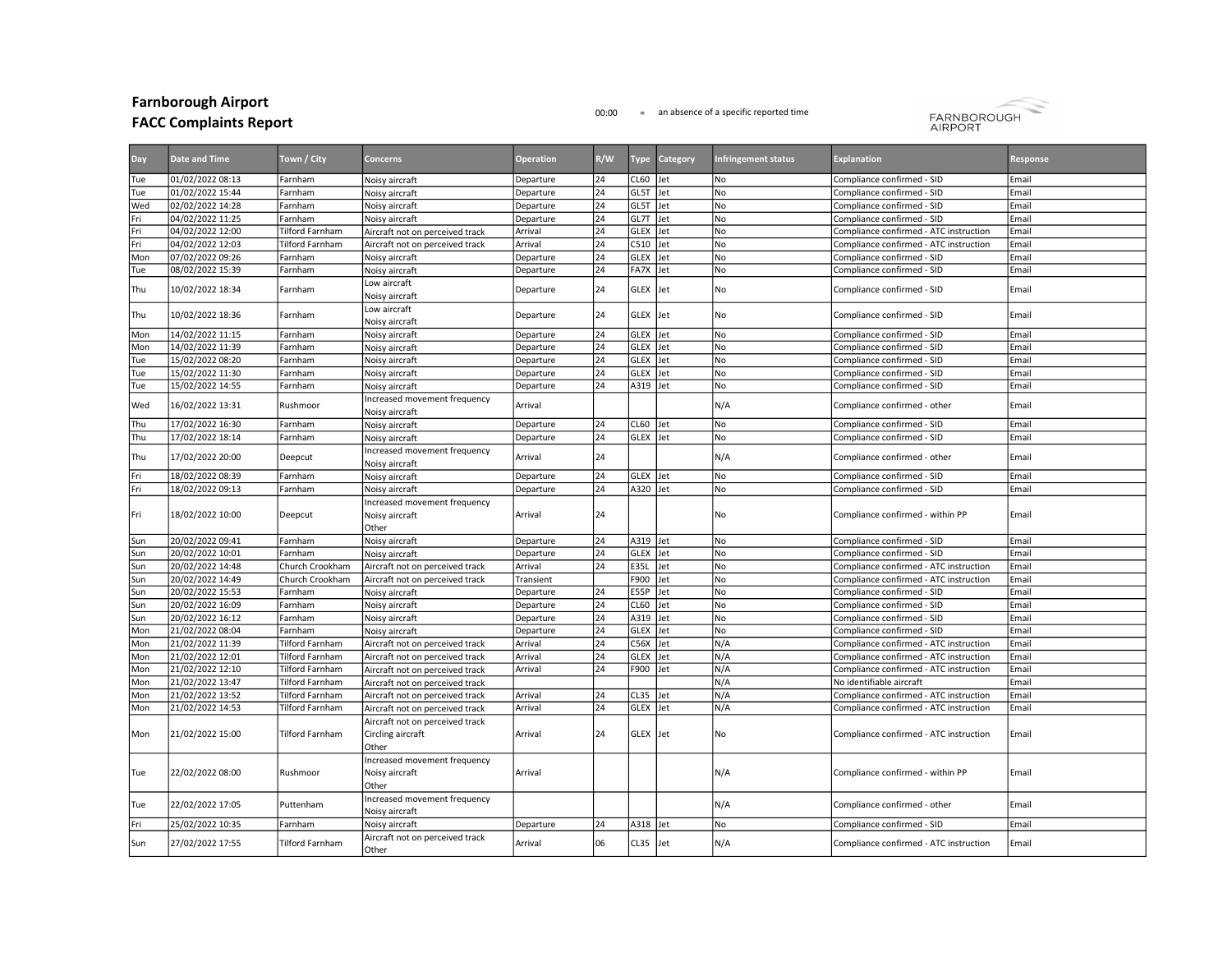|            |                                      |                            | Increased movement frequency                      |                  |                 |             |            |                        |                                       |                                                    |
|------------|--------------------------------------|----------------------------|---------------------------------------------------|------------------|-----------------|-------------|------------|------------------------|---------------------------------------|----------------------------------------------------|
| Tue        | 01/03/2022 10:00                     | Wanborough                 | Noisy aircraft                                    |                  |                 |             |            | N/A                    | Compliance confirmed - within PP      | Email                                              |
|            |                                      |                            | Other                                             |                  |                 |             |            |                        |                                       |                                                    |
| Tue        | 01/03/2022 15:35                     | Wrecclesham                | Increased movement frequency<br>Noisy aircraft    |                  |                 |             |            | N/A                    | No investigation                      | WebTrak Acknowledgement                            |
| Wed        | 02/03/2022 08:44                     | Wrecclesham                | Aircraft not on perceived track<br>Noisy aircraft |                  |                 |             |            | N/A                    | No investigation                      | WebTrak Acknowledgement                            |
| Thu        | 03/03/2022 15:26                     | Headley                    | Noisy aircraft                                    | Arrival          | 06              |             |            | No                     | No investigation                      | Email                                              |
| Fri        | 04/03/2022 07:43                     | Farnham                    | Noisy aircraft                                    | Departure        | 24              | F2TH Jet    |            | N/A                    | Compliance confirmed - STAR           | Email                                              |
| Fri        | 04/03/2022 17:01                     | Farnham                    | Noisy aircraft                                    | Departure        | 24              | <b>RJ85</b> | Jet        | No                     | Compliance confirmed - STAR           | Email                                              |
| Fri        | 04/03/2022 17:06                     | Farnham                    | Noisy aircraft                                    | Arrival          | 24              | A318 Jet    |            | No                     | Compliance confirmed - STAR           | Email                                              |
|            |                                      |                            |                                                   |                  |                 |             |            |                        |                                       |                                                    |
| Sat        | 05/03/2022 08:00                     | Frimley                    | Increased movement frequency<br>Noisy aircraft    | Arrival          | 24              |             |            | No                     | Compliance confirmed - other          | Email                                              |
| Sat        | 05/03/2022 11:10                     | Crondall                   | Aircraft not on perceived track<br>Noisy aircraft | Departure        | 06              | GLF5 Jet    |            | No                     | Compliance confirmed - STAR           | Email                                              |
| Sun        | 06/03/2022 08:12                     | Wrecclesham                | Aircraft not on perceived track<br>Noisy aircraft |                  |                 |             |            | N/A                    | No investigation                      | WebTrak Acknowledgement                            |
| Sun        | 06/03/2022 08:17                     | Wrecclesham                | Noisy aircraft                                    |                  |                 |             |            | N/A                    | No investigation                      | WebTrak Acknowledgement                            |
| Sun        | 06/03/2022 11:05                     | Wrecclesham                | Noisy aircraft                                    |                  |                 |             |            | N/A                    | No investigation                      | WebTrak Acknowledgement                            |
| Sun        | 06/03/2022 17:26                     | Wrecclesham                | Noisy aircraft                                    |                  |                 |             |            | N/A                    | No investigation                      | WebTrak Acknowledgement                            |
| Sun        | 06/03/2022 17:37                     | Wrecclesham                | Noisy aircraft                                    |                  |                 |             |            | N/A                    | No investigation                      | WebTrak Acknowledgement                            |
| Sun        | 06/03/2022 17:40                     | Wrecclesham                | Noisy aircraft                                    |                  |                 |             |            | N/A                    | No investigation                      | WebTrak Acknowledgement                            |
| Sun        | 06/03/2022 17:50                     | Wrecclesham                | Noisy aircraft                                    |                  |                 |             |            | N/A                    | No investigation                      | WebTrak Acknowledgement                            |
|            |                                      |                            |                                                   | N/A              | N/A             | N/A         | IN/A       | N/A                    |                                       |                                                    |
| Mon        | 07/03/2022 13:57                     | Crondall                   | Other                                             |                  |                 |             |            |                        | No investigation                      | Email                                              |
| Mon        | 07/03/2022 21:10                     | Wrecclesham                | Noisy aircraft                                    |                  |                 |             |            | N/A                    | No investigation                      | WebTrak Acknowledgement                            |
| Tue        | 08/03/2022 11:49                     | Wrecclesham                | Noisy aircraft                                    |                  |                 |             |            | N/A                    | No investigation                      | WebTrak Acknowledgement                            |
| Tue        | 08/03/2022 12:30                     | Wrecclesham                | Noisy aircraft                                    |                  |                 |             |            | N/A                    | No investigation                      | WebTrak Acknowledgement                            |
| Tue        | 08/03/2022 13:04                     | Wrecclesham                | Noisy aircraft                                    |                  |                 |             |            | N/A                    | No investigation                      | WebTrak Acknowledgement                            |
| Tue        | 08/03/2022 13:07                     | Wrecclesham                | Noisy aircraft                                    | Arrival          | 06              | B737 Jet    |            | N/A                    | No investigation                      | WebTrak Acknowledgement                            |
| Tue        | 08/03/2022 14:01                     | Wrecclesham                | Noisy aircraft                                    | Arrival          | 06              | E55P Jet    |            | N/A                    | No investigation                      | WebTrak Acknowledgement                            |
| Tue        | 08/03/2022 14:44                     | Wrecclesham                | Noisy aircraft                                    |                  |                 |             |            | N/A                    | No investigation                      | WebTrak Acknowledgement                            |
| Tue        | 08/03/2022 15:13                     | Wrecclesham                | Noisy aircraft                                    |                  |                 |             |            | N/A                    | No investigation                      | WebTrak Acknowledgement                            |
| Tue        | 08/03/2022 15:19                     | Wrecclesham                | Noisy aircraft                                    |                  |                 |             |            | N/A                    | No investigation                      | WebTrak Acknowledgement                            |
| Tue        | 08/03/2022 15:20                     | Wrecclesham                | Noisy aircraft                                    |                  |                 |             |            | N/A                    | No investigation                      | WebTrak Acknowledgement                            |
| Tue        | 08/03/2022 15:25                     | Wrecclesham                | Circling aircraft<br>Noisy aircraft               |                  |                 |             |            | N/A                    | No investigation                      | WebTrak Acknowledgement                            |
| Tue        | 08/03/2022 18:01                     | Wrecclesham                | Aircraft not on perceived track<br>Noisy aircraft |                  |                 |             |            | N/A                    | No investigation                      | WebTrak Acknowledgement                            |
| Thu        | 10/03/2022 07:59                     | Farnham                    | Noisy aircraft                                    | Departure        | 24              | CL60 Jet    |            | No                     | Compliance confirmed - STAR           | Email                                              |
| Thu        | 10/03/2022 08:07                     | Farnham                    | Noisy aircraft                                    | Departure        | 24              | C56X Jet    |            | No                     | Compliance confirmed - STAR           | WebTrak Acknowledgement                            |
| Thu        | 10/03/2022 08:36                     | Farnham                    | Noisy aircraft                                    | Departure        | 24              | F2TH Jet    |            | <b>No</b>              | Compliance confirmed - STAR           | Email                                              |
| Thu        | 10/03/2022 09:30                     | Farnham                    | Noisy aircraft                                    | Departure        | 24              | <b>B737</b> | Jet        | No                     | Compliance confirmed - STAR           | Email                                              |
| Thu        | 10/03/2022 11:53                     | Farnham                    | Noisy aircraft                                    | Departure        | 24              | <b>B737</b> | Jet        | No                     | Compliance confirmed - STAR           | WebTrak Acknowledgement                            |
| Thu        | 10/03/2022 14:10                     | Ewshot                     | Low aircraft                                      | <b>Departure</b> | 24              | FA7X        | Jet        | Yes without permission | <b>NON-COMPLIANCE - SID deviation</b> | Phone                                              |
| Thu        | 10/03/2022 14:12                     | Farnham                    |                                                   | Departure        | 24              | FA7X        | <b>Jet</b> | No                     | Compliance confirmed - STAR           | Email                                              |
|            |                                      |                            | Noisy aircraft                                    |                  |                 |             |            |                        |                                       |                                                    |
| Fri        | 11/03/2022 08:27                     | Crondall                   | Noisy aircraft<br>Circling aircraft               | Departure        | 24              |             | Jet        | No                     | Compliance confirmed - STAR           | Email                                              |
| Fri<br>Fri | 11/03/2022 10:24<br>11/03/2022 10:29 | Wrecclesham<br>Wrecclesham | Noisy aircraft<br>Noisy aircraft                  |                  |                 |             |            | N/A<br>N/A             | No investigation<br>No investigation  | WebTrak Acknowledgement<br>WebTrak Acknowledgement |
| Sat        | 12/03/2022 08:25                     | Wrecclesham                | Noisy aircraft                                    |                  |                 |             |            | N/A                    | No investigation                      | WebTrak Acknowledgement                            |
|            |                                      |                            |                                                   |                  |                 |             |            | N/A                    |                                       |                                                    |
| Sun        | 13/03/2022 12:30                     | Farnborough                | Odour                                             | N/A              | N/A             | N/A         | N/A        |                        | Compliance confirmed - other          | Email                                              |
| Wed        | 16/03/2022 11:14                     | Wrecclesham                | Circling aircraft<br>Noisy aircraft               |                  |                 |             |            | N/A                    | No investigation                      | WebTrak Acknowledgement                            |
| Thu        | 17/03/2022 17:02                     | Farnham                    | Noisy aircraft                                    | Departure        | 24              | E145 Jet    |            | No                     | Compliance confirmed - SID            | WebTrak Acknowledgement                            |
| Thu        | 17/03/2022 18:42                     | Farnham                    | Noisy aircraft                                    | Departure        | 24              | F2TH Jet    |            | No                     | Compliance confirmed - SID            | WebTrak Acknowledgement                            |
| Thu        | 17/03/2022 18:49                     | Churt                      | Noisy aircraft                                    | Arrival          | $\overline{24}$ |             |            | No                     | Compliance confirmed - STAR           | Email                                              |
| Thu        | 17/03/2022 20:00                     | Deepcut                    | Increased movement frequency<br>Noisy aircraft    | Arrival          | 24              |             |            | No                     | Compliance confirmed - within PP      | Email                                              |
| Fri        | 18/03/2022 10:43                     | Wrecclesham                | Noisy aircraft                                    |                  |                 |             |            | N/A                    | No investigation                      | WebTrak Acknowledgement                            |
| Fri        | 18/03/2022 12:05                     | Wrecclesham                | Noisy aircraft                                    |                  |                 |             |            | N/A                    | No investigation                      | WebTrak Acknowledgement                            |
|            |                                      |                            |                                                   |                  |                 |             |            |                        |                                       |                                                    |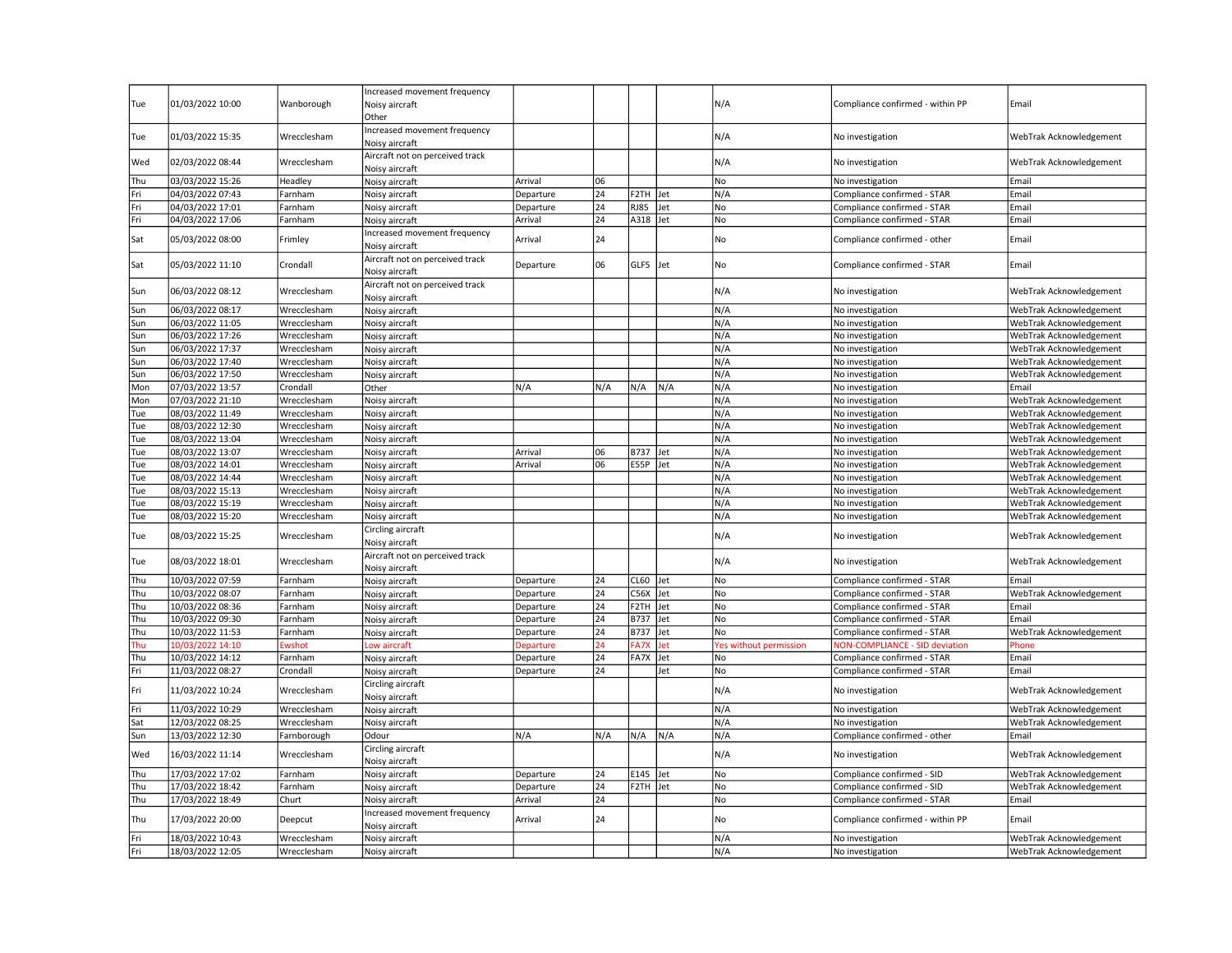| Fri        | 18/03/2022 12:10                     | Wrecclesham                | Noisy aircraft                                    |           |     |             |             | N/A        | No investigation                       | WebTrak Acknowledgement                            |
|------------|--------------------------------------|----------------------------|---------------------------------------------------|-----------|-----|-------------|-------------|------------|----------------------------------------|----------------------------------------------------|
| Fri        | 18/03/2022 12:19                     | Wrecclesham                | Noisy aircraft                                    |           |     |             |             | N/A        | No investigation                       | WebTrak Acknowledgement                            |
| Fri        | 18/03/2022 16:48                     | Wrecclesham                | Noisy aircraft                                    |           |     |             |             | N/A        | No investigation                       | WebTrak Acknowledgement                            |
| Sat        | 19/03/2022 08:13                     | Wrecclesham                | Noisy aircraft                                    |           |     |             |             | N/A        | No investigation                       | WebTrak Acknowledgement                            |
| Sat        | 19/03/2022 09:16                     | Wrecclesham                | Noisy aircraft                                    |           |     |             |             | N/A        | No investigation                       | WebTrak Acknowledgement                            |
| Sat        | 19/03/2022 19:21                     | Farnham                    | Noisy aircraft                                    | Arrival   | 106 | GLEX Jet    |             | No         | Compliance confirmed - STAR            | WebTrak Acknowledgement                            |
| Sun        | 20/03/2022 13:05                     | Wrecclesham                | Noisy aircraft                                    |           |     |             |             | N/A        | No investigation                       | WebTrak Acknowledgement                            |
| Sun        | 20/03/2022 13:16                     | Wrecclesham                | Noisy aircraft                                    |           |     |             |             | N/A        | No investigation                       | WebTrak Acknowledgement                            |
| Mon        | 21/03/2022 13:00                     | Lower Bourne               | Noisy aircraft                                    |           |     |             |             | N/A        | Compliance confirmed - ATC instruction | Email                                              |
| Tue        | 22/03/2022 10:49                     | Wrecclesham                | Noisy aircraft                                    |           |     |             |             | N/A        | No investigation                       | WebTrak Acknowledgement                            |
| Tue        | 22/03/2022 10:58                     | Wrecclesham                | Noisy aircraft                                    |           |     |             |             | N/A        | No investigation                       | WebTrak Acknowledgement                            |
| Tue        | 22/03/2022 11:19                     | Wrecclesham                | Noisy aircraft                                    |           |     |             |             | N/A        | No investigation                       | WebTrak Acknowledgement                            |
| Tue        | 22/03/2022 11:27                     | Wrecclesham                | Noisy aircraft                                    |           |     |             |             | N/A        | No investigation                       | WebTrak Acknowledgement                            |
| Tue        | 22/03/2022 11:54                     | Wrecclesham                | Noisy aircraft                                    |           |     |             |             | N/A        | No investigation                       | WebTrak Acknowledgement                            |
| Tue        | 22/03/2022 14:50                     | Wrecclesham                | Noisy aircraft                                    |           |     |             |             | N/A        | No investigation                       | WebTrak Acknowledgement                            |
| Wed        | 23/03/2022 09:29                     | Farnham                    | Noisy aircraft                                    |           |     |             |             |            | No identifiable aircraft               | WebTrak Acknowledgement                            |
| Wed        | 23/03/2022 12:59                     | Farnham                    | Noisy aircraft                                    | Arrival   | 06  | B734 Jet    |             | No         | Compliance confirmed - STAR            | WebTrak Acknowledgement                            |
| Wed        | 23/03/2022 13:49                     | Wrecclesham                | Noisy aircraft                                    |           |     |             |             | N/A        | No investigation                       | WebTrak Acknowledgement                            |
| Wed        | 23/03/2022 14:14                     | Wrecclesham                | Noisy aircraft                                    |           |     |             |             | N/A        | No investigation                       | WebTrak Acknowledgement                            |
| Wed        | 23/03/2022 14:20                     | Wrecclesham                |                                                   |           |     |             |             | N/A        | No investigation                       | WebTrak Acknowledgement                            |
|            |                                      |                            | Noisy aircraft                                    |           |     |             |             | N/A        |                                        |                                                    |
| Wed        | 23/03/2022 14:36                     | Wrecclesham                | Noisy aircraft                                    |           |     |             |             |            | No investigation                       | WebTrak Acknowledgement                            |
| Wed        | 23/03/2022 14:46                     | Wrecclesham                | Noisy aircraft                                    |           |     |             |             | N/A        | No investigation                       | WebTrak Acknowledgement                            |
| Wed        | 23/03/2022 15:02                     | Wrecclesham                | Noisy aircraft                                    |           |     |             |             | N/A        | No investigation                       | WebTrak Acknowledgement                            |
| Wed        | 23/03/2022 15:07                     | Wrecclesham                | Noisy aircraft                                    |           |     |             |             | N/A        | No investigation                       | WebTrak Acknowledgement                            |
| Wed        | 23/03/2022 17:32                     | Farnham                    | Noisy aircraft                                    | Departure | 24  | GLEX Jet    |             | No         | Compliance confirmed - SID             | WebTrak Acknowledgement                            |
| Thu        | 24/03/2022 11:02                     | Farnham                    | Noisy aircraft                                    | Departure | 24  | GLF5 Jet    |             | No         | Compliance confirmed - SID             | WebTrak Acknowledgement                            |
| Thu        | 24/03/2022 11:05                     | Farnham                    | Noisy aircraft                                    |           |     |             |             | N/A        | No identifiable aircraft               | WebTrak Acknowledgement                            |
| Thu        | 24/03/2022 11:11                     | Farnham                    | Noisy aircraft                                    | Departure | 24  | F900        | Jet         | No         | Compliance confirmed - SID             | WebTrak Acknowledgement                            |
| Thu        | 24/03/2022 11:27                     | Farnham                    | Noisy aircraft                                    | Departure | 24  | CL35        | Jet         | No         | Compliance confirmed - SID             | WebTrak Acknowledgement                            |
| Thu        | 24/03/2022 16:21                     | Farnham                    | Noisy aircraft                                    | Departure | 24  | <b>GLEX</b> | Jet         | No         | Compliance confirmed - SID             | WebTrak Acknowledgement                            |
| Fri        | 25/03/2022 12:16                     | Fleet                      | Aircraft not on perceived track                   | Departure | 06  | CL35 Jet    |             | No         | Compliance confirmed - ATC instruction | Email                                              |
| Fri        | 25/03/2022 12:53                     | Wrecclesham                | Noisy aircraft                                    |           |     |             |             | N/A        | No investigation                       | WebTrak Acknowledgement                            |
| Fri        | 25/03/2022 12:55                     | Wrecclesham                | Noisy aircraft                                    |           |     |             |             | N/A        | No investigation                       | WebTrak Acknowledgement                            |
| Fri        | 25/03/2022 13:01                     | Wrecclesham                | Noisy aircraft                                    |           |     |             |             | N/A        | No investigation                       | WebTrak Acknowledgement                            |
| Fri        | 25/03/2022 13:35                     | Wrecclesham                | Aircraft not on perceived track<br>Noisy aircraft |           |     |             |             | N/A        | No investigation                       | WebTrak Acknowledgement                            |
| Fri        | 25/03/2022 13:50                     | Wrecclesham                | Noisy aircraft                                    |           |     |             |             | N/A        | No investigation                       | WebTrak Acknowledgement                            |
| Fri        | 25/03/2022 14:11                     | Wrecclesham                | Noisy aircraft                                    |           |     |             |             | N/A        | No investigation                       | WebTrak Acknowledgement                            |
| Fri        | 25/03/2022 14:46                     | Wrecclesham                | Noisy aircraft                                    |           |     |             |             | N/A        | No investigation                       | WebTrak Acknowledgement                            |
| Fri        | 25/03/2022 15:03                     | Wrecclesham                | Noisy aircraft                                    |           |     |             |             | N/A        | No investigation                       | WebTrak Acknowledgement                            |
| Fri        | 25/03/2022 15:05                     | Wrecclesham                | Noisy aircraft                                    |           |     |             |             | N/A        | No investigation                       | WebTrak Acknowledgement                            |
|            |                                      |                            | Aircraft not on perceived track                   |           |     |             |             |            |                                        |                                                    |
| Fri        | 25/03/2022 15:18                     | Wrecclesham                | Noisy aircraft                                    |           |     |             |             | N/A        | No investigation                       | WebTrak Acknowledgement                            |
| Fri        | 25/03/2022 15:18                     | Wrecclesham                |                                                   |           |     |             |             |            |                                        | WebTrak Acknowledgement                            |
| Fri        |                                      |                            | Noisy aircraft                                    |           |     |             |             | N/A        | No investigation                       |                                                    |
| Fri        | 25/03/2022 15:27                     | Wrecclesham                | Noisy aircraft                                    |           |     |             |             | N/A        | No investigation                       | WebTrak Acknowledgement                            |
|            | 25/03/2022 15:33                     | Wrecclesham                | Noisy aircraft                                    |           |     |             |             | N/A        | No investigation                       | WebTrak Acknowledgement                            |
| Fri        | 25/03/2022 16:19                     | Wrecclesham                | Noisy aircraft                                    |           |     |             |             | N/A        | No investigation                       | WebTrak Acknowledgement                            |
| Sat        | 26/03/2022 09:30                     | <b>Tilford Farnham</b>     | Circling aircraft<br>Other                        |           |     |             | DA42 Piston | No         | Compliance confirmed - ATC instruction | Email                                              |
| Mon        | 28/03/2022 11:29                     | Wrecclesham                | Noisy aircraft                                    |           |     |             |             | N/A        | No investigation                       | WebTrak Acknowledgement                            |
| Mon        | 28/03/2022 13:25                     | Wrecclesham                | Noisy aircraft                                    |           |     |             |             | N/A        | No investigation                       | WebTrak Acknowledgement                            |
| Mon        | 28/03/2022 13:38                     | Wrecclesham                | Noisy aircraft                                    |           |     |             |             | N/A        | No investigation                       | WebTrak Acknowledgement                            |
| Mon        | 28/03/2022 16:02                     | Wrecclesham                | Noisy aircraft                                    |           |     |             |             | N/A        | No investigation                       | WebTrak Acknowledgement                            |
| Tue        | 29/03/2022 08:00                     | Puttenham                  | Aircraft not on perceived track                   |           |     |             |             | N/A        | Compliance confirmed - other           | Email                                              |
| Tue        | 29/03/2022 10:37                     | Wrecclesham                | Noisy aircraft                                    |           |     |             |             | N/A        | No investigation                       | WebTrak Acknowledgement                            |
| Tue        | 29/03/2022 11:00                     | Wrecclesham                | Noisy aircraft                                    |           |     |             |             | N/A        | No investigation                       | WebTrak Acknowledgement                            |
| Tue        | 29/03/2022 13:22                     | Wrecclesham                |                                                   |           |     |             |             | N/A        | No investigation                       | WebTrak Acknowledgement                            |
| Tue        | 29/03/2022 15:00                     | Wrecclesham                | Noisy aircraft                                    |           |     |             |             | N/A        | No investigation                       | WebTrak Acknowledgement                            |
|            |                                      |                            | Noisy aircraft                                    |           |     |             |             |            |                                        |                                                    |
| Tue<br>Tue | 29/03/2022 15:31<br>29/03/2022 15:41 | Wrecclesham<br>Wrecclesham | Noisy aircraft<br>Noisy aircraft                  |           |     |             |             | N/A<br>N/A | No investigation<br>No investigation   | WebTrak Acknowledgement<br>WebTrak Acknowledgement |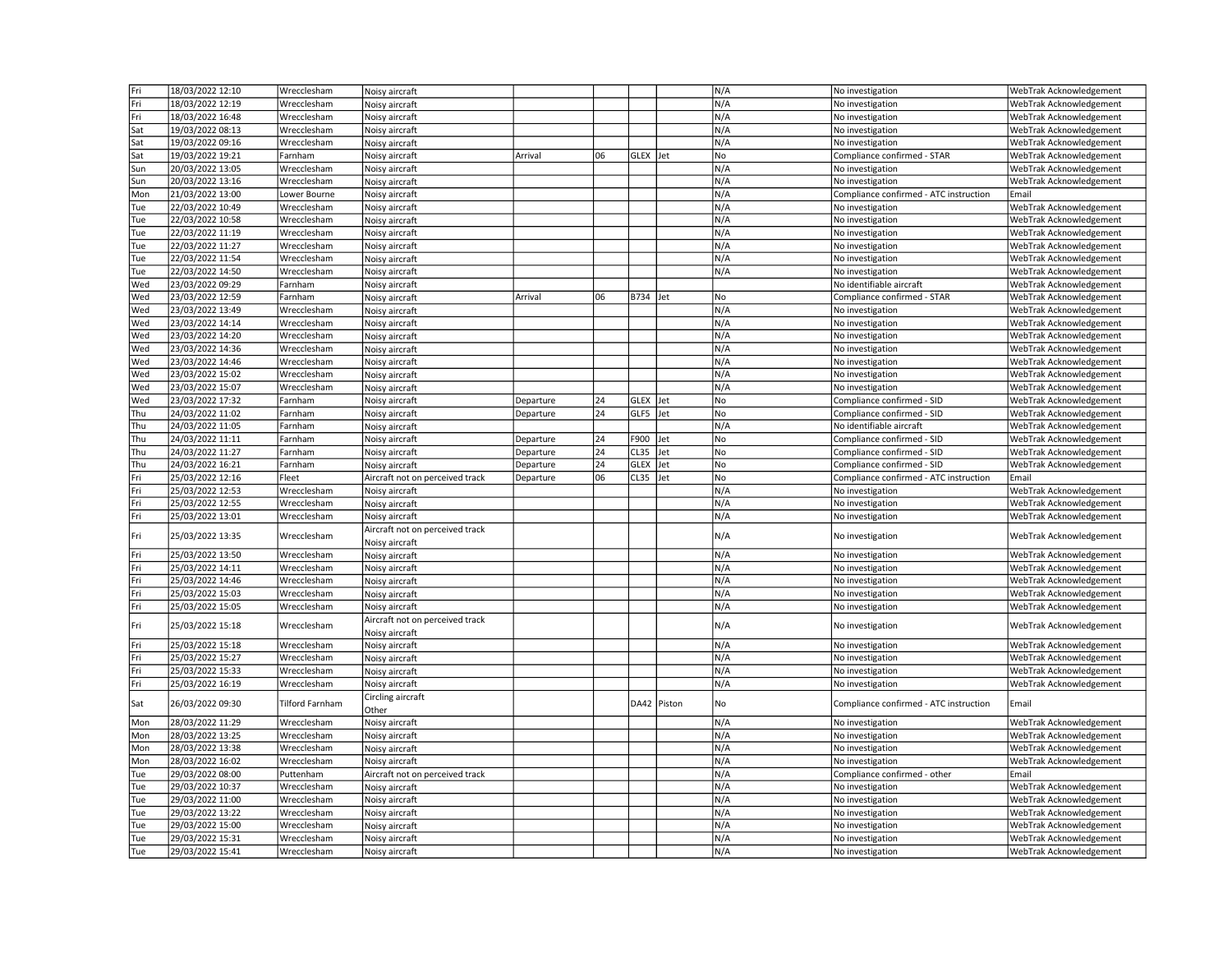| Tue | 29/03/2022 15:47 | Wrecclesham            | Noisy aircraft                                                    |           |     |          |      | N/A | No investigation                       | WebTrak Acknowledgement |
|-----|------------------|------------------------|-------------------------------------------------------------------|-----------|-----|----------|------|-----|----------------------------------------|-------------------------|
| Tue | 29/03/2022 16:31 | Wrecclesham            | Aircraft not on perceived track<br>Noisy aircraft                 |           |     |          |      | N/A | No investigation                       | WebTrak Acknowledgement |
| Tue | 29/03/2022 16:43 | Wrecclesham            | Noisy aircraft                                                    |           |     |          |      | N/A | No investigation                       | WebTrak Acknowledgement |
| Tue | 29/03/2022 16:44 | Wrecclesham            | Noisy aircraft                                                    |           |     |          |      | N/A | No investigation                       | WebTrak Acknowledgement |
| Tue | 29/03/2022 16:48 | Wrecclesham            | Noisy aircraft                                                    |           |     |          |      | N/A | No investigation                       | WebTrak Acknowledgement |
| Tue | 29/03/2022 16:53 | Wrecclesham            | Noisy aircraft                                                    |           |     |          |      | N/A | No investigation                       | WebTrak Acknowledgement |
| Tue | 29/03/2022 16:57 | Wrecclesham            | Noisy aircraft                                                    |           |     |          |      | N/A | No investigation                       | WebTrak Acknowledgement |
| Tue | 29/03/2022 17:32 | Wrecclesham            | Noisy aircraft                                                    |           |     |          |      | N/A | No investigation                       | WebTrak Acknowledgement |
| Tue | 29/03/2022 18:06 | Wrecclesham            | Noisy aircraft                                                    |           |     |          |      | N/A | No investigation                       | WebTrak Acknowledgement |
| Tue | 29/03/2022 18:07 | Wrecclesham            | Noisy aircraft                                                    |           |     |          |      | N/A | No investigation                       | WebTrak Acknowledgement |
| Tue | 29/03/2022 18:09 | Wrecclesham            | Noisy aircraft                                                    |           |     |          |      | N/A | No investigation                       | WebTrak Acknowledgement |
| Wed | 30/03/2022 08:08 | Wrecclesham            | Noisy aircraft                                                    |           |     |          |      | N/A | No investigation                       | WebTrak Acknowledgement |
| Wed | 30/03/2022 08:10 | Wrecclesham            | Noisy aircraft                                                    |           |     |          |      | N/A | No investigation                       | WebTrak Acknowledgement |
| Wed | 30/03/2022 08:11 | Wrecclesham            | Noisy aircraft                                                    |           |     |          |      | N/A | No investigation                       | WebTrak Acknowledgement |
| Wed | 30/03/2022 08:14 | Wrecclesham            | Noisy aircraft                                                    |           |     |          |      | N/A | No investigation                       | WebTrak Acknowledgement |
| Wed | 30/03/2022 08:17 | Wrecclesham            |                                                                   |           |     |          |      | N/A | No investigation                       | WebTrak Acknowledgement |
| Wed | 30/03/2022 08:21 | Wrecclesham            | Noisy aircraft                                                    |           |     |          |      | N/A | No investigation                       | WebTrak Acknowledgement |
|     |                  |                        | Noisy aircraft                                                    |           |     |          |      |     |                                        |                         |
| Wed | 30/03/2022 19:00 | Farnham                | Increased movement frequency<br>Noisy aircraft                    | Departure | 06  |          |      | N/A | Compliance confirmed - other           | Email                   |
| Thu | 31/03/2022 11:10 | Wrecclesham            | Noisy aircraft                                                    |           |     |          |      | N/A | No investigation                       | WebTrak Acknowledgement |
| Thu | 31/03/2022 11:21 | Wrecclesham            | Noisy aircraft                                                    |           |     |          |      | N/A | No investigation                       | WebTrak Acknowledgement |
| Thu | 31/03/2022 11:26 | Wrecclesham            | Noisy aircraft                                                    |           |     |          |      | N/A | No investigation                       | WebTrak Acknowledgement |
| Thu | 31/03/2022 11:37 | Wrecclesham            | Noisy aircraft                                                    |           |     |          |      | N/A | No investigation                       | WebTrak Acknowledgement |
| Thu | 31/03/2022 11:39 | Wrecclesham            | Noisy aircraft                                                    |           |     |          |      | N/A | No investigation                       | WebTrak Acknowledgement |
| Thu | 31/03/2022 11:44 | Wrecclesham            | Noisy aircraft                                                    |           |     |          |      | N/A | No investigation                       | WebTrak Acknowledgement |
| Thu | 31/03/2022 11:50 | Wrecclesham            | Noisy aircraft                                                    |           |     |          |      | N/A | No investigation                       | WebTrak Acknowledgement |
| Thu | 31/03/2022 11:53 | Wrecclesham            | Noisy aircraft                                                    |           |     |          |      | N/A | No investigation                       | WebTrak Acknowledgement |
| Thu | 31/03/2022 11:57 | Wrecclesham            | Noisy aircraft                                                    |           |     |          |      | N/A | No investigation                       | WebTrak Acknowledgement |
| Thu | 31/03/2022 18:17 | Wrecclesham            | Noisy aircraft                                                    |           |     |          |      | N/A | No investigation                       | WebTrak Acknowledgement |
| Thu | 31/03/2022 18:18 | Guildford              | Noisy aircraft                                                    | Departure | 06  | CL35 Jet |      | No  | Compliance confirmed - ATC instruction | Email                   |
| Thu | 31/03/2022 18:23 | Wrecclesham            | Noisy aircraft                                                    |           |     |          |      | N/A | No investigation                       | WebTrak Acknowledgement |
| Fri | 01/04/2022 09:08 | Wrecclesham            | Noisy aircraft                                                    |           |     |          |      | N/A | No investigation                       | WebTrak Acknowledgement |
| Fri | 01/04/2022 09:16 | Wrecclesham            | Noisy aircraft                                                    |           | N/A |          |      | N/A | No investigation                       | WebTrak Acknowledgement |
| Fri | 01/04/2022 09:31 | Wrecclesham            | Noisy aircraft                                                    |           |     |          |      | N/A | No investigation                       | WebTrak Acknowledgement |
| Fri | 01/04/2022 10:09 | Wrecclesham            | Noisy aircraft                                                    |           |     |          |      | N/A | No investigation                       | WebTrak Acknowledgement |
| Fri | 01/04/2022 14:14 |                        |                                                                   |           |     |          |      | N/A |                                        |                         |
|     | 01/04/2022 14:24 | Wrecclesham            | Noisy aircraft                                                    |           |     |          |      |     | No investigation                       | WebTrak Acknowledgement |
| Fri |                  | Wrecclesham            | Noisy aircraft                                                    |           |     |          |      | N/A | No investigation                       | WebTrak Acknowledgement |
| Fri | 01/04/2022 14:26 | Wrecclesham            | Noisy aircraft                                                    |           |     |          |      | N/A | No investigation                       | WebTrak Acknowledgement |
| Fri | 01/04/2022 14:40 | Wrecclesham            | Noisy aircraft                                                    |           |     |          |      | N/A | No investigation                       | WebTrak Acknowledgement |
| Fri | 01/04/2022 14:47 | Wrecclesham            | Noisy aircraft                                                    |           |     |          |      | N/A | No investigation                       | WebTrak Acknowledgement |
| Fri | 01/04/2022 15:18 | Wrecclesham            | Noisy aircraft                                                    |           |     |          |      | N/A | No investigation                       | WebTrak Acknowledgement |
| Fri | 01/04/2022 16:00 | Wrecclesham            | Aircraft not on perceived track<br>Noisy aircraft                 |           | 06  |          |      | No  | Compliance confirmed - ATC instruction | Email                   |
| Sat | 02/04/2022 12:43 | Farnham                | Low aircraft<br>Noisy aircraft                                    | Arrival   | 06  | F2TH Jet |      | No  | Compliance confirmed - ATC instruction | Email                   |
| Sat | 02/04/2022 14:36 | <b>Tilford Farnham</b> | Aircraft not on perceived track                                   | Arrival   | 06  | GLEX Jet |      | No  | Compliance confirmed - ATC instruction | Email                   |
| Sat | 02/04/2022 15:06 | Farnham                | Aircraft not on perceived track<br>Low aircraft<br>Noisy aircraft | Arrival   | 06  | CL35 Jet |      | No  | Compliance confirmed - ATC instruction | WebTrak Acknowledgement |
| Sat | 02/04/2022 15:08 | Farnham                | Low aircraft<br>Noisy aircraft                                    | Arrival   | 06  | FA8X Jet |      | No  | Compliance confirmed - ATC instruction | WebTrak Acknowledgement |
| Sat | 02/04/2022 15:18 | Farnham                | Low aircraft<br>Noisy aircraft                                    | Arrival   | 06  | CRJ2     | Jet  | No  | Compliance confirmed - ATC instruction | WebTrak Acknowledgement |
| Sat | 02/04/2022 16:41 | Farnham                | Low aircraft<br>Noisy aircraft                                    | Arrival   | 06  | E35L     | Jet  | No  | Compliance confirmed - ATC instruction | WebTrak Acknowledgement |
| Sat | 02/04/2022 16:49 | Farnham                | Low aircraft                                                      | Arrival   | 06  | E55P     | lJet | No  | Compliance confirmed - ATC instruction | WebTrak Acknowledgement |
| Sat | 02/04/2022 16:52 | Farnham                | Noisy aircraft<br>Low aircraft                                    | Arrival   | 06  | CL30 Jet |      | No  | Compliance confirmed - ATC instruction | WebTrak Acknowledgement |
|     |                  |                        | Noisy aircraft                                                    |           |     |          |      |     |                                        |                         |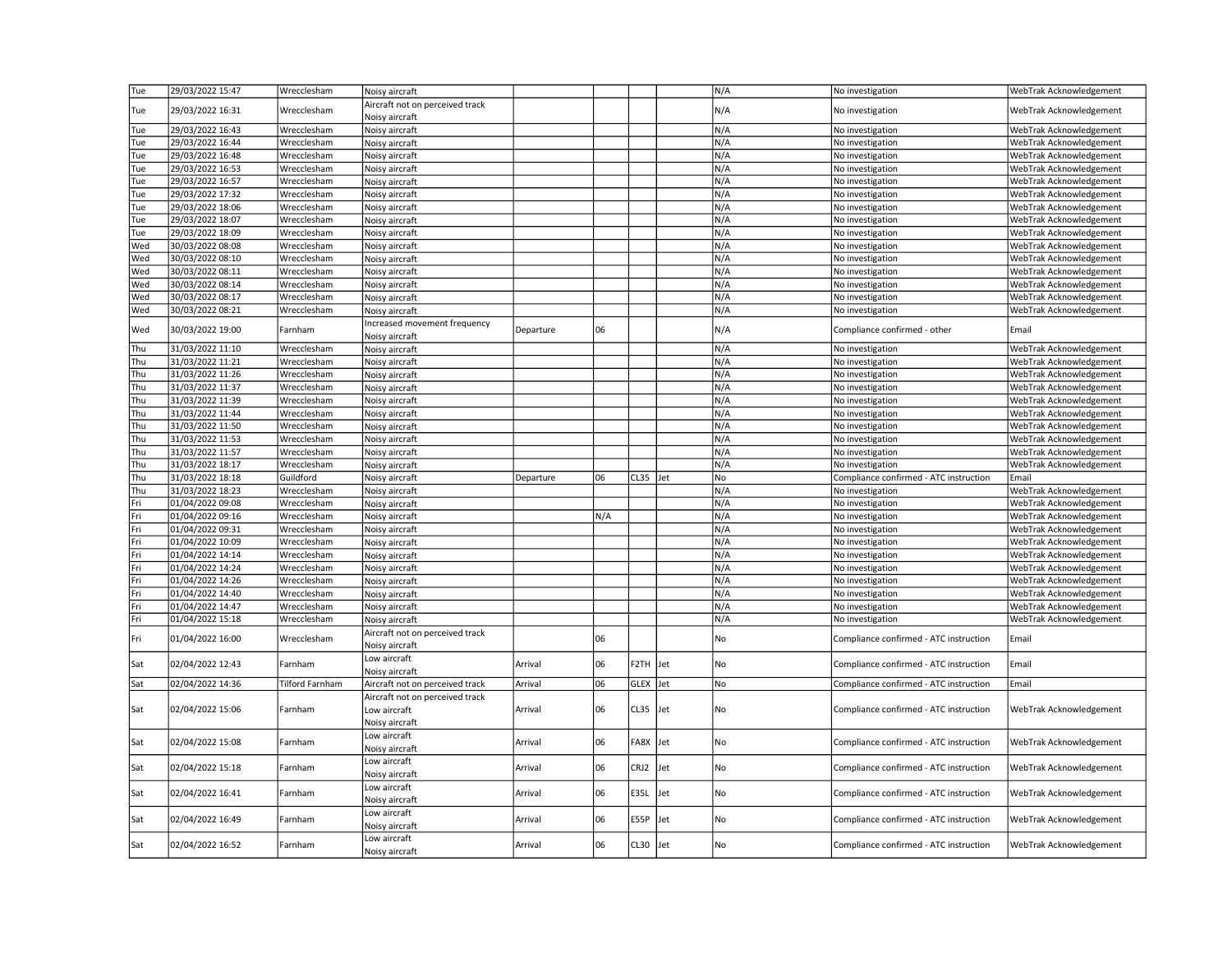| Mon | 04/04/2022 00:00 | Farnborough     | Odour                                                      |           |     |                      |     | N/A | Compliance confirmed - other           | Email                   |
|-----|------------------|-----------------|------------------------------------------------------------|-----------|-----|----------------------|-----|-----|----------------------------------------|-------------------------|
| Mon | 04/04/2022 17:55 | Guildford       | Aircraft not on perceived track<br>Noisy aircraft          | Arrival   | 24  |                      |     | No  | Compliance confirmed - ATC instruction | Email                   |
| Fri | 08/04/2022 17:02 | Churt           | Noisy aircraft<br>Other                                    |           |     |                      |     | N/A | Compliance confirmed - other           | Email                   |
| Fri | 08/04/2022 17:09 | Churt           | Noisy aircraft<br>Other                                    |           |     |                      |     | N/A | Compliance confirmed - other           | Email                   |
| Fri | 08/04/2022 17:18 | Churt           | Noisy aircraft<br>Other                                    |           |     |                      |     | N/A | Compliance confirmed - other           | Email                   |
| Fri | 08/04/2022 17:20 | Churt           | Noisy aircraft<br>Other                                    |           |     |                      |     | N/A | Compliance confirmed - other           | Email                   |
| Sat | 09/04/2022 12:30 | Farnborough     | Odour                                                      |           |     |                      |     | N/A | Compliance confirmed - other           | Email                   |
| Mon | 11/04/2022 11:55 | Farnborough     | Noisy aircraft                                             | Departure | 06  | B734 Jet             |     | No  | Compliance confirmed - SID             | Email                   |
| Tue | 12/04/2022 07:15 | Wrecclesham     | Noisy aircraft                                             |           |     |                      | N/A | N/A | No investigation                       | WebTrak Acknowledgement |
| Tue | 12/04/2022 07:26 | Wrecclesham     | Noisy aircraft                                             |           | N/A |                      |     | N/A | No investigation                       | WebTrak Acknowledgement |
| Tue | 12/04/2022 07:56 | Wrecclesham     | Noisy aircraft                                             |           |     |                      |     | N/A | No investigation                       | WebTrak Acknowledgement |
| Tue | 12/04/2022 10:15 | Wrecclesham     | Noisy aircraft                                             |           |     |                      |     | N/A | No investigation                       | WebTrak Acknowledgement |
| Tue | 12/04/2022 10:18 | Wrecclesham     | Noisy aircraft                                             |           |     |                      |     | N/A | No investigation                       | WebTrak Acknowledgement |
| Tue | 12/04/2022 10:30 | Wrecclesham     | Noisy aircraft                                             |           |     |                      |     | N/A | No investigation                       | WebTrak Acknowledgement |
| Tue | 12/04/2022 10:36 | Wrecclesham     | Noisy aircraft                                             |           |     |                      |     | N/A | No investigation                       | WebTrak Acknowledgement |
| Tue | 12/04/2022 10:39 | Wrecclesham     | Noisy aircraft                                             |           |     |                      |     | N/A | No investigation                       | WebTrak Acknowledgement |
| Tue | 12/04/2022 10:43 | Wrecclesham     | Noisy aircraft                                             |           |     |                      |     | N/A | No investigation                       | Email                   |
| Tue | 12/04/2022 12:12 | Guildford       | Aircraft not on perceived track<br>Noisy aircraft          | Arrival   | 24  | $A319$ Jet           |     | No  | Compliance confirmed - STAR            | Email                   |
| Sat | 16/04/2022 10:58 | Farnham         | Aircraft not on perceived track                            | Arrival   | 06  | F <sub>2</sub> TH    | Jet | No  | Compliance confirmed - ATC instruction | WebTrak Acknowledgement |
| Sat | 16/04/2022 11:55 | Farnham         | Aircraft not on perceived track<br>Noisy aircraft          | Arrival   | 06  | PRM1 Jet             |     | No  | Compliance confirmed - ATC instruction | WebTrak Acknowledgement |
| Sat | 16/04/2022 11:57 | Farnham         | Aircraft not on perceived track<br>Noisy aircraft          | Arrival   | 06  | C56X lJet            |     | No  | Compliance confirmed - ATC instruction | WebTrak Acknowledgement |
| Sat | 16/04/2022 12:15 | Farnham         | Aircraft not on perceived track<br>Noisy aircraft          |           | 06  |                      |     | N/A | No investigation                       | WebTrak Acknowledgement |
| Sat | 16/04/2022 12:24 | Farnham         | Noisy aircraft                                             |           |     |                      |     | N/A | No investigation                       | WebTrak Acknowledgement |
| Sat | 16/04/2022 12:28 | Farnham         | Aircraft not on perceived track<br>Noisy aircraft<br>Other |           |     |                      |     | N/A | No investigation                       | WebTrak Acknowledgement |
| Sat | 16/04/2022 12:31 | Farnham         | Aircraft not on perceived track<br>Noisy aircraft          |           |     |                      |     | N/A | No investigation                       | WebTrak Acknowledgement |
| Sat | 16/04/2022 12:45 | Farnham         | Aircraft not on perceived track<br>Noisy aircraft<br>Other |           |     |                      |     | N/A | No investigation                       | WebTrak Acknowledgement |
| Sat | 16/04/2022 13:06 | Tilford Farnham | Aircraft not on perceived track                            | Arrival   | 06  | H <sub>25B</sub> Jet |     | No  | Compliance confirmed - ATC instruction | Email                   |
| Sat | 16/04/2022 13:14 | Farnham         | Aircraft not on perceived track<br>Noisy aircraft          |           |     |                      |     | N/A | No investigation                       | WebTrak Acknowledgement |
| Sat | 16/04/2022 13:20 | Farnham         | Aircraft not on perceived track<br>Noisy aircraft          |           |     |                      |     | N/A | No investigation                       | WebTrak Acknowledgement |
| Sat | 16/04/2022 13:41 | Farnham         | Aircraft not on perceived track<br>Noisy aircraft<br>Other |           |     |                      |     | N/A | No investigation                       | WebTrak Acknowledgement |
| Sat | 16/04/2022 13:46 | Tilford Farnham | Aircraft not on perceived track                            | Arrival   | 06  | CL35 Jet             |     | No  | Compliance confirmed - ATC instruction | Email                   |
| Sat | 16/04/2022 13:46 | Farnham         | Aircraft not on perceived track<br>Noisy aircraft          |           |     |                      |     | N/A | No investigation                       | WebTrak Acknowledgement |
| Sat | 16/04/2022 13:55 | Farnham         | Aircraft not on perceived track<br>Noisy aircraft          |           |     |                      |     | N/A | No investigation                       | WebTrak Acknowledgement |
| Sat | 16/04/2022 13:58 | Farnham         | Aircraft not on perceived track<br>Noisy aircraft          |           |     |                      |     | N/A | No investigation                       | WebTrak Acknowledgement |
| Sat | 16/04/2022 14:46 | Farnham         | Aircraft not on perceived track<br>Noisy aircraft<br>Other |           |     |                      |     | N/A | No investigation                       | WebTrak Acknowledgement |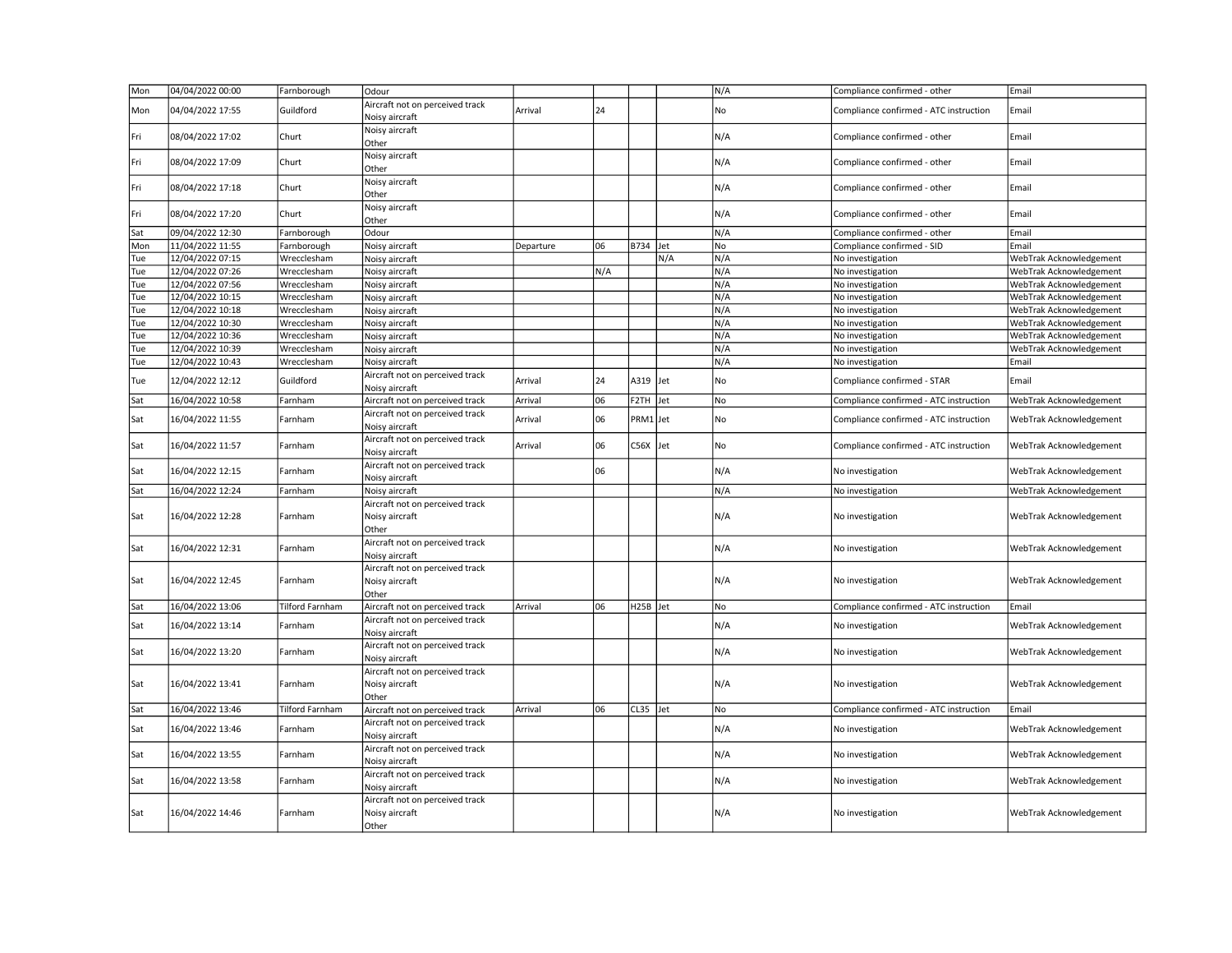| Sat | 16/04/2022 14:54 | Farnham         | Aircraft not on perceived track<br>Noisy aircraft<br>Other        |         |    |      |     | N/A | No investigation                       | WebTrak Acknowledgement |
|-----|------------------|-----------------|-------------------------------------------------------------------|---------|----|------|-----|-----|----------------------------------------|-------------------------|
| Sat | 16/04/2022 15:06 | Farnham         | Aircraft not on perceived track<br>Noisy aircraft<br>Other        |         |    |      |     | N/A | No investigation                       | WebTrak Acknowledgement |
| Sat | 16/04/2022 15:08 | Ewshot          | Aircraft not on perceived track<br>Low aircraft<br>Noisy aircraft | Arrival | 06 |      |     | No  | Compliance confirmed - ATC instruction | Email                   |
| Sat | 16/04/2022 15:09 | Farnham         | Aircraft not on perceived track<br>Noisy aircraft                 |         |    |      |     | N/A | No investigation                       | WebTrak Acknowledgement |
| Sat | 16/04/2022 15:35 | Farnham         | Aircraft not on perceived track<br>Noisy aircraft                 | Arrival | 06 | GL5T | Jet | No  | Compliance confirmed - ATC instruction | Email                   |
| Sat | 16/04/2022 15:36 | Church Crookham | Aircraft not on perceived track<br>Low aircraft<br>Noisy aircraft | Arrival | 06 | GL5T | Jet | No  | Compliance confirmed - ATC instruction | Email                   |
| Sat | 16/04/2022 15:37 | Farnham         | Aircraft not on perceived track<br>Noisy aircraft<br>Other        |         |    |      |     | N/A | No investigation                       | WebTrak Acknowledgement |
| Sat | 16/04/2022 16:11 | Farnham         | Aircraft not on perceived track<br>Noisy aircraft                 |         |    |      |     | N/A | No investigation                       | WebTrak Acknowledgement |
| Sun | 24/04/2022 11:17 | Farnham         | Aircraft not on perceived track<br>Noisy aircraft                 |         |    |      |     | N/A | No investigation                       | WebTrak Acknowledgement |
| Sun | 24/04/2022 11:59 | Farnham         | Aircraft not on perceived track<br>Noisy aircraft                 |         |    |      |     | N/A | No investigation                       | WebTrak Acknowledgement |
| Sun | 24/04/2022 12:14 | Farnham         | Aircraft not on perceived track<br>Noisy aircraft                 |         |    |      |     | N/A | No investigation                       | WebTrak Acknowledgement |
| Sun | 24/04/2022 12:17 | Farnham         | Aircraft not on perceived track<br>Noisy aircraft                 |         |    |      |     | N/A | No investigation                       | WebTrak Acknowledgement |
| Sun | 24/04/2022 13:20 | Farnham         | Aircraft not on perceived track<br>Noisy aircraft                 |         |    |      |     | N/A | No investigation                       | WebTrak Acknowledgement |
| Sun | 24/04/2022 13:28 | Farnham         | Aircraft not on perceived track<br>Noisy aircraft                 |         |    |      |     | N/A | No investigation                       | WebTrak Acknowledgement |
| Sun | 24/04/2022 13:30 | Farnham         | Aircraft not on perceived track<br>Noisy aircraft                 |         |    |      |     | N/A | No investigation                       | WebTrak Acknowledgement |
| Sun | 24/04/2022 13:37 | Farnham         | Aircraft not on perceived track<br>Noisy aircraft                 |         |    |      |     | N/A | No investigation                       | WebTrak Acknowledgement |
| Sun | 24/04/2022 13:44 | Farnham         | Aircraft not on perceived track<br>Noisy aircraft<br>Other        |         |    |      |     | N/A | No investigation                       | WebTrak Acknowledgement |
| Sun | 24/04/2022 13:50 | Farnham         | Aircraft not on perceived track<br>Noisy aircraft                 |         |    |      |     | N/A | No investigation                       | WebTrak Acknowledgement |
| Sun | 24/04/2022 13:50 | Farnham         | Aircraft not on perceived track<br>Noisy aircraft                 |         |    |      |     | N/A | No investigation                       | WebTrak Acknowledgement |
| Sun | 24/04/2022 15:06 | Farnham         | Aircraft not on perceived track<br>Noisy aircraft                 |         |    |      |     | N/A | No investigation                       | WebTrak Acknowledgement |
| Sun | 24/04/2022 15:31 | Farnham         | Aircraft not on perceived track<br>Noisy aircraft<br>Other        |         |    |      |     | N/A | No investigation                       | WebTrak Acknowledgement |
| Sun | 24/04/2022 15:57 | Farnham         | Noisy aircraft<br>Other                                           |         |    |      |     | N/A | No investigation                       | WebTrak Acknowledgement |
| Sun | 24/04/2022 16:06 | Farnham         | Aircraft not on perceived track<br>Noisy aircraft<br>Other        |         |    |      |     | N/A | No investigation                       | WebTrak Acknowledgement |
| Sun | 24/04/2022 16:14 | Farnham         | Aircraft not on perceived track<br>Noisy aircraft                 |         |    |      |     | N/A | No investigation                       | Email                   |
| Wed | 27/04/2022 08:37 | Farnham         | Aircraft not on perceived track<br>Noisy aircraft<br>Other        |         |    |      |     | N/A | No investigation                       | WebTrak Acknowledgement |
| Wed | 27/04/2022 09:09 | Wrecclesham     | Noisy aircraft                                                    |         |    |      |     | N/A | No investigation                       | WebTrak Acknowledgement |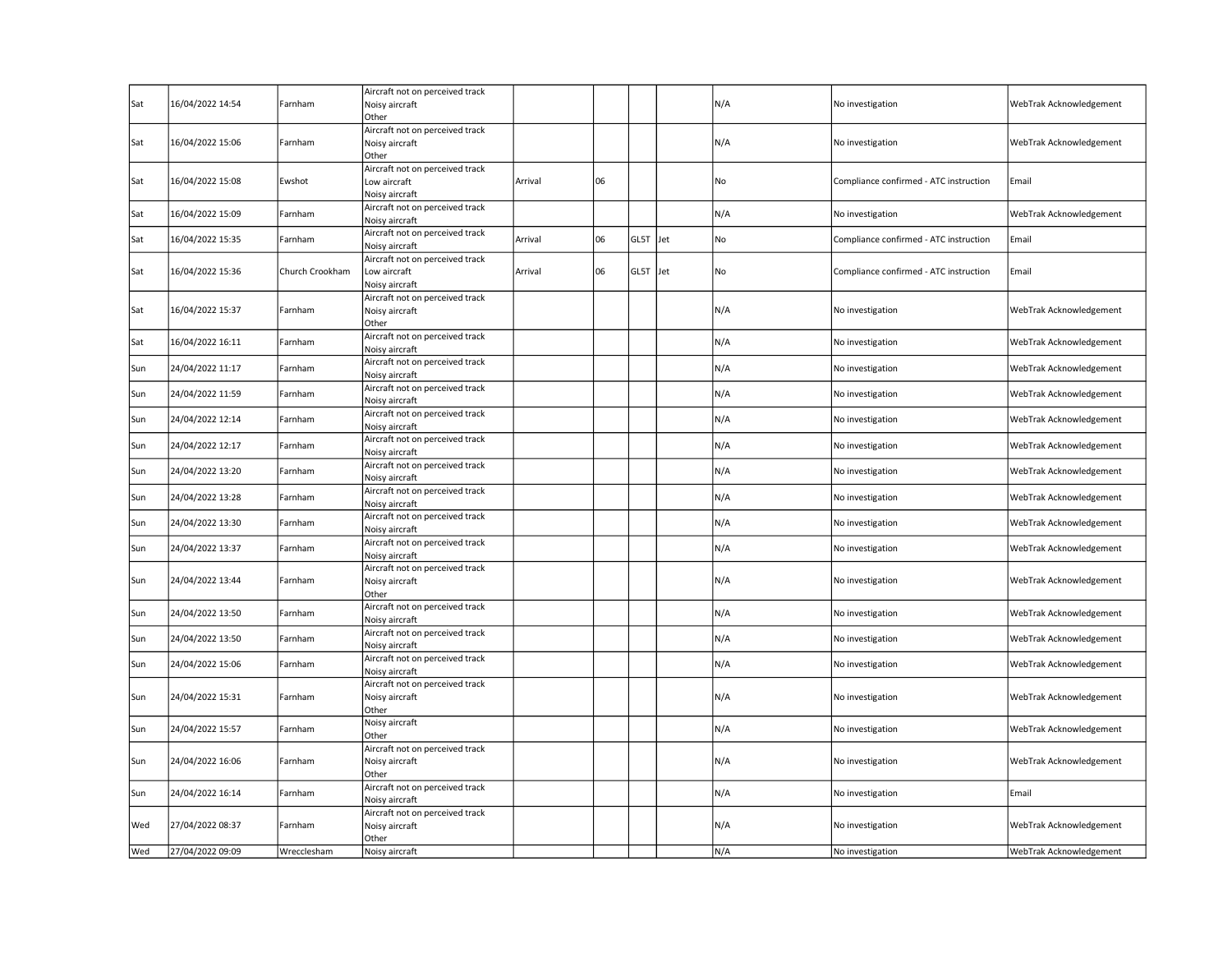| N/A<br>27/04/2022 09:29<br>Wed<br>Wrecclesham<br>No investigation<br>WebTrak Acknowledgement<br>Noisy aircraft<br> Wed<br>27/04/2022 09:34<br>N/A<br>Wrecclesham<br>No investigation<br>WebTrak Acknowledgement<br>Noisy aircraft<br>Wed<br>27/04/2022 09:39<br>N/A<br>Wrecclesham<br>No investigation<br>WebTrak Acknowledgement<br>Noisy aircraft<br>Wed<br>27/04/2022 09:48<br>N/A<br>Wrecclesham<br>Noisy aircraft<br>No investigation<br>WebTrak Acknowledgement<br>Wed<br>27/04/2022 09:57<br>Wrecclesham<br>N/A<br>WebTrak Acknowledgement<br>Noisy aircraft<br>No investigation<br>Aircraft not on perceived track<br>N/A<br><b>Wed</b><br>27/04/2022 10:00<br>Farnham<br>No investigation<br>WebTrak Acknowledgement<br>Noisy aircraft<br>Aircraft not on perceived track<br>N/A<br> Wed<br>27/04/2022 10:08<br>No investigation<br>WebTrak Acknowledgement<br>Farnham<br>Noisy aircraft<br> Wed<br>27/04/2022 10:29<br>N/A<br>WebTrak Acknowledgement<br>Wrecclesham<br>Noisy aircraft<br>No investigation<br>Wed<br>N/A<br>27/04/2022 11:15<br>Wrecclesham<br>Noisy aircraft<br>No investigation<br>WebTrak Acknowledgement<br>N/A<br>Wed<br>27/04/2022 11:54<br>Wrecclesham<br>WebTrak Acknowledgement<br>Noisy aircraft<br>No investigation<br>N/A<br>Wed<br>27/04/2022 14:35<br>Wrecclesham<br>No investigation<br>Noisy aircraft<br>Email<br>N/A<br>27/04/2022 15:58<br>Wed<br>Wrecclesham<br>No investigation<br>WebTrak Acknowledgement<br>Noisy aircraft<br>Wed<br>N/A<br>27/04/2022 16:40<br>Wrecclesham<br>Noisy aircraft<br>No investigation<br>WebTrak Acknowledgement<br>N/A<br> Thu<br>28/04/2022 07:24<br>Wrecclesham<br>Noisy aircraft<br>No investigation<br>WebTrak Acknowledgement<br>N/A<br>Thu<br>28/04/2022 08:06<br>Wrecclesham<br>Noisy aircraft<br>No investigation<br>WebTrak Acknowledgement<br>Thu<br>N/A<br>28/04/2022 08:10<br>Wrecclesham<br>Noisy aircraft<br>No investigation<br>WebTrak Acknowledgement<br>Thu<br>N/A<br>28/04/2022 08:15<br>Wrecclesham<br>No investigation<br>WebTrak Acknowledgement<br>Noisy aircraft<br> Thu<br>N/A<br>28/04/2022 08:31<br>Wrecclesham<br>Noisy aircraft<br>No investigation<br>WebTrak Acknowledgement<br>Thu<br>N/A<br>28/04/2022 08:42<br>Wrecclesham<br>Noisy aircraft<br>No investigation<br>WebTrak Acknowledgement<br> Thu<br>N/A<br>28/04/2022 08:43<br>Wrecclesham<br>Noisy aircraft<br>No investigation<br>WebTrak Acknowledgement<br>Thu<br>N/A<br>28/04/2022 08:59<br>Wrecclesham<br>Noisy aircraft<br>No investigation<br>WebTrak Acknowledgement<br>Thu<br>N/A<br>28/04/2022 09:10<br>Wrecclesham<br>Noisy aircraft<br>No investigation<br>WebTrak Acknowledgement<br>N/A<br>Thu<br>28/04/2022 09:15<br>No investigation<br>WebTrak Acknowledgement<br>Wrecclesham<br>Noisy aircraft<br> Thu<br>N/A<br>28/04/2022 09:21<br>WebTrak Acknowledgement<br>Wrecclesham<br>Noisy aircraft<br>No investigation<br> Thu<br>N/A<br>28/04/2022 09:26<br>Wrecclesham<br>No investigation<br>WebTrak Acknowledgement<br>Noisy aircraft<br>Thu<br>N/A<br>28/04/2022 10:47<br>Wrecclesham<br>WebTrak Acknowledgement<br>Noisy aircraft<br>No investigation<br>Thu<br>28/04/2022 11:07<br>N/A<br>WebTrak Acknowledgement<br>Wrecclesham<br>Noisy aircraft<br>No investigation<br>Thu<br>N/A<br>28/04/2022 11:10<br>Wrecclesham<br>No investigation<br>WebTrak Acknowledgement<br>Noisy aircraft<br>Thu<br>28/04/2022 11:24<br>N/A<br>Wrecclesham<br>No investigation<br>WebTrak Acknowledgement<br>Noisy aircraft<br>Thu<br>28/04/2022 11:26<br>N/A<br>Wrecclesham<br>WebTrak Acknowledgement<br>Noisy aircraft<br>No investigation<br>N/A<br> Thu<br>28/04/2022 11:40<br>WebTrak Acknowledgement<br>Wrecclesham<br>Noisy aircraft<br>No investigation<br>Noisy aircraft<br>N/A<br>Thu<br>28/04/2022 12:00<br>Addlestone<br>Compliance confirmed - within PP<br>Email<br>Other<br>28/04/2022 14:05<br>N/A<br>Thu<br>Wrecclesham<br>Noisy aircraft<br>WebTrak Acknowledgement<br>No investigation<br>N/A<br>Thu<br>28/04/2022 16:00<br>Wrecclesham<br>No investigation<br>WebTrak Acknowledgement<br>Noisy aircraft<br>Thu<br>28/04/2022 16:07<br>N/A<br>Wrecclesham<br>No investigation<br>WebTrak Acknowledgement<br>Noisy aircraft<br> Thu<br>N/A<br>28/04/2022 16:29<br>WebTrak Acknowledgement<br>Wrecclesham<br>Noisy aircraft<br>No investigation<br>Thu<br>N/A<br>28/04/2022 16:32<br>Wrecclesham<br>No investigation<br>WebTrak Acknowledgement<br>Noisy aircraft<br>Thu<br>28/04/2022 16:34<br>N/A<br>Wrecclesham<br>No investigation<br>WebTrak Acknowledgement<br>Noisy aircraft<br>Thu<br>28/04/2022 18:03<br>N/A<br>Wrecclesham<br>No investigation<br>WebTrak Acknowledgement<br>Noisy aircraft<br> Thu<br>28/04/2022 18:07<br>N/A<br>Wrecclesham<br>No investigation<br>WebTrak Acknowledgement<br>Noisy aircraft<br>Thu<br>28/04/2022 20:18<br>N/A<br>Wrecclesham<br>No investigation<br>WebTrak Acknowledgement<br>Noisy aircraft<br>N/A<br>Fri<br>29/04/2022 08:09<br>Wrecclesham<br>Noisy aircraft<br>WebTrak Acknowledgement<br>No investigation<br>Fri<br>N/A<br>29/04/2022 09:22<br>Noisy aircraft<br>Wrecclesham<br>No investigation<br>WebTrak Acknowledgement<br>Fri<br>N/A<br>29/04/2022 09:29<br>Wrecclesham<br>Noisy aircraft<br>No investigation<br>WebTrak Acknowledgement<br>Fri<br>N/A<br>29/04/2022 09:33<br>Wrecclesham<br>Noisy aircraft<br>No investigation<br>WebTrak Acknowledgement<br>Fri<br>29/04/2022 10:30<br>N/A<br>Wrecclesham<br>Noisy aircraft<br>No investigation<br>WebTrak Acknowledgement<br>Fri<br>29/04/2022 11:10<br>N/A<br>Wrecclesham<br>No investigation<br>WebTrak Acknowledgement<br>Noisy aircraft<br>Fri<br>N/A<br>29/04/2022 11:29<br>Wrecclesham<br>Noisy aircraft<br>No investigation<br>WebTrak Acknowledgement<br>Fri<br>N/A<br>29/04/2022 11:32<br>Wrecclesham<br>WebTrak Acknowledgement<br>Noisy aircraft<br>No investigation<br>Fri<br>N/A<br>29/04/2022 11:38<br>Wrecclesham<br>WebTrak Acknowledgement<br>Noisy aircraft<br>No investigation<br>Fri<br>N/A<br>29/04/2022 11:50<br>Wrecclesham<br>No investigation<br>WebTrak Acknowledgement<br>Noisy aircraft<br>Fri<br>N/A<br>29/04/2022 11:54<br>Wrecclesham<br>No investigation<br>WebTrak Acknowledgement<br>Noisy aircraft<br>Fri<br>N/A<br>29/04/2022 12:00<br>Wrecclesham<br>Noisy aircraft<br>No investigation<br>WebTrak Acknowledgement<br>Fri<br>N/A<br>29/04/2022 13:55<br>Wrecclesham<br>No investigation<br>WebTrak Acknowledgement<br>Noisy aircraft<br>Fri<br>N/A<br>29/04/2022 15:23<br>Wrecclesham<br>Noisy aircraft<br>No investigation<br>WebTrak Acknowledgement<br>Fri<br>N/A<br>29/04/2022 17:01<br>Wrecclesham<br>Noisy aircraft<br>No investigation<br>WebTrak Acknowledgement | <b>Wed</b> | 27/04/2022 09:17 | Wrecclesham | Noisy aircraft |  |  | N/A | No investigation | WebTrak Acknowledgement |
|------------------------------------------------------------------------------------------------------------------------------------------------------------------------------------------------------------------------------------------------------------------------------------------------------------------------------------------------------------------------------------------------------------------------------------------------------------------------------------------------------------------------------------------------------------------------------------------------------------------------------------------------------------------------------------------------------------------------------------------------------------------------------------------------------------------------------------------------------------------------------------------------------------------------------------------------------------------------------------------------------------------------------------------------------------------------------------------------------------------------------------------------------------------------------------------------------------------------------------------------------------------------------------------------------------------------------------------------------------------------------------------------------------------------------------------------------------------------------------------------------------------------------------------------------------------------------------------------------------------------------------------------------------------------------------------------------------------------------------------------------------------------------------------------------------------------------------------------------------------------------------------------------------------------------------------------------------------------------------------------------------------------------------------------------------------------------------------------------------------------------------------------------------------------------------------------------------------------------------------------------------------------------------------------------------------------------------------------------------------------------------------------------------------------------------------------------------------------------------------------------------------------------------------------------------------------------------------------------------------------------------------------------------------------------------------------------------------------------------------------------------------------------------------------------------------------------------------------------------------------------------------------------------------------------------------------------------------------------------------------------------------------------------------------------------------------------------------------------------------------------------------------------------------------------------------------------------------------------------------------------------------------------------------------------------------------------------------------------------------------------------------------------------------------------------------------------------------------------------------------------------------------------------------------------------------------------------------------------------------------------------------------------------------------------------------------------------------------------------------------------------------------------------------------------------------------------------------------------------------------------------------------------------------------------------------------------------------------------------------------------------------------------------------------------------------------------------------------------------------------------------------------------------------------------------------------------------------------------------------------------------------------------------------------------------------------------------------------------------------------------------------------------------------------------------------------------------------------------------------------------------------------------------------------------------------------------------------------------------------------------------------------------------------------------------------------------------------------------------------------------------------------------------------------------------------------------------------------------------------------------------------------------------------------------------------------------------------------------------------------------------------------------------------------------------------------------------------------------------------------------------------------------------------------------------------------------------------------------------------------------------------------------------------------------------------------------------------------------------------------------------------------------------------------------------------------------------------------------------------------------------------------------------------------------------------------------------------------------------------------------------------------------------------------------------------------------------------------------------------------------------------------------------------------------------------------------------------------------------------------------------------------------------------------------------------------------------------------------------------------------------------------------------------------------------------------------------------------------------------------------------------------------------------------------------------------------------------------------------------------------------------------------------------------------------------------------------------------------------------------------------------------------------------------------------------------------------------------------------------------------------------------------------------------------------------------------------------------------------------------------------------------------------------------------------------------------------------|------------|------------------|-------------|----------------|--|--|-----|------------------|-------------------------|
|                                                                                                                                                                                                                                                                                                                                                                                                                                                                                                                                                                                                                                                                                                                                                                                                                                                                                                                                                                                                                                                                                                                                                                                                                                                                                                                                                                                                                                                                                                                                                                                                                                                                                                                                                                                                                                                                                                                                                                                                                                                                                                                                                                                                                                                                                                                                                                                                                                                                                                                                                                                                                                                                                                                                                                                                                                                                                                                                                                                                                                                                                                                                                                                                                                                                                                                                                                                                                                                                                                                                                                                                                                                                                                                                                                                                                                                                                                                                                                                                                                                                                                                                                                                                                                                                                                                                                                                                                                                                                                                                                                                                                                                                                                                                                                                                                                                                                                                                                                                                                                                                                                                                                                                                                                                                                                                                                                                                                                                                                                                                                                                                                                                                                                                                                                                                                                                                                                                                                                                                                                                                                                                                                                                                                                                                                                                                                                                                                                                                                                                                                                                                                                                                                                                  |            |                  |             |                |  |  |     |                  |                         |
|                                                                                                                                                                                                                                                                                                                                                                                                                                                                                                                                                                                                                                                                                                                                                                                                                                                                                                                                                                                                                                                                                                                                                                                                                                                                                                                                                                                                                                                                                                                                                                                                                                                                                                                                                                                                                                                                                                                                                                                                                                                                                                                                                                                                                                                                                                                                                                                                                                                                                                                                                                                                                                                                                                                                                                                                                                                                                                                                                                                                                                                                                                                                                                                                                                                                                                                                                                                                                                                                                                                                                                                                                                                                                                                                                                                                                                                                                                                                                                                                                                                                                                                                                                                                                                                                                                                                                                                                                                                                                                                                                                                                                                                                                                                                                                                                                                                                                                                                                                                                                                                                                                                                                                                                                                                                                                                                                                                                                                                                                                                                                                                                                                                                                                                                                                                                                                                                                                                                                                                                                                                                                                                                                                                                                                                                                                                                                                                                                                                                                                                                                                                                                                                                                                                  |            |                  |             |                |  |  |     |                  |                         |
|                                                                                                                                                                                                                                                                                                                                                                                                                                                                                                                                                                                                                                                                                                                                                                                                                                                                                                                                                                                                                                                                                                                                                                                                                                                                                                                                                                                                                                                                                                                                                                                                                                                                                                                                                                                                                                                                                                                                                                                                                                                                                                                                                                                                                                                                                                                                                                                                                                                                                                                                                                                                                                                                                                                                                                                                                                                                                                                                                                                                                                                                                                                                                                                                                                                                                                                                                                                                                                                                                                                                                                                                                                                                                                                                                                                                                                                                                                                                                                                                                                                                                                                                                                                                                                                                                                                                                                                                                                                                                                                                                                                                                                                                                                                                                                                                                                                                                                                                                                                                                                                                                                                                                                                                                                                                                                                                                                                                                                                                                                                                                                                                                                                                                                                                                                                                                                                                                                                                                                                                                                                                                                                                                                                                                                                                                                                                                                                                                                                                                                                                                                                                                                                                                                                  |            |                  |             |                |  |  |     |                  |                         |
|                                                                                                                                                                                                                                                                                                                                                                                                                                                                                                                                                                                                                                                                                                                                                                                                                                                                                                                                                                                                                                                                                                                                                                                                                                                                                                                                                                                                                                                                                                                                                                                                                                                                                                                                                                                                                                                                                                                                                                                                                                                                                                                                                                                                                                                                                                                                                                                                                                                                                                                                                                                                                                                                                                                                                                                                                                                                                                                                                                                                                                                                                                                                                                                                                                                                                                                                                                                                                                                                                                                                                                                                                                                                                                                                                                                                                                                                                                                                                                                                                                                                                                                                                                                                                                                                                                                                                                                                                                                                                                                                                                                                                                                                                                                                                                                                                                                                                                                                                                                                                                                                                                                                                                                                                                                                                                                                                                                                                                                                                                                                                                                                                                                                                                                                                                                                                                                                                                                                                                                                                                                                                                                                                                                                                                                                                                                                                                                                                                                                                                                                                                                                                                                                                                                  |            |                  |             |                |  |  |     |                  |                         |
|                                                                                                                                                                                                                                                                                                                                                                                                                                                                                                                                                                                                                                                                                                                                                                                                                                                                                                                                                                                                                                                                                                                                                                                                                                                                                                                                                                                                                                                                                                                                                                                                                                                                                                                                                                                                                                                                                                                                                                                                                                                                                                                                                                                                                                                                                                                                                                                                                                                                                                                                                                                                                                                                                                                                                                                                                                                                                                                                                                                                                                                                                                                                                                                                                                                                                                                                                                                                                                                                                                                                                                                                                                                                                                                                                                                                                                                                                                                                                                                                                                                                                                                                                                                                                                                                                                                                                                                                                                                                                                                                                                                                                                                                                                                                                                                                                                                                                                                                                                                                                                                                                                                                                                                                                                                                                                                                                                                                                                                                                                                                                                                                                                                                                                                                                                                                                                                                                                                                                                                                                                                                                                                                                                                                                                                                                                                                                                                                                                                                                                                                                                                                                                                                                                                  |            |                  |             |                |  |  |     |                  |                         |
|                                                                                                                                                                                                                                                                                                                                                                                                                                                                                                                                                                                                                                                                                                                                                                                                                                                                                                                                                                                                                                                                                                                                                                                                                                                                                                                                                                                                                                                                                                                                                                                                                                                                                                                                                                                                                                                                                                                                                                                                                                                                                                                                                                                                                                                                                                                                                                                                                                                                                                                                                                                                                                                                                                                                                                                                                                                                                                                                                                                                                                                                                                                                                                                                                                                                                                                                                                                                                                                                                                                                                                                                                                                                                                                                                                                                                                                                                                                                                                                                                                                                                                                                                                                                                                                                                                                                                                                                                                                                                                                                                                                                                                                                                                                                                                                                                                                                                                                                                                                                                                                                                                                                                                                                                                                                                                                                                                                                                                                                                                                                                                                                                                                                                                                                                                                                                                                                                                                                                                                                                                                                                                                                                                                                                                                                                                                                                                                                                                                                                                                                                                                                                                                                                                                  |            |                  |             |                |  |  |     |                  |                         |
|                                                                                                                                                                                                                                                                                                                                                                                                                                                                                                                                                                                                                                                                                                                                                                                                                                                                                                                                                                                                                                                                                                                                                                                                                                                                                                                                                                                                                                                                                                                                                                                                                                                                                                                                                                                                                                                                                                                                                                                                                                                                                                                                                                                                                                                                                                                                                                                                                                                                                                                                                                                                                                                                                                                                                                                                                                                                                                                                                                                                                                                                                                                                                                                                                                                                                                                                                                                                                                                                                                                                                                                                                                                                                                                                                                                                                                                                                                                                                                                                                                                                                                                                                                                                                                                                                                                                                                                                                                                                                                                                                                                                                                                                                                                                                                                                                                                                                                                                                                                                                                                                                                                                                                                                                                                                                                                                                                                                                                                                                                                                                                                                                                                                                                                                                                                                                                                                                                                                                                                                                                                                                                                                                                                                                                                                                                                                                                                                                                                                                                                                                                                                                                                                                                                  |            |                  |             |                |  |  |     |                  |                         |
|                                                                                                                                                                                                                                                                                                                                                                                                                                                                                                                                                                                                                                                                                                                                                                                                                                                                                                                                                                                                                                                                                                                                                                                                                                                                                                                                                                                                                                                                                                                                                                                                                                                                                                                                                                                                                                                                                                                                                                                                                                                                                                                                                                                                                                                                                                                                                                                                                                                                                                                                                                                                                                                                                                                                                                                                                                                                                                                                                                                                                                                                                                                                                                                                                                                                                                                                                                                                                                                                                                                                                                                                                                                                                                                                                                                                                                                                                                                                                                                                                                                                                                                                                                                                                                                                                                                                                                                                                                                                                                                                                                                                                                                                                                                                                                                                                                                                                                                                                                                                                                                                                                                                                                                                                                                                                                                                                                                                                                                                                                                                                                                                                                                                                                                                                                                                                                                                                                                                                                                                                                                                                                                                                                                                                                                                                                                                                                                                                                                                                                                                                                                                                                                                                                                  |            |                  |             |                |  |  |     |                  |                         |
|                                                                                                                                                                                                                                                                                                                                                                                                                                                                                                                                                                                                                                                                                                                                                                                                                                                                                                                                                                                                                                                                                                                                                                                                                                                                                                                                                                                                                                                                                                                                                                                                                                                                                                                                                                                                                                                                                                                                                                                                                                                                                                                                                                                                                                                                                                                                                                                                                                                                                                                                                                                                                                                                                                                                                                                                                                                                                                                                                                                                                                                                                                                                                                                                                                                                                                                                                                                                                                                                                                                                                                                                                                                                                                                                                                                                                                                                                                                                                                                                                                                                                                                                                                                                                                                                                                                                                                                                                                                                                                                                                                                                                                                                                                                                                                                                                                                                                                                                                                                                                                                                                                                                                                                                                                                                                                                                                                                                                                                                                                                                                                                                                                                                                                                                                                                                                                                                                                                                                                                                                                                                                                                                                                                                                                                                                                                                                                                                                                                                                                                                                                                                                                                                                                                  |            |                  |             |                |  |  |     |                  |                         |
|                                                                                                                                                                                                                                                                                                                                                                                                                                                                                                                                                                                                                                                                                                                                                                                                                                                                                                                                                                                                                                                                                                                                                                                                                                                                                                                                                                                                                                                                                                                                                                                                                                                                                                                                                                                                                                                                                                                                                                                                                                                                                                                                                                                                                                                                                                                                                                                                                                                                                                                                                                                                                                                                                                                                                                                                                                                                                                                                                                                                                                                                                                                                                                                                                                                                                                                                                                                                                                                                                                                                                                                                                                                                                                                                                                                                                                                                                                                                                                                                                                                                                                                                                                                                                                                                                                                                                                                                                                                                                                                                                                                                                                                                                                                                                                                                                                                                                                                                                                                                                                                                                                                                                                                                                                                                                                                                                                                                                                                                                                                                                                                                                                                                                                                                                                                                                                                                                                                                                                                                                                                                                                                                                                                                                                                                                                                                                                                                                                                                                                                                                                                                                                                                                                                  |            |                  |             |                |  |  |     |                  |                         |
|                                                                                                                                                                                                                                                                                                                                                                                                                                                                                                                                                                                                                                                                                                                                                                                                                                                                                                                                                                                                                                                                                                                                                                                                                                                                                                                                                                                                                                                                                                                                                                                                                                                                                                                                                                                                                                                                                                                                                                                                                                                                                                                                                                                                                                                                                                                                                                                                                                                                                                                                                                                                                                                                                                                                                                                                                                                                                                                                                                                                                                                                                                                                                                                                                                                                                                                                                                                                                                                                                                                                                                                                                                                                                                                                                                                                                                                                                                                                                                                                                                                                                                                                                                                                                                                                                                                                                                                                                                                                                                                                                                                                                                                                                                                                                                                                                                                                                                                                                                                                                                                                                                                                                                                                                                                                                                                                                                                                                                                                                                                                                                                                                                                                                                                                                                                                                                                                                                                                                                                                                                                                                                                                                                                                                                                                                                                                                                                                                                                                                                                                                                                                                                                                                                                  |            |                  |             |                |  |  |     |                  |                         |
|                                                                                                                                                                                                                                                                                                                                                                                                                                                                                                                                                                                                                                                                                                                                                                                                                                                                                                                                                                                                                                                                                                                                                                                                                                                                                                                                                                                                                                                                                                                                                                                                                                                                                                                                                                                                                                                                                                                                                                                                                                                                                                                                                                                                                                                                                                                                                                                                                                                                                                                                                                                                                                                                                                                                                                                                                                                                                                                                                                                                                                                                                                                                                                                                                                                                                                                                                                                                                                                                                                                                                                                                                                                                                                                                                                                                                                                                                                                                                                                                                                                                                                                                                                                                                                                                                                                                                                                                                                                                                                                                                                                                                                                                                                                                                                                                                                                                                                                                                                                                                                                                                                                                                                                                                                                                                                                                                                                                                                                                                                                                                                                                                                                                                                                                                                                                                                                                                                                                                                                                                                                                                                                                                                                                                                                                                                                                                                                                                                                                                                                                                                                                                                                                                                                  |            |                  |             |                |  |  |     |                  |                         |
|                                                                                                                                                                                                                                                                                                                                                                                                                                                                                                                                                                                                                                                                                                                                                                                                                                                                                                                                                                                                                                                                                                                                                                                                                                                                                                                                                                                                                                                                                                                                                                                                                                                                                                                                                                                                                                                                                                                                                                                                                                                                                                                                                                                                                                                                                                                                                                                                                                                                                                                                                                                                                                                                                                                                                                                                                                                                                                                                                                                                                                                                                                                                                                                                                                                                                                                                                                                                                                                                                                                                                                                                                                                                                                                                                                                                                                                                                                                                                                                                                                                                                                                                                                                                                                                                                                                                                                                                                                                                                                                                                                                                                                                                                                                                                                                                                                                                                                                                                                                                                                                                                                                                                                                                                                                                                                                                                                                                                                                                                                                                                                                                                                                                                                                                                                                                                                                                                                                                                                                                                                                                                                                                                                                                                                                                                                                                                                                                                                                                                                                                                                                                                                                                                                                  |            |                  |             |                |  |  |     |                  |                         |
|                                                                                                                                                                                                                                                                                                                                                                                                                                                                                                                                                                                                                                                                                                                                                                                                                                                                                                                                                                                                                                                                                                                                                                                                                                                                                                                                                                                                                                                                                                                                                                                                                                                                                                                                                                                                                                                                                                                                                                                                                                                                                                                                                                                                                                                                                                                                                                                                                                                                                                                                                                                                                                                                                                                                                                                                                                                                                                                                                                                                                                                                                                                                                                                                                                                                                                                                                                                                                                                                                                                                                                                                                                                                                                                                                                                                                                                                                                                                                                                                                                                                                                                                                                                                                                                                                                                                                                                                                                                                                                                                                                                                                                                                                                                                                                                                                                                                                                                                                                                                                                                                                                                                                                                                                                                                                                                                                                                                                                                                                                                                                                                                                                                                                                                                                                                                                                                                                                                                                                                                                                                                                                                                                                                                                                                                                                                                                                                                                                                                                                                                                                                                                                                                                                                  |            |                  |             |                |  |  |     |                  |                         |
|                                                                                                                                                                                                                                                                                                                                                                                                                                                                                                                                                                                                                                                                                                                                                                                                                                                                                                                                                                                                                                                                                                                                                                                                                                                                                                                                                                                                                                                                                                                                                                                                                                                                                                                                                                                                                                                                                                                                                                                                                                                                                                                                                                                                                                                                                                                                                                                                                                                                                                                                                                                                                                                                                                                                                                                                                                                                                                                                                                                                                                                                                                                                                                                                                                                                                                                                                                                                                                                                                                                                                                                                                                                                                                                                                                                                                                                                                                                                                                                                                                                                                                                                                                                                                                                                                                                                                                                                                                                                                                                                                                                                                                                                                                                                                                                                                                                                                                                                                                                                                                                                                                                                                                                                                                                                                                                                                                                                                                                                                                                                                                                                                                                                                                                                                                                                                                                                                                                                                                                                                                                                                                                                                                                                                                                                                                                                                                                                                                                                                                                                                                                                                                                                                                                  |            |                  |             |                |  |  |     |                  |                         |
|                                                                                                                                                                                                                                                                                                                                                                                                                                                                                                                                                                                                                                                                                                                                                                                                                                                                                                                                                                                                                                                                                                                                                                                                                                                                                                                                                                                                                                                                                                                                                                                                                                                                                                                                                                                                                                                                                                                                                                                                                                                                                                                                                                                                                                                                                                                                                                                                                                                                                                                                                                                                                                                                                                                                                                                                                                                                                                                                                                                                                                                                                                                                                                                                                                                                                                                                                                                                                                                                                                                                                                                                                                                                                                                                                                                                                                                                                                                                                                                                                                                                                                                                                                                                                                                                                                                                                                                                                                                                                                                                                                                                                                                                                                                                                                                                                                                                                                                                                                                                                                                                                                                                                                                                                                                                                                                                                                                                                                                                                                                                                                                                                                                                                                                                                                                                                                                                                                                                                                                                                                                                                                                                                                                                                                                                                                                                                                                                                                                                                                                                                                                                                                                                                                                  |            |                  |             |                |  |  |     |                  |                         |
|                                                                                                                                                                                                                                                                                                                                                                                                                                                                                                                                                                                                                                                                                                                                                                                                                                                                                                                                                                                                                                                                                                                                                                                                                                                                                                                                                                                                                                                                                                                                                                                                                                                                                                                                                                                                                                                                                                                                                                                                                                                                                                                                                                                                                                                                                                                                                                                                                                                                                                                                                                                                                                                                                                                                                                                                                                                                                                                                                                                                                                                                                                                                                                                                                                                                                                                                                                                                                                                                                                                                                                                                                                                                                                                                                                                                                                                                                                                                                                                                                                                                                                                                                                                                                                                                                                                                                                                                                                                                                                                                                                                                                                                                                                                                                                                                                                                                                                                                                                                                                                                                                                                                                                                                                                                                                                                                                                                                                                                                                                                                                                                                                                                                                                                                                                                                                                                                                                                                                                                                                                                                                                                                                                                                                                                                                                                                                                                                                                                                                                                                                                                                                                                                                                                  |            |                  |             |                |  |  |     |                  |                         |
|                                                                                                                                                                                                                                                                                                                                                                                                                                                                                                                                                                                                                                                                                                                                                                                                                                                                                                                                                                                                                                                                                                                                                                                                                                                                                                                                                                                                                                                                                                                                                                                                                                                                                                                                                                                                                                                                                                                                                                                                                                                                                                                                                                                                                                                                                                                                                                                                                                                                                                                                                                                                                                                                                                                                                                                                                                                                                                                                                                                                                                                                                                                                                                                                                                                                                                                                                                                                                                                                                                                                                                                                                                                                                                                                                                                                                                                                                                                                                                                                                                                                                                                                                                                                                                                                                                                                                                                                                                                                                                                                                                                                                                                                                                                                                                                                                                                                                                                                                                                                                                                                                                                                                                                                                                                                                                                                                                                                                                                                                                                                                                                                                                                                                                                                                                                                                                                                                                                                                                                                                                                                                                                                                                                                                                                                                                                                                                                                                                                                                                                                                                                                                                                                                                                  |            |                  |             |                |  |  |     |                  |                         |
|                                                                                                                                                                                                                                                                                                                                                                                                                                                                                                                                                                                                                                                                                                                                                                                                                                                                                                                                                                                                                                                                                                                                                                                                                                                                                                                                                                                                                                                                                                                                                                                                                                                                                                                                                                                                                                                                                                                                                                                                                                                                                                                                                                                                                                                                                                                                                                                                                                                                                                                                                                                                                                                                                                                                                                                                                                                                                                                                                                                                                                                                                                                                                                                                                                                                                                                                                                                                                                                                                                                                                                                                                                                                                                                                                                                                                                                                                                                                                                                                                                                                                                                                                                                                                                                                                                                                                                                                                                                                                                                                                                                                                                                                                                                                                                                                                                                                                                                                                                                                                                                                                                                                                                                                                                                                                                                                                                                                                                                                                                                                                                                                                                                                                                                                                                                                                                                                                                                                                                                                                                                                                                                                                                                                                                                                                                                                                                                                                                                                                                                                                                                                                                                                                                                  |            |                  |             |                |  |  |     |                  |                         |
|                                                                                                                                                                                                                                                                                                                                                                                                                                                                                                                                                                                                                                                                                                                                                                                                                                                                                                                                                                                                                                                                                                                                                                                                                                                                                                                                                                                                                                                                                                                                                                                                                                                                                                                                                                                                                                                                                                                                                                                                                                                                                                                                                                                                                                                                                                                                                                                                                                                                                                                                                                                                                                                                                                                                                                                                                                                                                                                                                                                                                                                                                                                                                                                                                                                                                                                                                                                                                                                                                                                                                                                                                                                                                                                                                                                                                                                                                                                                                                                                                                                                                                                                                                                                                                                                                                                                                                                                                                                                                                                                                                                                                                                                                                                                                                                                                                                                                                                                                                                                                                                                                                                                                                                                                                                                                                                                                                                                                                                                                                                                                                                                                                                                                                                                                                                                                                                                                                                                                                                                                                                                                                                                                                                                                                                                                                                                                                                                                                                                                                                                                                                                                                                                                                                  |            |                  |             |                |  |  |     |                  |                         |
|                                                                                                                                                                                                                                                                                                                                                                                                                                                                                                                                                                                                                                                                                                                                                                                                                                                                                                                                                                                                                                                                                                                                                                                                                                                                                                                                                                                                                                                                                                                                                                                                                                                                                                                                                                                                                                                                                                                                                                                                                                                                                                                                                                                                                                                                                                                                                                                                                                                                                                                                                                                                                                                                                                                                                                                                                                                                                                                                                                                                                                                                                                                                                                                                                                                                                                                                                                                                                                                                                                                                                                                                                                                                                                                                                                                                                                                                                                                                                                                                                                                                                                                                                                                                                                                                                                                                                                                                                                                                                                                                                                                                                                                                                                                                                                                                                                                                                                                                                                                                                                                                                                                                                                                                                                                                                                                                                                                                                                                                                                                                                                                                                                                                                                                                                                                                                                                                                                                                                                                                                                                                                                                                                                                                                                                                                                                                                                                                                                                                                                                                                                                                                                                                                                                  |            |                  |             |                |  |  |     |                  |                         |
|                                                                                                                                                                                                                                                                                                                                                                                                                                                                                                                                                                                                                                                                                                                                                                                                                                                                                                                                                                                                                                                                                                                                                                                                                                                                                                                                                                                                                                                                                                                                                                                                                                                                                                                                                                                                                                                                                                                                                                                                                                                                                                                                                                                                                                                                                                                                                                                                                                                                                                                                                                                                                                                                                                                                                                                                                                                                                                                                                                                                                                                                                                                                                                                                                                                                                                                                                                                                                                                                                                                                                                                                                                                                                                                                                                                                                                                                                                                                                                                                                                                                                                                                                                                                                                                                                                                                                                                                                                                                                                                                                                                                                                                                                                                                                                                                                                                                                                                                                                                                                                                                                                                                                                                                                                                                                                                                                                                                                                                                                                                                                                                                                                                                                                                                                                                                                                                                                                                                                                                                                                                                                                                                                                                                                                                                                                                                                                                                                                                                                                                                                                                                                                                                                                                  |            |                  |             |                |  |  |     |                  |                         |
|                                                                                                                                                                                                                                                                                                                                                                                                                                                                                                                                                                                                                                                                                                                                                                                                                                                                                                                                                                                                                                                                                                                                                                                                                                                                                                                                                                                                                                                                                                                                                                                                                                                                                                                                                                                                                                                                                                                                                                                                                                                                                                                                                                                                                                                                                                                                                                                                                                                                                                                                                                                                                                                                                                                                                                                                                                                                                                                                                                                                                                                                                                                                                                                                                                                                                                                                                                                                                                                                                                                                                                                                                                                                                                                                                                                                                                                                                                                                                                                                                                                                                                                                                                                                                                                                                                                                                                                                                                                                                                                                                                                                                                                                                                                                                                                                                                                                                                                                                                                                                                                                                                                                                                                                                                                                                                                                                                                                                                                                                                                                                                                                                                                                                                                                                                                                                                                                                                                                                                                                                                                                                                                                                                                                                                                                                                                                                                                                                                                                                                                                                                                                                                                                                                                  |            |                  |             |                |  |  |     |                  |                         |
|                                                                                                                                                                                                                                                                                                                                                                                                                                                                                                                                                                                                                                                                                                                                                                                                                                                                                                                                                                                                                                                                                                                                                                                                                                                                                                                                                                                                                                                                                                                                                                                                                                                                                                                                                                                                                                                                                                                                                                                                                                                                                                                                                                                                                                                                                                                                                                                                                                                                                                                                                                                                                                                                                                                                                                                                                                                                                                                                                                                                                                                                                                                                                                                                                                                                                                                                                                                                                                                                                                                                                                                                                                                                                                                                                                                                                                                                                                                                                                                                                                                                                                                                                                                                                                                                                                                                                                                                                                                                                                                                                                                                                                                                                                                                                                                                                                                                                                                                                                                                                                                                                                                                                                                                                                                                                                                                                                                                                                                                                                                                                                                                                                                                                                                                                                                                                                                                                                                                                                                                                                                                                                                                                                                                                                                                                                                                                                                                                                                                                                                                                                                                                                                                                                                  |            |                  |             |                |  |  |     |                  |                         |
|                                                                                                                                                                                                                                                                                                                                                                                                                                                                                                                                                                                                                                                                                                                                                                                                                                                                                                                                                                                                                                                                                                                                                                                                                                                                                                                                                                                                                                                                                                                                                                                                                                                                                                                                                                                                                                                                                                                                                                                                                                                                                                                                                                                                                                                                                                                                                                                                                                                                                                                                                                                                                                                                                                                                                                                                                                                                                                                                                                                                                                                                                                                                                                                                                                                                                                                                                                                                                                                                                                                                                                                                                                                                                                                                                                                                                                                                                                                                                                                                                                                                                                                                                                                                                                                                                                                                                                                                                                                                                                                                                                                                                                                                                                                                                                                                                                                                                                                                                                                                                                                                                                                                                                                                                                                                                                                                                                                                                                                                                                                                                                                                                                                                                                                                                                                                                                                                                                                                                                                                                                                                                                                                                                                                                                                                                                                                                                                                                                                                                                                                                                                                                                                                                                                  |            |                  |             |                |  |  |     |                  |                         |
|                                                                                                                                                                                                                                                                                                                                                                                                                                                                                                                                                                                                                                                                                                                                                                                                                                                                                                                                                                                                                                                                                                                                                                                                                                                                                                                                                                                                                                                                                                                                                                                                                                                                                                                                                                                                                                                                                                                                                                                                                                                                                                                                                                                                                                                                                                                                                                                                                                                                                                                                                                                                                                                                                                                                                                                                                                                                                                                                                                                                                                                                                                                                                                                                                                                                                                                                                                                                                                                                                                                                                                                                                                                                                                                                                                                                                                                                                                                                                                                                                                                                                                                                                                                                                                                                                                                                                                                                                                                                                                                                                                                                                                                                                                                                                                                                                                                                                                                                                                                                                                                                                                                                                                                                                                                                                                                                                                                                                                                                                                                                                                                                                                                                                                                                                                                                                                                                                                                                                                                                                                                                                                                                                                                                                                                                                                                                                                                                                                                                                                                                                                                                                                                                                                                  |            |                  |             |                |  |  |     |                  |                         |
|                                                                                                                                                                                                                                                                                                                                                                                                                                                                                                                                                                                                                                                                                                                                                                                                                                                                                                                                                                                                                                                                                                                                                                                                                                                                                                                                                                                                                                                                                                                                                                                                                                                                                                                                                                                                                                                                                                                                                                                                                                                                                                                                                                                                                                                                                                                                                                                                                                                                                                                                                                                                                                                                                                                                                                                                                                                                                                                                                                                                                                                                                                                                                                                                                                                                                                                                                                                                                                                                                                                                                                                                                                                                                                                                                                                                                                                                                                                                                                                                                                                                                                                                                                                                                                                                                                                                                                                                                                                                                                                                                                                                                                                                                                                                                                                                                                                                                                                                                                                                                                                                                                                                                                                                                                                                                                                                                                                                                                                                                                                                                                                                                                                                                                                                                                                                                                                                                                                                                                                                                                                                                                                                                                                                                                                                                                                                                                                                                                                                                                                                                                                                                                                                                                                  |            |                  |             |                |  |  |     |                  |                         |
|                                                                                                                                                                                                                                                                                                                                                                                                                                                                                                                                                                                                                                                                                                                                                                                                                                                                                                                                                                                                                                                                                                                                                                                                                                                                                                                                                                                                                                                                                                                                                                                                                                                                                                                                                                                                                                                                                                                                                                                                                                                                                                                                                                                                                                                                                                                                                                                                                                                                                                                                                                                                                                                                                                                                                                                                                                                                                                                                                                                                                                                                                                                                                                                                                                                                                                                                                                                                                                                                                                                                                                                                                                                                                                                                                                                                                                                                                                                                                                                                                                                                                                                                                                                                                                                                                                                                                                                                                                                                                                                                                                                                                                                                                                                                                                                                                                                                                                                                                                                                                                                                                                                                                                                                                                                                                                                                                                                                                                                                                                                                                                                                                                                                                                                                                                                                                                                                                                                                                                                                                                                                                                                                                                                                                                                                                                                                                                                                                                                                                                                                                                                                                                                                                                                  |            |                  |             |                |  |  |     |                  |                         |
|                                                                                                                                                                                                                                                                                                                                                                                                                                                                                                                                                                                                                                                                                                                                                                                                                                                                                                                                                                                                                                                                                                                                                                                                                                                                                                                                                                                                                                                                                                                                                                                                                                                                                                                                                                                                                                                                                                                                                                                                                                                                                                                                                                                                                                                                                                                                                                                                                                                                                                                                                                                                                                                                                                                                                                                                                                                                                                                                                                                                                                                                                                                                                                                                                                                                                                                                                                                                                                                                                                                                                                                                                                                                                                                                                                                                                                                                                                                                                                                                                                                                                                                                                                                                                                                                                                                                                                                                                                                                                                                                                                                                                                                                                                                                                                                                                                                                                                                                                                                                                                                                                                                                                                                                                                                                                                                                                                                                                                                                                                                                                                                                                                                                                                                                                                                                                                                                                                                                                                                                                                                                                                                                                                                                                                                                                                                                                                                                                                                                                                                                                                                                                                                                                                                  |            |                  |             |                |  |  |     |                  |                         |
|                                                                                                                                                                                                                                                                                                                                                                                                                                                                                                                                                                                                                                                                                                                                                                                                                                                                                                                                                                                                                                                                                                                                                                                                                                                                                                                                                                                                                                                                                                                                                                                                                                                                                                                                                                                                                                                                                                                                                                                                                                                                                                                                                                                                                                                                                                                                                                                                                                                                                                                                                                                                                                                                                                                                                                                                                                                                                                                                                                                                                                                                                                                                                                                                                                                                                                                                                                                                                                                                                                                                                                                                                                                                                                                                                                                                                                                                                                                                                                                                                                                                                                                                                                                                                                                                                                                                                                                                                                                                                                                                                                                                                                                                                                                                                                                                                                                                                                                                                                                                                                                                                                                                                                                                                                                                                                                                                                                                                                                                                                                                                                                                                                                                                                                                                                                                                                                                                                                                                                                                                                                                                                                                                                                                                                                                                                                                                                                                                                                                                                                                                                                                                                                                                                                  |            |                  |             |                |  |  |     |                  |                         |
|                                                                                                                                                                                                                                                                                                                                                                                                                                                                                                                                                                                                                                                                                                                                                                                                                                                                                                                                                                                                                                                                                                                                                                                                                                                                                                                                                                                                                                                                                                                                                                                                                                                                                                                                                                                                                                                                                                                                                                                                                                                                                                                                                                                                                                                                                                                                                                                                                                                                                                                                                                                                                                                                                                                                                                                                                                                                                                                                                                                                                                                                                                                                                                                                                                                                                                                                                                                                                                                                                                                                                                                                                                                                                                                                                                                                                                                                                                                                                                                                                                                                                                                                                                                                                                                                                                                                                                                                                                                                                                                                                                                                                                                                                                                                                                                                                                                                                                                                                                                                                                                                                                                                                                                                                                                                                                                                                                                                                                                                                                                                                                                                                                                                                                                                                                                                                                                                                                                                                                                                                                                                                                                                                                                                                                                                                                                                                                                                                                                                                                                                                                                                                                                                                                                  |            |                  |             |                |  |  |     |                  |                         |
|                                                                                                                                                                                                                                                                                                                                                                                                                                                                                                                                                                                                                                                                                                                                                                                                                                                                                                                                                                                                                                                                                                                                                                                                                                                                                                                                                                                                                                                                                                                                                                                                                                                                                                                                                                                                                                                                                                                                                                                                                                                                                                                                                                                                                                                                                                                                                                                                                                                                                                                                                                                                                                                                                                                                                                                                                                                                                                                                                                                                                                                                                                                                                                                                                                                                                                                                                                                                                                                                                                                                                                                                                                                                                                                                                                                                                                                                                                                                                                                                                                                                                                                                                                                                                                                                                                                                                                                                                                                                                                                                                                                                                                                                                                                                                                                                                                                                                                                                                                                                                                                                                                                                                                                                                                                                                                                                                                                                                                                                                                                                                                                                                                                                                                                                                                                                                                                                                                                                                                                                                                                                                                                                                                                                                                                                                                                                                                                                                                                                                                                                                                                                                                                                                                                  |            |                  |             |                |  |  |     |                  |                         |
|                                                                                                                                                                                                                                                                                                                                                                                                                                                                                                                                                                                                                                                                                                                                                                                                                                                                                                                                                                                                                                                                                                                                                                                                                                                                                                                                                                                                                                                                                                                                                                                                                                                                                                                                                                                                                                                                                                                                                                                                                                                                                                                                                                                                                                                                                                                                                                                                                                                                                                                                                                                                                                                                                                                                                                                                                                                                                                                                                                                                                                                                                                                                                                                                                                                                                                                                                                                                                                                                                                                                                                                                                                                                                                                                                                                                                                                                                                                                                                                                                                                                                                                                                                                                                                                                                                                                                                                                                                                                                                                                                                                                                                                                                                                                                                                                                                                                                                                                                                                                                                                                                                                                                                                                                                                                                                                                                                                                                                                                                                                                                                                                                                                                                                                                                                                                                                                                                                                                                                                                                                                                                                                                                                                                                                                                                                                                                                                                                                                                                                                                                                                                                                                                                                                  |            |                  |             |                |  |  |     |                  |                         |
|                                                                                                                                                                                                                                                                                                                                                                                                                                                                                                                                                                                                                                                                                                                                                                                                                                                                                                                                                                                                                                                                                                                                                                                                                                                                                                                                                                                                                                                                                                                                                                                                                                                                                                                                                                                                                                                                                                                                                                                                                                                                                                                                                                                                                                                                                                                                                                                                                                                                                                                                                                                                                                                                                                                                                                                                                                                                                                                                                                                                                                                                                                                                                                                                                                                                                                                                                                                                                                                                                                                                                                                                                                                                                                                                                                                                                                                                                                                                                                                                                                                                                                                                                                                                                                                                                                                                                                                                                                                                                                                                                                                                                                                                                                                                                                                                                                                                                                                                                                                                                                                                                                                                                                                                                                                                                                                                                                                                                                                                                                                                                                                                                                                                                                                                                                                                                                                                                                                                                                                                                                                                                                                                                                                                                                                                                                                                                                                                                                                                                                                                                                                                                                                                                                                  |            |                  |             |                |  |  |     |                  |                         |
|                                                                                                                                                                                                                                                                                                                                                                                                                                                                                                                                                                                                                                                                                                                                                                                                                                                                                                                                                                                                                                                                                                                                                                                                                                                                                                                                                                                                                                                                                                                                                                                                                                                                                                                                                                                                                                                                                                                                                                                                                                                                                                                                                                                                                                                                                                                                                                                                                                                                                                                                                                                                                                                                                                                                                                                                                                                                                                                                                                                                                                                                                                                                                                                                                                                                                                                                                                                                                                                                                                                                                                                                                                                                                                                                                                                                                                                                                                                                                                                                                                                                                                                                                                                                                                                                                                                                                                                                                                                                                                                                                                                                                                                                                                                                                                                                                                                                                                                                                                                                                                                                                                                                                                                                                                                                                                                                                                                                                                                                                                                                                                                                                                                                                                                                                                                                                                                                                                                                                                                                                                                                                                                                                                                                                                                                                                                                                                                                                                                                                                                                                                                                                                                                                                                  |            |                  |             |                |  |  |     |                  |                         |
|                                                                                                                                                                                                                                                                                                                                                                                                                                                                                                                                                                                                                                                                                                                                                                                                                                                                                                                                                                                                                                                                                                                                                                                                                                                                                                                                                                                                                                                                                                                                                                                                                                                                                                                                                                                                                                                                                                                                                                                                                                                                                                                                                                                                                                                                                                                                                                                                                                                                                                                                                                                                                                                                                                                                                                                                                                                                                                                                                                                                                                                                                                                                                                                                                                                                                                                                                                                                                                                                                                                                                                                                                                                                                                                                                                                                                                                                                                                                                                                                                                                                                                                                                                                                                                                                                                                                                                                                                                                                                                                                                                                                                                                                                                                                                                                                                                                                                                                                                                                                                                                                                                                                                                                                                                                                                                                                                                                                                                                                                                                                                                                                                                                                                                                                                                                                                                                                                                                                                                                                                                                                                                                                                                                                                                                                                                                                                                                                                                                                                                                                                                                                                                                                                                                  |            |                  |             |                |  |  |     |                  |                         |
|                                                                                                                                                                                                                                                                                                                                                                                                                                                                                                                                                                                                                                                                                                                                                                                                                                                                                                                                                                                                                                                                                                                                                                                                                                                                                                                                                                                                                                                                                                                                                                                                                                                                                                                                                                                                                                                                                                                                                                                                                                                                                                                                                                                                                                                                                                                                                                                                                                                                                                                                                                                                                                                                                                                                                                                                                                                                                                                                                                                                                                                                                                                                                                                                                                                                                                                                                                                                                                                                                                                                                                                                                                                                                                                                                                                                                                                                                                                                                                                                                                                                                                                                                                                                                                                                                                                                                                                                                                                                                                                                                                                                                                                                                                                                                                                                                                                                                                                                                                                                                                                                                                                                                                                                                                                                                                                                                                                                                                                                                                                                                                                                                                                                                                                                                                                                                                                                                                                                                                                                                                                                                                                                                                                                                                                                                                                                                                                                                                                                                                                                                                                                                                                                                                                  |            |                  |             |                |  |  |     |                  |                         |
|                                                                                                                                                                                                                                                                                                                                                                                                                                                                                                                                                                                                                                                                                                                                                                                                                                                                                                                                                                                                                                                                                                                                                                                                                                                                                                                                                                                                                                                                                                                                                                                                                                                                                                                                                                                                                                                                                                                                                                                                                                                                                                                                                                                                                                                                                                                                                                                                                                                                                                                                                                                                                                                                                                                                                                                                                                                                                                                                                                                                                                                                                                                                                                                                                                                                                                                                                                                                                                                                                                                                                                                                                                                                                                                                                                                                                                                                                                                                                                                                                                                                                                                                                                                                                                                                                                                                                                                                                                                                                                                                                                                                                                                                                                                                                                                                                                                                                                                                                                                                                                                                                                                                                                                                                                                                                                                                                                                                                                                                                                                                                                                                                                                                                                                                                                                                                                                                                                                                                                                                                                                                                                                                                                                                                                                                                                                                                                                                                                                                                                                                                                                                                                                                                                                  |            |                  |             |                |  |  |     |                  |                         |
|                                                                                                                                                                                                                                                                                                                                                                                                                                                                                                                                                                                                                                                                                                                                                                                                                                                                                                                                                                                                                                                                                                                                                                                                                                                                                                                                                                                                                                                                                                                                                                                                                                                                                                                                                                                                                                                                                                                                                                                                                                                                                                                                                                                                                                                                                                                                                                                                                                                                                                                                                                                                                                                                                                                                                                                                                                                                                                                                                                                                                                                                                                                                                                                                                                                                                                                                                                                                                                                                                                                                                                                                                                                                                                                                                                                                                                                                                                                                                                                                                                                                                                                                                                                                                                                                                                                                                                                                                                                                                                                                                                                                                                                                                                                                                                                                                                                                                                                                                                                                                                                                                                                                                                                                                                                                                                                                                                                                                                                                                                                                                                                                                                                                                                                                                                                                                                                                                                                                                                                                                                                                                                                                                                                                                                                                                                                                                                                                                                                                                                                                                                                                                                                                                                                  |            |                  |             |                |  |  |     |                  |                         |
|                                                                                                                                                                                                                                                                                                                                                                                                                                                                                                                                                                                                                                                                                                                                                                                                                                                                                                                                                                                                                                                                                                                                                                                                                                                                                                                                                                                                                                                                                                                                                                                                                                                                                                                                                                                                                                                                                                                                                                                                                                                                                                                                                                                                                                                                                                                                                                                                                                                                                                                                                                                                                                                                                                                                                                                                                                                                                                                                                                                                                                                                                                                                                                                                                                                                                                                                                                                                                                                                                                                                                                                                                                                                                                                                                                                                                                                                                                                                                                                                                                                                                                                                                                                                                                                                                                                                                                                                                                                                                                                                                                                                                                                                                                                                                                                                                                                                                                                                                                                                                                                                                                                                                                                                                                                                                                                                                                                                                                                                                                                                                                                                                                                                                                                                                                                                                                                                                                                                                                                                                                                                                                                                                                                                                                                                                                                                                                                                                                                                                                                                                                                                                                                                                                                  |            |                  |             |                |  |  |     |                  |                         |
|                                                                                                                                                                                                                                                                                                                                                                                                                                                                                                                                                                                                                                                                                                                                                                                                                                                                                                                                                                                                                                                                                                                                                                                                                                                                                                                                                                                                                                                                                                                                                                                                                                                                                                                                                                                                                                                                                                                                                                                                                                                                                                                                                                                                                                                                                                                                                                                                                                                                                                                                                                                                                                                                                                                                                                                                                                                                                                                                                                                                                                                                                                                                                                                                                                                                                                                                                                                                                                                                                                                                                                                                                                                                                                                                                                                                                                                                                                                                                                                                                                                                                                                                                                                                                                                                                                                                                                                                                                                                                                                                                                                                                                                                                                                                                                                                                                                                                                                                                                                                                                                                                                                                                                                                                                                                                                                                                                                                                                                                                                                                                                                                                                                                                                                                                                                                                                                                                                                                                                                                                                                                                                                                                                                                                                                                                                                                                                                                                                                                                                                                                                                                                                                                                                                  |            |                  |             |                |  |  |     |                  |                         |
|                                                                                                                                                                                                                                                                                                                                                                                                                                                                                                                                                                                                                                                                                                                                                                                                                                                                                                                                                                                                                                                                                                                                                                                                                                                                                                                                                                                                                                                                                                                                                                                                                                                                                                                                                                                                                                                                                                                                                                                                                                                                                                                                                                                                                                                                                                                                                                                                                                                                                                                                                                                                                                                                                                                                                                                                                                                                                                                                                                                                                                                                                                                                                                                                                                                                                                                                                                                                                                                                                                                                                                                                                                                                                                                                                                                                                                                                                                                                                                                                                                                                                                                                                                                                                                                                                                                                                                                                                                                                                                                                                                                                                                                                                                                                                                                                                                                                                                                                                                                                                                                                                                                                                                                                                                                                                                                                                                                                                                                                                                                                                                                                                                                                                                                                                                                                                                                                                                                                                                                                                                                                                                                                                                                                                                                                                                                                                                                                                                                                                                                                                                                                                                                                                                                  |            |                  |             |                |  |  |     |                  |                         |
|                                                                                                                                                                                                                                                                                                                                                                                                                                                                                                                                                                                                                                                                                                                                                                                                                                                                                                                                                                                                                                                                                                                                                                                                                                                                                                                                                                                                                                                                                                                                                                                                                                                                                                                                                                                                                                                                                                                                                                                                                                                                                                                                                                                                                                                                                                                                                                                                                                                                                                                                                                                                                                                                                                                                                                                                                                                                                                                                                                                                                                                                                                                                                                                                                                                                                                                                                                                                                                                                                                                                                                                                                                                                                                                                                                                                                                                                                                                                                                                                                                                                                                                                                                                                                                                                                                                                                                                                                                                                                                                                                                                                                                                                                                                                                                                                                                                                                                                                                                                                                                                                                                                                                                                                                                                                                                                                                                                                                                                                                                                                                                                                                                                                                                                                                                                                                                                                                                                                                                                                                                                                                                                                                                                                                                                                                                                                                                                                                                                                                                                                                                                                                                                                                                                  |            |                  |             |                |  |  |     |                  |                         |
|                                                                                                                                                                                                                                                                                                                                                                                                                                                                                                                                                                                                                                                                                                                                                                                                                                                                                                                                                                                                                                                                                                                                                                                                                                                                                                                                                                                                                                                                                                                                                                                                                                                                                                                                                                                                                                                                                                                                                                                                                                                                                                                                                                                                                                                                                                                                                                                                                                                                                                                                                                                                                                                                                                                                                                                                                                                                                                                                                                                                                                                                                                                                                                                                                                                                                                                                                                                                                                                                                                                                                                                                                                                                                                                                                                                                                                                                                                                                                                                                                                                                                                                                                                                                                                                                                                                                                                                                                                                                                                                                                                                                                                                                                                                                                                                                                                                                                                                                                                                                                                                                                                                                                                                                                                                                                                                                                                                                                                                                                                                                                                                                                                                                                                                                                                                                                                                                                                                                                                                                                                                                                                                                                                                                                                                                                                                                                                                                                                                                                                                                                                                                                                                                                                                  |            |                  |             |                |  |  |     |                  |                         |
|                                                                                                                                                                                                                                                                                                                                                                                                                                                                                                                                                                                                                                                                                                                                                                                                                                                                                                                                                                                                                                                                                                                                                                                                                                                                                                                                                                                                                                                                                                                                                                                                                                                                                                                                                                                                                                                                                                                                                                                                                                                                                                                                                                                                                                                                                                                                                                                                                                                                                                                                                                                                                                                                                                                                                                                                                                                                                                                                                                                                                                                                                                                                                                                                                                                                                                                                                                                                                                                                                                                                                                                                                                                                                                                                                                                                                                                                                                                                                                                                                                                                                                                                                                                                                                                                                                                                                                                                                                                                                                                                                                                                                                                                                                                                                                                                                                                                                                                                                                                                                                                                                                                                                                                                                                                                                                                                                                                                                                                                                                                                                                                                                                                                                                                                                                                                                                                                                                                                                                                                                                                                                                                                                                                                                                                                                                                                                                                                                                                                                                                                                                                                                                                                                                                  |            |                  |             |                |  |  |     |                  |                         |
|                                                                                                                                                                                                                                                                                                                                                                                                                                                                                                                                                                                                                                                                                                                                                                                                                                                                                                                                                                                                                                                                                                                                                                                                                                                                                                                                                                                                                                                                                                                                                                                                                                                                                                                                                                                                                                                                                                                                                                                                                                                                                                                                                                                                                                                                                                                                                                                                                                                                                                                                                                                                                                                                                                                                                                                                                                                                                                                                                                                                                                                                                                                                                                                                                                                                                                                                                                                                                                                                                                                                                                                                                                                                                                                                                                                                                                                                                                                                                                                                                                                                                                                                                                                                                                                                                                                                                                                                                                                                                                                                                                                                                                                                                                                                                                                                                                                                                                                                                                                                                                                                                                                                                                                                                                                                                                                                                                                                                                                                                                                                                                                                                                                                                                                                                                                                                                                                                                                                                                                                                                                                                                                                                                                                                                                                                                                                                                                                                                                                                                                                                                                                                                                                                                                  |            |                  |             |                |  |  |     |                  |                         |
|                                                                                                                                                                                                                                                                                                                                                                                                                                                                                                                                                                                                                                                                                                                                                                                                                                                                                                                                                                                                                                                                                                                                                                                                                                                                                                                                                                                                                                                                                                                                                                                                                                                                                                                                                                                                                                                                                                                                                                                                                                                                                                                                                                                                                                                                                                                                                                                                                                                                                                                                                                                                                                                                                                                                                                                                                                                                                                                                                                                                                                                                                                                                                                                                                                                                                                                                                                                                                                                                                                                                                                                                                                                                                                                                                                                                                                                                                                                                                                                                                                                                                                                                                                                                                                                                                                                                                                                                                                                                                                                                                                                                                                                                                                                                                                                                                                                                                                                                                                                                                                                                                                                                                                                                                                                                                                                                                                                                                                                                                                                                                                                                                                                                                                                                                                                                                                                                                                                                                                                                                                                                                                                                                                                                                                                                                                                                                                                                                                                                                                                                                                                                                                                                                                                  |            |                  |             |                |  |  |     |                  |                         |
|                                                                                                                                                                                                                                                                                                                                                                                                                                                                                                                                                                                                                                                                                                                                                                                                                                                                                                                                                                                                                                                                                                                                                                                                                                                                                                                                                                                                                                                                                                                                                                                                                                                                                                                                                                                                                                                                                                                                                                                                                                                                                                                                                                                                                                                                                                                                                                                                                                                                                                                                                                                                                                                                                                                                                                                                                                                                                                                                                                                                                                                                                                                                                                                                                                                                                                                                                                                                                                                                                                                                                                                                                                                                                                                                                                                                                                                                                                                                                                                                                                                                                                                                                                                                                                                                                                                                                                                                                                                                                                                                                                                                                                                                                                                                                                                                                                                                                                                                                                                                                                                                                                                                                                                                                                                                                                                                                                                                                                                                                                                                                                                                                                                                                                                                                                                                                                                                                                                                                                                                                                                                                                                                                                                                                                                                                                                                                                                                                                                                                                                                                                                                                                                                                                                  |            |                  |             |                |  |  |     |                  |                         |
|                                                                                                                                                                                                                                                                                                                                                                                                                                                                                                                                                                                                                                                                                                                                                                                                                                                                                                                                                                                                                                                                                                                                                                                                                                                                                                                                                                                                                                                                                                                                                                                                                                                                                                                                                                                                                                                                                                                                                                                                                                                                                                                                                                                                                                                                                                                                                                                                                                                                                                                                                                                                                                                                                                                                                                                                                                                                                                                                                                                                                                                                                                                                                                                                                                                                                                                                                                                                                                                                                                                                                                                                                                                                                                                                                                                                                                                                                                                                                                                                                                                                                                                                                                                                                                                                                                                                                                                                                                                                                                                                                                                                                                                                                                                                                                                                                                                                                                                                                                                                                                                                                                                                                                                                                                                                                                                                                                                                                                                                                                                                                                                                                                                                                                                                                                                                                                                                                                                                                                                                                                                                                                                                                                                                                                                                                                                                                                                                                                                                                                                                                                                                                                                                                                                  |            |                  |             |                |  |  |     |                  |                         |
|                                                                                                                                                                                                                                                                                                                                                                                                                                                                                                                                                                                                                                                                                                                                                                                                                                                                                                                                                                                                                                                                                                                                                                                                                                                                                                                                                                                                                                                                                                                                                                                                                                                                                                                                                                                                                                                                                                                                                                                                                                                                                                                                                                                                                                                                                                                                                                                                                                                                                                                                                                                                                                                                                                                                                                                                                                                                                                                                                                                                                                                                                                                                                                                                                                                                                                                                                                                                                                                                                                                                                                                                                                                                                                                                                                                                                                                                                                                                                                                                                                                                                                                                                                                                                                                                                                                                                                                                                                                                                                                                                                                                                                                                                                                                                                                                                                                                                                                                                                                                                                                                                                                                                                                                                                                                                                                                                                                                                                                                                                                                                                                                                                                                                                                                                                                                                                                                                                                                                                                                                                                                                                                                                                                                                                                                                                                                                                                                                                                                                                                                                                                                                                                                                                                  |            |                  |             |                |  |  |     |                  |                         |
|                                                                                                                                                                                                                                                                                                                                                                                                                                                                                                                                                                                                                                                                                                                                                                                                                                                                                                                                                                                                                                                                                                                                                                                                                                                                                                                                                                                                                                                                                                                                                                                                                                                                                                                                                                                                                                                                                                                                                                                                                                                                                                                                                                                                                                                                                                                                                                                                                                                                                                                                                                                                                                                                                                                                                                                                                                                                                                                                                                                                                                                                                                                                                                                                                                                                                                                                                                                                                                                                                                                                                                                                                                                                                                                                                                                                                                                                                                                                                                                                                                                                                                                                                                                                                                                                                                                                                                                                                                                                                                                                                                                                                                                                                                                                                                                                                                                                                                                                                                                                                                                                                                                                                                                                                                                                                                                                                                                                                                                                                                                                                                                                                                                                                                                                                                                                                                                                                                                                                                                                                                                                                                                                                                                                                                                                                                                                                                                                                                                                                                                                                                                                                                                                                                                  |            |                  |             |                |  |  |     |                  |                         |
|                                                                                                                                                                                                                                                                                                                                                                                                                                                                                                                                                                                                                                                                                                                                                                                                                                                                                                                                                                                                                                                                                                                                                                                                                                                                                                                                                                                                                                                                                                                                                                                                                                                                                                                                                                                                                                                                                                                                                                                                                                                                                                                                                                                                                                                                                                                                                                                                                                                                                                                                                                                                                                                                                                                                                                                                                                                                                                                                                                                                                                                                                                                                                                                                                                                                                                                                                                                                                                                                                                                                                                                                                                                                                                                                                                                                                                                                                                                                                                                                                                                                                                                                                                                                                                                                                                                                                                                                                                                                                                                                                                                                                                                                                                                                                                                                                                                                                                                                                                                                                                                                                                                                                                                                                                                                                                                                                                                                                                                                                                                                                                                                                                                                                                                                                                                                                                                                                                                                                                                                                                                                                                                                                                                                                                                                                                                                                                                                                                                                                                                                                                                                                                                                                                                  |            |                  |             |                |  |  |     |                  |                         |
|                                                                                                                                                                                                                                                                                                                                                                                                                                                                                                                                                                                                                                                                                                                                                                                                                                                                                                                                                                                                                                                                                                                                                                                                                                                                                                                                                                                                                                                                                                                                                                                                                                                                                                                                                                                                                                                                                                                                                                                                                                                                                                                                                                                                                                                                                                                                                                                                                                                                                                                                                                                                                                                                                                                                                                                                                                                                                                                                                                                                                                                                                                                                                                                                                                                                                                                                                                                                                                                                                                                                                                                                                                                                                                                                                                                                                                                                                                                                                                                                                                                                                                                                                                                                                                                                                                                                                                                                                                                                                                                                                                                                                                                                                                                                                                                                                                                                                                                                                                                                                                                                                                                                                                                                                                                                                                                                                                                                                                                                                                                                                                                                                                                                                                                                                                                                                                                                                                                                                                                                                                                                                                                                                                                                                                                                                                                                                                                                                                                                                                                                                                                                                                                                                                                  |            |                  |             |                |  |  |     |                  |                         |
|                                                                                                                                                                                                                                                                                                                                                                                                                                                                                                                                                                                                                                                                                                                                                                                                                                                                                                                                                                                                                                                                                                                                                                                                                                                                                                                                                                                                                                                                                                                                                                                                                                                                                                                                                                                                                                                                                                                                                                                                                                                                                                                                                                                                                                                                                                                                                                                                                                                                                                                                                                                                                                                                                                                                                                                                                                                                                                                                                                                                                                                                                                                                                                                                                                                                                                                                                                                                                                                                                                                                                                                                                                                                                                                                                                                                                                                                                                                                                                                                                                                                                                                                                                                                                                                                                                                                                                                                                                                                                                                                                                                                                                                                                                                                                                                                                                                                                                                                                                                                                                                                                                                                                                                                                                                                                                                                                                                                                                                                                                                                                                                                                                                                                                                                                                                                                                                                                                                                                                                                                                                                                                                                                                                                                                                                                                                                                                                                                                                                                                                                                                                                                                                                                                                  |            |                  |             |                |  |  |     |                  |                         |
|                                                                                                                                                                                                                                                                                                                                                                                                                                                                                                                                                                                                                                                                                                                                                                                                                                                                                                                                                                                                                                                                                                                                                                                                                                                                                                                                                                                                                                                                                                                                                                                                                                                                                                                                                                                                                                                                                                                                                                                                                                                                                                                                                                                                                                                                                                                                                                                                                                                                                                                                                                                                                                                                                                                                                                                                                                                                                                                                                                                                                                                                                                                                                                                                                                                                                                                                                                                                                                                                                                                                                                                                                                                                                                                                                                                                                                                                                                                                                                                                                                                                                                                                                                                                                                                                                                                                                                                                                                                                                                                                                                                                                                                                                                                                                                                                                                                                                                                                                                                                                                                                                                                                                                                                                                                                                                                                                                                                                                                                                                                                                                                                                                                                                                                                                                                                                                                                                                                                                                                                                                                                                                                                                                                                                                                                                                                                                                                                                                                                                                                                                                                                                                                                                                                  |            |                  |             |                |  |  |     |                  |                         |
|                                                                                                                                                                                                                                                                                                                                                                                                                                                                                                                                                                                                                                                                                                                                                                                                                                                                                                                                                                                                                                                                                                                                                                                                                                                                                                                                                                                                                                                                                                                                                                                                                                                                                                                                                                                                                                                                                                                                                                                                                                                                                                                                                                                                                                                                                                                                                                                                                                                                                                                                                                                                                                                                                                                                                                                                                                                                                                                                                                                                                                                                                                                                                                                                                                                                                                                                                                                                                                                                                                                                                                                                                                                                                                                                                                                                                                                                                                                                                                                                                                                                                                                                                                                                                                                                                                                                                                                                                                                                                                                                                                                                                                                                                                                                                                                                                                                                                                                                                                                                                                                                                                                                                                                                                                                                                                                                                                                                                                                                                                                                                                                                                                                                                                                                                                                                                                                                                                                                                                                                                                                                                                                                                                                                                                                                                                                                                                                                                                                                                                                                                                                                                                                                                                                  |            |                  |             |                |  |  |     |                  |                         |
|                                                                                                                                                                                                                                                                                                                                                                                                                                                                                                                                                                                                                                                                                                                                                                                                                                                                                                                                                                                                                                                                                                                                                                                                                                                                                                                                                                                                                                                                                                                                                                                                                                                                                                                                                                                                                                                                                                                                                                                                                                                                                                                                                                                                                                                                                                                                                                                                                                                                                                                                                                                                                                                                                                                                                                                                                                                                                                                                                                                                                                                                                                                                                                                                                                                                                                                                                                                                                                                                                                                                                                                                                                                                                                                                                                                                                                                                                                                                                                                                                                                                                                                                                                                                                                                                                                                                                                                                                                                                                                                                                                                                                                                                                                                                                                                                                                                                                                                                                                                                                                                                                                                                                                                                                                                                                                                                                                                                                                                                                                                                                                                                                                                                                                                                                                                                                                                                                                                                                                                                                                                                                                                                                                                                                                                                                                                                                                                                                                                                                                                                                                                                                                                                                                                  |            |                  |             |                |  |  |     |                  |                         |
|                                                                                                                                                                                                                                                                                                                                                                                                                                                                                                                                                                                                                                                                                                                                                                                                                                                                                                                                                                                                                                                                                                                                                                                                                                                                                                                                                                                                                                                                                                                                                                                                                                                                                                                                                                                                                                                                                                                                                                                                                                                                                                                                                                                                                                                                                                                                                                                                                                                                                                                                                                                                                                                                                                                                                                                                                                                                                                                                                                                                                                                                                                                                                                                                                                                                                                                                                                                                                                                                                                                                                                                                                                                                                                                                                                                                                                                                                                                                                                                                                                                                                                                                                                                                                                                                                                                                                                                                                                                                                                                                                                                                                                                                                                                                                                                                                                                                                                                                                                                                                                                                                                                                                                                                                                                                                                                                                                                                                                                                                                                                                                                                                                                                                                                                                                                                                                                                                                                                                                                                                                                                                                                                                                                                                                                                                                                                                                                                                                                                                                                                                                                                                                                                                                                  |            |                  |             |                |  |  |     |                  |                         |
|                                                                                                                                                                                                                                                                                                                                                                                                                                                                                                                                                                                                                                                                                                                                                                                                                                                                                                                                                                                                                                                                                                                                                                                                                                                                                                                                                                                                                                                                                                                                                                                                                                                                                                                                                                                                                                                                                                                                                                                                                                                                                                                                                                                                                                                                                                                                                                                                                                                                                                                                                                                                                                                                                                                                                                                                                                                                                                                                                                                                                                                                                                                                                                                                                                                                                                                                                                                                                                                                                                                                                                                                                                                                                                                                                                                                                                                                                                                                                                                                                                                                                                                                                                                                                                                                                                                                                                                                                                                                                                                                                                                                                                                                                                                                                                                                                                                                                                                                                                                                                                                                                                                                                                                                                                                                                                                                                                                                                                                                                                                                                                                                                                                                                                                                                                                                                                                                                                                                                                                                                                                                                                                                                                                                                                                                                                                                                                                                                                                                                                                                                                                                                                                                                                                  |            |                  |             |                |  |  |     |                  |                         |
|                                                                                                                                                                                                                                                                                                                                                                                                                                                                                                                                                                                                                                                                                                                                                                                                                                                                                                                                                                                                                                                                                                                                                                                                                                                                                                                                                                                                                                                                                                                                                                                                                                                                                                                                                                                                                                                                                                                                                                                                                                                                                                                                                                                                                                                                                                                                                                                                                                                                                                                                                                                                                                                                                                                                                                                                                                                                                                                                                                                                                                                                                                                                                                                                                                                                                                                                                                                                                                                                                                                                                                                                                                                                                                                                                                                                                                                                                                                                                                                                                                                                                                                                                                                                                                                                                                                                                                                                                                                                                                                                                                                                                                                                                                                                                                                                                                                                                                                                                                                                                                                                                                                                                                                                                                                                                                                                                                                                                                                                                                                                                                                                                                                                                                                                                                                                                                                                                                                                                                                                                                                                                                                                                                                                                                                                                                                                                                                                                                                                                                                                                                                                                                                                                                                  |            |                  |             |                |  |  |     |                  |                         |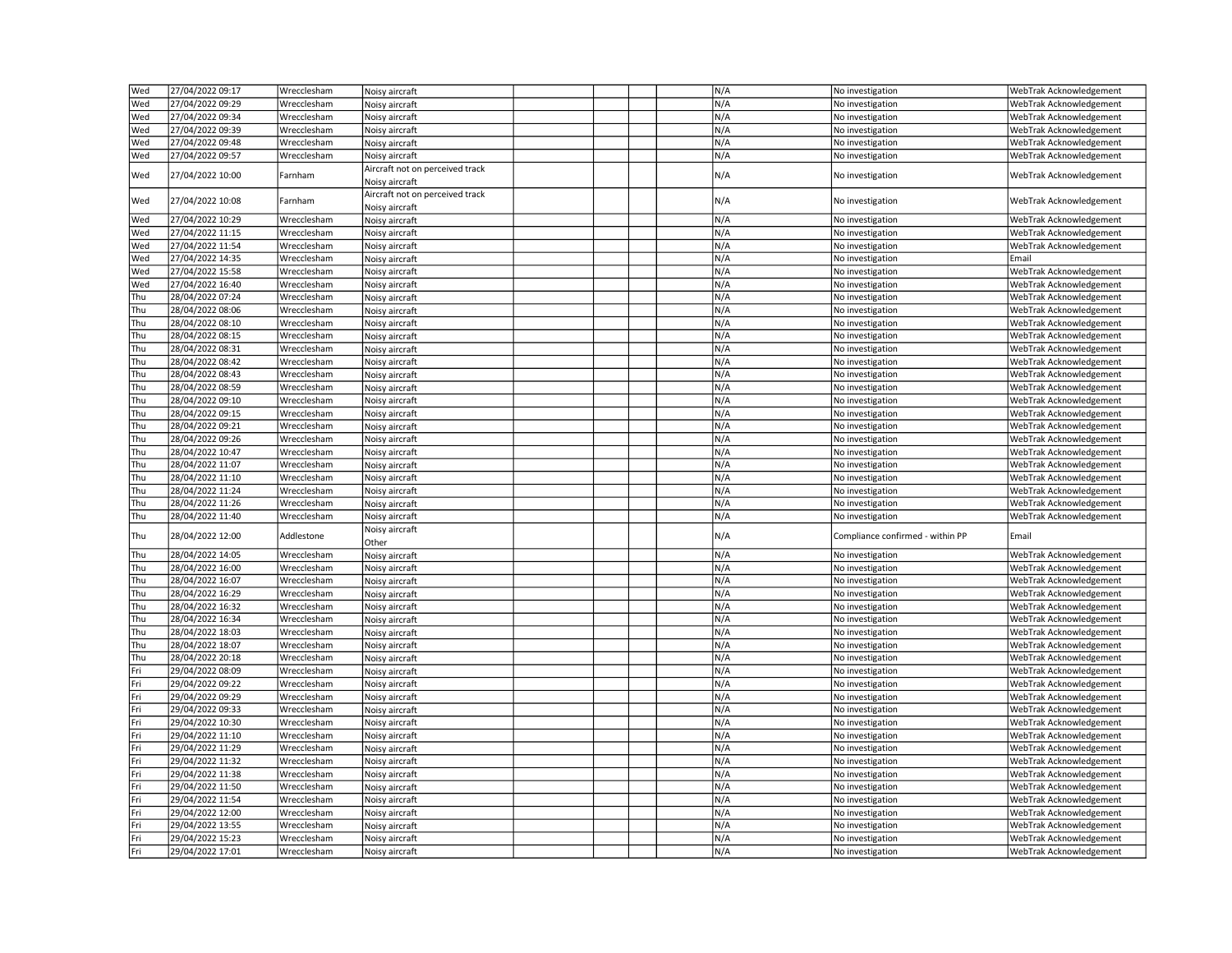| Fri | 29/04/2022 17:01 | Wrecclesham     | Noisy aircraft                                                    |         |     |      |     | N/A | No investigation                       | WebTrak Acknowledgement |
|-----|------------------|-----------------|-------------------------------------------------------------------|---------|-----|------|-----|-----|----------------------------------------|-------------------------|
| Fri | 29/04/2022 19:03 | Wrecclesham     | Noisy aircraft                                                    |         |     |      |     | N/A | No investigation                       | WebTrak Acknowledgement |
| Sat | 30/04/2022 13:53 | Guildford       | Noisy aircraft                                                    | Arrival | 24  | CL35 | Jet | No  | Compliance confirmed - STAR            | Email                   |
| Mon | 02/05/2022 16:51 | Guildford       | Noisy aircraft                                                    | Arrival | 24  | CL35 | Jet | No  | Compliance confirmed - STAR            | WebTrak Acknowledgement |
| Tue | 03/05/2022 10:03 | Church Crookham | Aircraft not on perceived track                                   | Arrival | 06  | GLF6 | Jet | No  | Compliance confirmed - ATC instruction | Email                   |
| Thu | 05/05/2022 12:25 | Fleet           | Other                                                             | N/A     | N/A | N/A  | N/A | N/A | Compliance confirmed - other           | Email                   |
| Thu | 05/05/2022 15:07 | Farnborough     | Odour                                                             |         |     |      |     | N/A | Compliance confirmed - other           | Email                   |
| Thu | 05/05/2022 18:34 | Wrecclesham     | Noisy aircraft                                                    |         |     |      |     | N/A | No investigation                       | WebTrak Acknowledgement |
| Thu | 05/05/2022 19:02 | Wrecclesham     | Noisy aircraft                                                    |         |     |      |     | N/A | No investigation                       | WebTrak Acknowledgement |
| Thu | 05/05/2022 21:19 | Wrecclesham     | Aircraft not on perceived track<br>Noisy aircraft<br>Other        |         |     |      |     | N/A | No investigation                       | WebTrak Acknowledgement |
| Sat | 07/05/2022 11:32 | Farnham         | Low aircraft                                                      |         |     |      |     | N/A | No investigation                       | WebTrak Acknowledgement |
|     |                  |                 | Low aircraft                                                      |         |     |      |     | N/A |                                        |                         |
| Sat | 07/05/2022 11:37 | Farnham         | Noisy aircraft                                                    |         |     |      |     |     | No investigation                       | WebTrak Acknowledgement |
| Sat | 07/05/2022 11:50 | Farnham         | Low aircraft<br>Noisy aircraft<br>Other                           |         |     |      |     | N/A | No investigation                       | WebTrak Acknowledgement |
| Sat | 07/05/2022 12:08 | Farnham         | Low aircraft<br>Noisy aircraft                                    |         |     |      |     | N/A | No investigation                       | WebTrak Acknowledgement |
| Sat | 07/05/2022 12:45 | Farnham         | Aircraft not on perceived track<br>Low aircraft<br>Noisy aircraft |         |     |      |     | N/A | No investigation                       | WebTrak Acknowledgement |
| Sat | 07/05/2022 12:55 | Farnham         | Aircraft not on perceived track<br>Low aircraft<br>Noisy aircraft |         |     |      |     | N/A | No investigation                       | WebTrak Acknowledgement |
| Sat | 07/05/2022 13:16 | Farnham         | Aircraft not on perceived track<br>Noisy aircraft                 |         |     |      |     | N/A | No investigation                       | WebTrak Acknowledgement |
| Sat | 07/05/2022 15:03 | Farnham         | Aircraft not on perceived track<br>Noisy aircraft                 |         |     |      |     | N/A | No investigation                       | WebTrak Acknowledgement |
| Sat | 07/05/2022 15:08 | Farnham         | Other                                                             |         |     |      |     | N/A | No investigation                       | WebTrak Acknowledgement |
| Sat | 07/05/2022 15:34 | Farnham         | Aircraft not on perceived track<br>Low aircraft<br>Noisy aircraft |         |     |      |     | N/A | No investigation                       | WebTrak Acknowledgement |
| Sat | 07/05/2022 15:38 | Farnham         | Aircraft not on perceived track<br>Low aircraft<br>Noisy aircraft |         |     |      |     | N/A | No investigation                       | WebTrak Acknowledgement |
| Sat | 07/05/2022 16:49 | Farnham         | Aircraft not on perceived track<br>Low aircraft<br>Noisy aircraft |         |     |      |     | N/A | No investigation                       | WebTrak Acknowledgement |
| Sat | 07/05/2022 16:53 | Farnham         | Aircraft not on perceived track<br>Noisy aircraft<br>Other        |         |     |      |     | N/A | No investigation                       | WebTrak Acknowledgement |
| Sat | 07/05/2022 17:04 | Farnham         | Aircraft not on perceived track<br>Low aircraft<br>Noisy aircraft |         |     |      |     | N/A | No investigation                       | WebTrak Acknowledgement |
| Sun | 08/05/2022 08:31 | Wrecclesham     | Noisy aircraft                                                    |         |     |      |     | N/A | No investigation                       | WebTrak Acknowledgement |
| Sun | 08/05/2022 08:44 | Wrecclesham     | Aircraft not on perceived track<br>Noisy aircraft                 |         |     |      |     | N/A | No investigation                       | Email                   |
| Sun | 08/05/2022 13:17 | Wrecclesham     | Noisy aircraft                                                    |         |     |      |     | N/A | No investigation                       | WebTrak Acknowledgement |
| Sun | 08/05/2022 14:00 | Farnham         | Aircraft not on perceived track<br>Noisy aircraft<br>Other        |         |     |      |     | N/A | No investigation                       | WebTrak Acknowledgement |
| Sun | 08/05/2022 14:18 | Farnham         | Aircraft not on perceived track<br>Noisy aircraft                 |         |     |      |     | N/A | No investigation                       | WebTrak Acknowledgement |
| Sun | 08/05/2022 14:22 | Farnham         | Aircraft not on perceived track<br>Noisy aircraft<br>Other        |         |     |      |     | N/A | No investigation                       | WebTrak Acknowledgement |
| Sun | 08/05/2022 14:23 | Wrecclesham     | Noisy aircraft                                                    |         |     |      |     | N/A | No investigation                       | WebTrak Acknowledgement |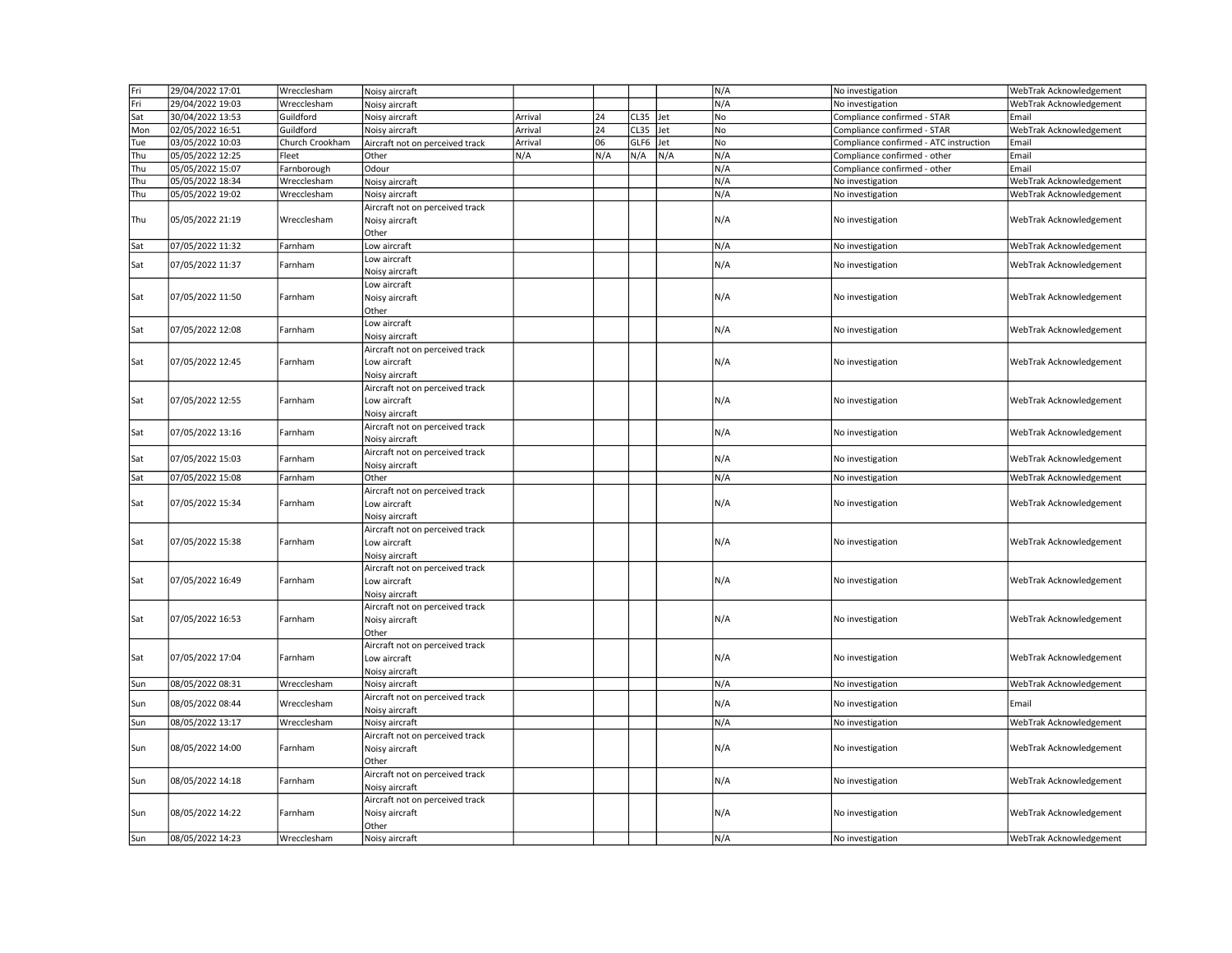| Sun | 08/05/2022 16:57 | Farnham         | Aircraft not on perceived track<br>Low aircraft<br>Noisy aircraft                          |           |     |                  |                 | N/A | No investigation                       | WebTrak Acknowledgement |
|-----|------------------|-----------------|--------------------------------------------------------------------------------------------|-----------|-----|------------------|-----------------|-----|----------------------------------------|-------------------------|
| Sun | 08/05/2022 17:26 | Farnham         | Aircraft not on perceived track<br>Noisy aircraft<br>Other                                 |           |     |                  |                 | N/A | No investigation                       | Email                   |
| Sun | 08/05/2022 17:56 | Farnham         | Aircraft not on perceived track<br>Low aircraft<br>Noisy aircraft<br>Other                 |           |     |                  |                 | N/A | No investigation                       | WebTrak Acknowledgement |
| Sun | 08/05/2022 19:08 | Wrecclesham     | Noisy aircraft                                                                             |           |     |                  |                 | N/A | No investigation                       | WebTrak Acknowledgement |
| Tue | 10/05/2022 15:21 | Wrecclesham     | Noisy aircraft                                                                             |           |     |                  |                 | N/A | No investigation                       | WebTrak Acknowledgement |
| Tue | 10/05/2022 15:39 | Wrecclesham     | Noisy aircraft                                                                             |           |     |                  |                 | N/A | No investigation                       | WebTrak Acknowledgement |
| Sat | 14/05/2022 08:00 | Oakhanger       | Aircraft not on perceived track<br>Increased movement frequency<br>Noisy aircraft<br>Other | Arrival   | 06  |                  |                 | N/A | Compliance confirmed - ATC instruction | Email                   |
| Sat | 14/05/2022 08:00 | Wrecclesham     | Noisy aircraft                                                                             |           |     |                  |                 | N/A | No investigation                       | WebTrak Acknowledgement |
| Sun | 15/05/2022 09:47 | Wrecclesham     | Noisy aircraft                                                                             |           |     |                  |                 | N/A | No investigation                       | WebTrak Acknowledgement |
| Sun | 15/05/2022 11:10 | Wrecclesham     | Noisy aircraft                                                                             |           |     |                  |                 | N/A | No investigation                       | WebTrak Acknowledgement |
| Sun | 15/05/2022 14:05 | Wrecclesham     | Noisy aircraft                                                                             |           |     |                  |                 | N/A | No investigation                       | WebTrak Acknowledgement |
| Sun | 15/05/2022 14:49 | Tilford Farnham | Aircraft not on perceived track                                                            | Arrival   | 06  | <b>CL60</b>      | Jet             | No  | Compliance confirmed - STAR            | Email                   |
| Sun | 15/05/2022 14:55 | Tilford Farnham | Aircraft not on perceived track                                                            | Arrival   | 06  | PC <sub>24</sub> | Jet             | No  | Compliance confirmed - STAR            | Email                   |
| Sun | 15/05/2022 15:00 | Wrecclesham     | Noisy aircraft                                                                             |           |     |                  |                 | N/A | No investigation                       | WebTrak Acknowledgement |
| Sun | 15/05/2022 15:11 | Tilford Farnham | Aircraft not on perceived track                                                            | Arrival   | 06  | <b>GLEX</b>      | Jet             | No  |                                        | Email                   |
| Sun | 15/05/2022 15:59 | Tilford Farnham | Aircraft not on perceived track                                                            | Arrival   | 06  | E55P             | Jet             | No  | Compliance confirmed - ATC instruction | Email                   |
| Sun | 15/05/2022 17:26 | Wrecclesham     | Noisy aircraft                                                                             |           |     |                  |                 | N/A | No investigation                       | WebTrak Acknowledgement |
| Sun | 15/05/2022 18:29 | Wrecclesham     | Noisy aircraft                                                                             |           |     |                  |                 | N/A | No investigation                       | WebTrak Acknowledgement |
| Sun | 15/05/2022 18:32 | Wrecclesham     | Noisy aircraft                                                                             |           |     |                  |                 | N/A | No investigation                       | WebTrak Acknowledgement |
| Sun | 15/05/2022 18:35 | Wrecclesham     | Noisy aircraft                                                                             |           |     |                  |                 | N/A | No investigation                       | WebTrak Acknowledgement |
| Sun | 15/05/2022 18:37 | Wrecclesham     | Noisy aircraft                                                                             |           |     |                  |                 | N/A | No investigation                       | WebTrak Acknowledgement |
| Sun | 15/05/2022 19:22 | Wrecclesham     | Noisy aircraft                                                                             |           |     |                  |                 | N/A | No investigation                       | WebTrak Acknowledgement |
| Sun | 15/05/2022 19:40 | Crondall        | Low aircraft<br>Noisy aircraft<br>Other                                                    | Arrival   | 06  |                  | Jet             | N/A | Compliance confirmed - ATC instruction | Email                   |
| Wed | 18/05/2022 10:40 | Farnham         | Low aircraft<br>Noisy aircraft                                                             |           | N/A |                  |                 | N/A | No investigation                       | WebTrak Acknowledgement |
| Thu | 19/05/2022 09:00 | Farnborough     | Noisy aircraft                                                                             | Departure | 24  |                  | BE20 Turbo-prop | No  | Compliance confirmed - SID             | Email                   |
| Thu | 19/05/2022 10:12 | Farnham         | Low aircraft<br>Noisy aircraft                                                             |           |     |                  |                 | N/A | No investigation                       | WebTrak Acknowledgement |
| Thu | 19/05/2022 10:21 | Farnham         | Low aircraft<br>Noisy aircraft                                                             |           |     |                  |                 | N/A | No investigation                       | WebTrak Acknowledgement |
| Thu | 19/05/2022 10:30 | Farnham         | Low aircraft<br>Noisy aircraft                                                             |           |     |                  |                 | N/A | No investigation                       | WebTrak Acknowledgement |
| Thu | 19/05/2022 10:44 | Farnham         | Low aircraft<br>Noisy aircraft                                                             |           |     |                  |                 | N/A | No investigation                       | WebTrak Acknowledgement |
| Thu | 19/05/2022 10:50 | Farnham         | Noisy aircraft                                                                             |           |     |                  |                 | N/A | No investigation                       | WebTrak Acknowledgement |
| Thu | 19/05/2022 10:59 | Farnham         | Low aircraft<br>Noisy aircraft                                                             |           |     |                  |                 | N/A | No investigation                       | WebTrak Acknowledgement |
| Thu | 19/05/2022 17:40 | Farnham         | Low aircraft<br>Noisy aircraft                                                             |           |     |                  |                 | N/A | No investigation                       | WebTrak Acknowledgement |
| Thu | 19/05/2022 18:49 | Guildford       | Noisy aircraft                                                                             | Arrival   | 24  | <b>CL60</b>      | Jet             | No  | Compliance confirmed - STAR            | Email                   |
| Thu | 19/05/2022 18:51 | Farnham         | Low aircraft<br>Noisy aircraft                                                             |           |     |                  |                 | N/A | No investigation                       | WebTrak Acknowledgement |
| Thu | 19/05/2022 19:05 | Farnham         | Low aircraft<br>Noisy aircraft                                                             |           |     |                  |                 | N/A | No investigation                       | WebTrak Acknowledgement |
| Thu | 19/05/2022 19:25 | Farnham         | Low aircraft<br>Noisy aircraft                                                             |           |     |                  |                 | N/A | No investigation                       | WebTrak Acknowledgement |
| Thu | 19/05/2022 19:51 | Farnham         | Low aircraft<br>Noisy aircraft                                                             |           |     |                  |                 | N/A | No investigation                       | WebTrak Acknowledgement |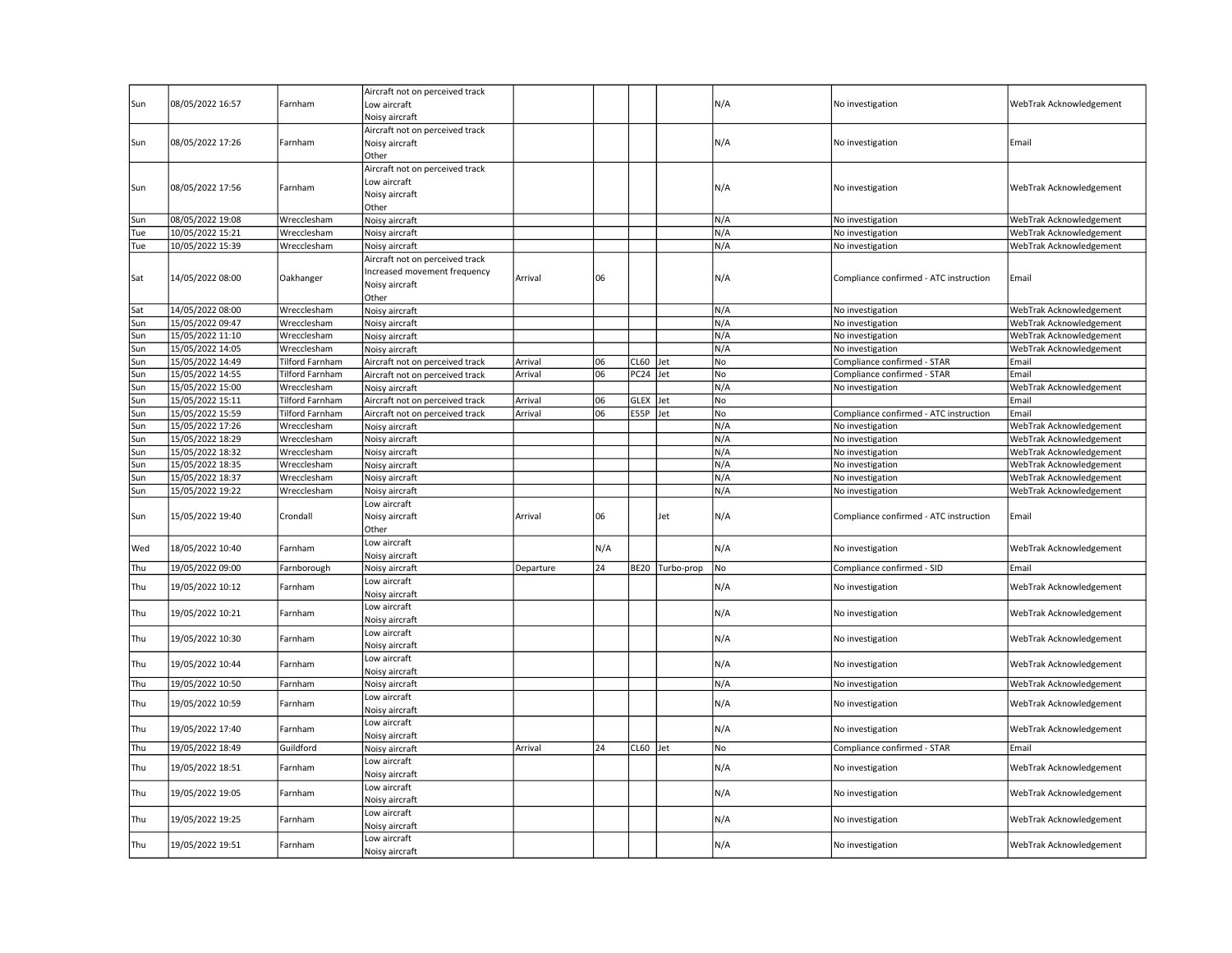| Sat | 21/05/2022 17:03 | Guildford              | Noisy aircraft                                       | Arrival | 24              | GLEX Jet             |     | No  | Compliance confirmed - STAR            | Email                   |
|-----|------------------|------------------------|------------------------------------------------------|---------|-----------------|----------------------|-----|-----|----------------------------------------|-------------------------|
| Mon | 23/05/2022 11:45 | <b>Woking</b>          | Aircraft not on perceived track<br>Noisy aircraft    | Arrival | 24              | G550                 | Jet | No  | Compliance confirmed - other           | Phone                   |
| Mon | 23/05/2022 12:00 | Farnborough            | <b>Odour</b>                                         |         |                 |                      |     | N/A | Compliance confirmed - within PP       | Phone                   |
| Tue | 24/05/2022 00:00 | Rushmoor               | Other                                                |         |                 |                      |     | N/A | Compliance confirmed - other           | Email                   |
| Tue | 24/05/2022 10:05 | <b>Tilford Farnham</b> | Aircraft not on perceived track                      | Arrival | 24              | F2TH Jet             |     | No  | Compliance confirmed - STAR            | Email                   |
| Tue | 24/05/2022 11:00 | <b>Tilford Farnham</b> | Aircraft not on perceived track                      | Arrival | 24              | GLF5                 | Jet | No  |                                        | Email                   |
| Tue | 24/05/2022 11:03 | Tilford Farnham        | Aircraft not on perceived track                      | Arrival | 24              | <b>E55P</b>          | Jet | No  | Compliance confirmed - ATC instruction | Email                   |
| Tue | 24/05/2022 11:29 | <b>Tilford Farnham</b> | Aircraft not on perceived track                      | Arrival | 24              | C56X                 | Jet | No  |                                        | Email                   |
| Tue | 24/05/2022 11:54 | Tilford Farnham        | Aircraft not on perceived track                      | Arrival | 24              | A <sub>20</sub> N    | Jet | No  |                                        | Email                   |
| Tue | 24/05/2022 11:57 | Guildford              | Noisy aircraft                                       | Arrival | 24              | A320                 | Jet | No  | Compliance confirmed - STAR            | Email                   |
| Tue | 24/05/2022 12:22 | Tilford Farnham        | Aircraft not on perceived track                      | Arrival | 24              | H <sub>25B</sub> Jet |     | No  |                                        | Email                   |
| Tue | 24/05/2022 13:03 | Tilford Farnham        |                                                      |         |                 |                      |     | No  | No identifiable aircraft               | Email                   |
| Tue | 24/05/2022 13:24 | Tilford Farnham        |                                                      | Arrival | 24              | $C56X$ Jet           |     | No  | Compliance confirmed - STAR            | Email                   |
|     |                  |                        | Aircraft not on perceived track                      |         | $\overline{24}$ | GLF5                 |     | No  |                                        |                         |
| Tue | 24/05/2022 13:50 | <b>Tilford Farnham</b> | Aircraft not on perceived track                      | Arrival |                 |                      | Jet |     |                                        | Email                   |
| Thu | 26/05/2022 18:35 | Guildford              | Noisy aircraft                                       | Arrival | 24              | GLEX                 | Jet | No  | Compliance confirmed - STAR            | Email                   |
| Fri | 27/05/2022 18:13 | Guildford              | Noisy aircraft                                       | Arrival | 24              | CL35                 | Jet | No  | Compliance confirmed - STAR            | Email                   |
| Sat | 28/05/2022 12:20 | <b>Tilford Farnham</b> | Aircraft not on perceived track<br>Circling aircraft | Arrival | 06              | E35L                 | Jet |     |                                        | Email                   |
| Sat | 28/05/2022 12:29 | <b>Tilford Farnham</b> | Aircraft not on perceived track                      | Arrival | 06              | C68A                 | Jet | No  |                                        | Email                   |
| Sun | 29/05/2022 12:10 | Alton                  | Noisy aircraft                                       |         |                 |                      |     |     |                                        | Phone                   |
| Mon | 30/05/2022 17:39 | Wrecclesham            | Circling aircraft<br>Low aircraft<br>Noisy aircraft  | Arrival | 24              | $C56X$ Jet           |     |     |                                        | Email                   |
| Tue | 31/05/2022 15:00 | <b>Tilford Farnham</b> | Aircraft not on perceived track                      | Arrival | 24              | <b>CL60</b>          | Jet | N/A | No investigation                       | Email                   |
| Tue | 31/05/2022 15:01 | <b>Tilford Farnham</b> | Aircraft not on perceived track                      | Arrival | 24              | <b>E55P</b>          | Jet | No  |                                        | Email                   |
| Tue | 31/05/2022 15:30 | Tilford Farnham        | Aircraft not on perceived track                      | Arrival | 24              | F <sub>2</sub> TH    | Jet |     |                                        | Email                   |
| Tue | 31/05/2022 16:51 | Tilford Farnham        | Aircraft not on perceived track                      | Arrival | 24              | C56X                 | Jet | No  | Compliance confirmed - ATC instruction | Email                   |
|     |                  |                        |                                                      |         |                 |                      |     |     |                                        |                         |
| Fri | 04/03/2022 08:20 | Hindhead               | Noisy aircraft<br>Other                              |         | 24              |                      |     | N/A | No investigation                       | WebTrak Acknowledgement |
| Fri | 04/03/2022 08:30 | Hindhead               | Noisy aircraft<br>Other                              |         | 24              |                      |     | N/A | No investigation                       | WebTrak Acknowledgement |
| Fri | 04/03/2022 10:13 | Hindhead               | Noisy aircraft<br>Other                              |         | 24              |                      |     | N/A | No investigation                       | WebTrak Acknowledgement |
| Fri | 04/03/2022 10:40 | Hindhead               | Noisy aircraft<br>Other                              |         | 24              |                      |     | N/A | No investigation                       | WebTrak Acknowledgement |
| Fri | 04/03/2022 10:57 | Hindhead               | Noisy aircraft<br>Other                              |         | 24              |                      |     | N/A | No investigation                       | WebTrak Acknowledgement |
| Fri | 04/03/2022 11:10 | Hindhead               | Noisy aircraft<br>Other                              |         | 24              |                      |     | N/A | No investigation                       | WebTrak Acknowledgement |
| Fri | 04/03/2022 11:36 | Hindhead               | Noisy aircraft<br>Other                              |         | 24              |                      |     | N/A | No investigation                       | WebTrak Acknowledgement |
| Fri | 04/03/2022 12:18 | Hindhead               | Noisy aircraft<br>Other                              |         | 24              |                      |     | N/A | No investigation                       | WebTrak Acknowledgement |
| Fri | 04/03/2022 12:30 | Hindhead               | Noisy aircraft<br>Other                              |         | 24              |                      |     | N/A | No investigation                       | WebTrak Acknowledgement |
| Fri | 04/03/2022 12:34 | Hindhead               | Noisy aircraft<br>Other                              |         | 24              |                      |     | N/A | No investigation                       | WebTrak Acknowledgement |
| Fri | 04/03/2022 13:08 | Hindhead               | Noisy aircraft<br>Other                              |         | 24              |                      |     | N/A | No investigation                       | WebTrak Acknowledgement |
| Fri | 04/03/2022 13:13 | Hindhead               | Noisy aircraft<br>Other                              |         | 24              |                      |     | N/A | No investigation                       | WebTrak Acknowledgement |
| Fri | 04/03/2022 14:37 | Hindhead               | Noisy aircraft<br>Other                              |         | 24              |                      |     | N/A | No investigation                       | WebTrak Acknowledgement |
| Fri | 04/03/2022 14:50 | Hindhead               | Noisy aircraft<br>Other                              |         | 24              |                      |     | N/A | No investigation                       | WebTrak Acknowledgement |
| Fri | 04/03/2022 15:25 | Hindhead               | Noisy aircraft<br>Other                              |         | 24              |                      |     | N/A | No investigation                       | WebTrak Acknowledgement |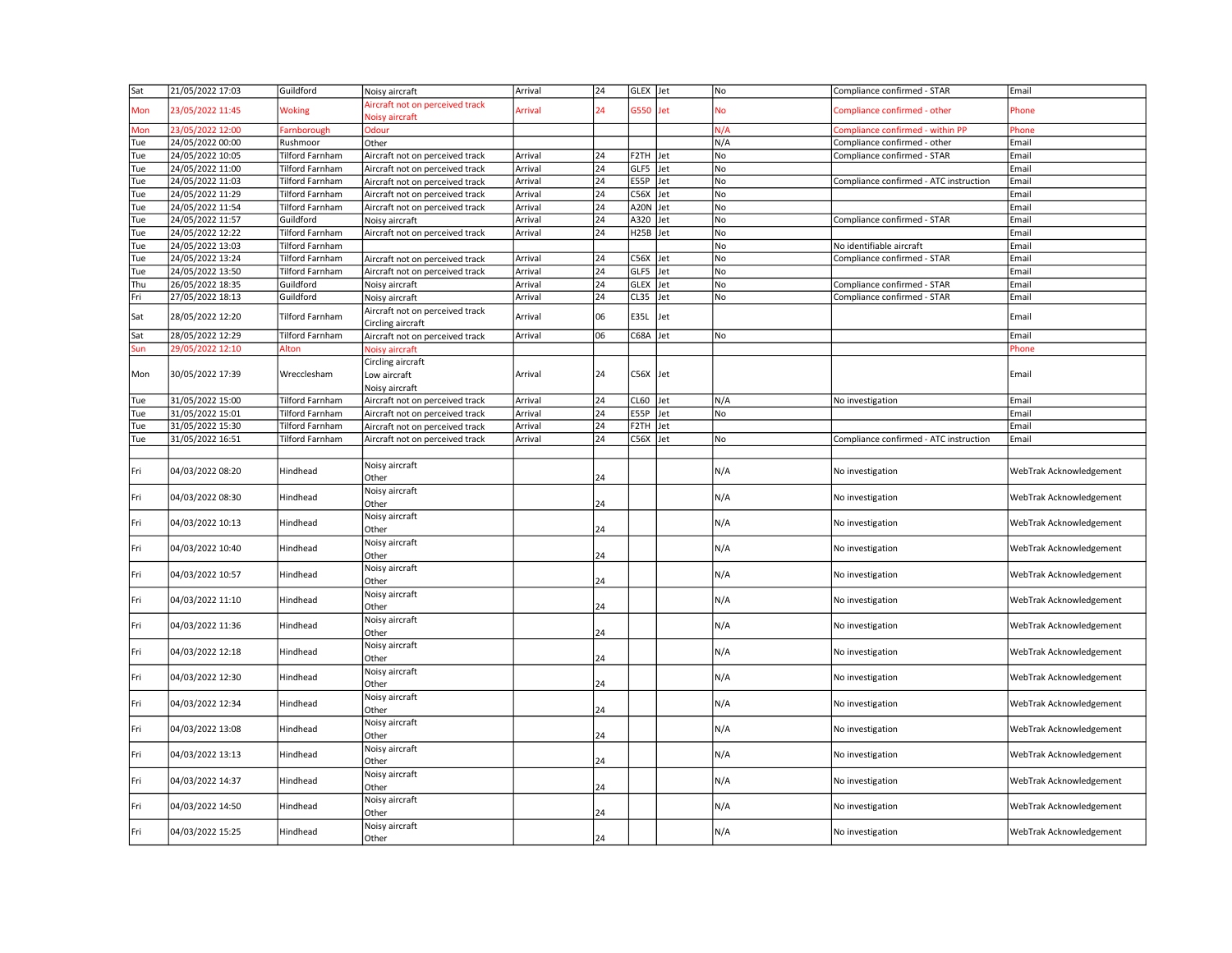| Fri | 04/03/2022 16:26 | Hindhead | Noisy aircraft<br>Other | 24 | N/A | No investigation | WebTrak Acknowledgement |
|-----|------------------|----------|-------------------------|----|-----|------------------|-------------------------|
| Fri | 04/03/2022 16:26 | Hindhead | Noisy aircraft<br>Other | 24 | N/A | No investigation | WebTrak Acknowledgement |
| Fri | 04/03/2022 16:31 | Hindhead | Noisy aircraft<br>Other | 24 | N/A | No investigation | WebTrak Acknowledgement |
| Fri | 04/03/2022 16:43 | Hindhead | Noisy aircraft<br>Other | 24 | N/A | No investigation | WebTrak Acknowledgement |
| Fri | 04/03/2022 16:47 | Hindhead | Noisy aircraft<br>Other | 24 | N/A | No investigation | WebTrak Acknowledgement |
| Fri | 04/03/2022 16:54 | Hindhead | Noisy aircraft<br>Other | 24 | N/A | No investigation | WebTrak Acknowledgement |
| Fri | 04/03/2022 17:11 | Hindhead | Noisy aircraft<br>Other | 24 | N/A | No investigation | WebTrak Acknowledgement |
| Fri | 04/03/2022 17:14 | Hindhead | Noisy aircraft<br>Other | 24 | N/A | No investigation | WebTrak Acknowledgement |
| Fri | 04/03/2022 18:07 | Hindhead | Noisy aircraft<br>Other | 24 | N/A | No investigation | WebTrak Acknowledgement |
| Thu | 10/03/2022 08:06 | Hindhead | Noisy aircraft<br>Other | 24 | N/A | No investigation | WebTrak Acknowledgement |
| Thu | 10/03/2022 10:02 | Hindhead | Noisy aircraft<br>Other | 24 | N/A | No investigation | WebTrak Acknowledgement |
| Thu | 10/03/2022 10:53 | Hindhead | Noisy aircraft<br>Other | 24 | N/A | No investigation | WebTrak Acknowledgement |
| Thu | 10/03/2022 11:22 | Hindhead | Noisy aircraft<br>Other | 24 | N/A | No investigation | WebTrak Acknowledgement |
| Thu | 10/03/2022 11:27 | Hindhead | Noisy aircraft<br>Other | 24 | N/A | No investigation | WebTrak Acknowledgement |
| Thu | 10/03/2022 11:32 | Hindhead | Noisy aircraft<br>Other | 24 | N/A | No investigation | WebTrak Acknowledgement |
| Thu | 10/03/2022 11:45 | Hindhead | Noisy aircraft<br>Other | 24 | N/A | No investigation | WebTrak Acknowledgement |
| Thu | 10/03/2022 12:24 | Hindhead | Noisy aircraft<br>Other | 24 | N/A | No investigation | WebTrak Acknowledgement |
| Thu | 10/03/2022 12:31 | Hindhead | Noisy aircraft<br>Other | 24 | N/A | No investigation | WebTrak Acknowledgement |
| Thu | 10/03/2022 12:50 | Hindhead | Noisy aircraft<br>Other | 24 | N/A | No investigation | WebTrak Acknowledgement |
| Thu | 10/03/2022 14:41 | Hindhead | Noisy aircraft<br>Other | 24 | N/A | No investigation | WebTrak Acknowledgement |
| Thu | 10/03/2022 15:06 | Hindhead | Noisy aircraft<br>Other | 24 | N/A | No investigation | WebTrak Acknowledgement |
| Thu | 10/03/2022 15:26 | Hindhead | Low aircraft<br>Other   | 24 | N/A | No investigation | WebTrak Acknowledgement |
| Thu | 10/03/2022 15:59 | Hindhead | Noisy aircraft<br>Other | 24 | N/A | No investigation | WebTrak Acknowledgement |
| Thu | 10/03/2022 16:03 | Hindhead | Noisy aircraft<br>Other | 24 | N/A | No investigation | WebTrak Acknowledgement |
| Thu | 10/03/2022 16:39 | Hindhead | Noisy aircraft<br>Other | 24 | N/A | No investigation | WebTrak Acknowledgement |
| Thu | 10/03/2022 16:46 | Hindhead | Noisy aircraft<br>Other | 24 | N/A | No investigation | WebTrak Acknowledgement |
| Thu | 10/03/2022 16:53 | Hindhead | Noisy aircraft<br>Other | 24 | N/A | No investigation | WebTrak Acknowledgement |
| Thu | 10/03/2022 17:01 | Hindhead | Noisy aircraft<br>Other | 24 | N/A | No investigation | WebTrak Acknowledgement |
| Thu | 10/03/2022 17:40 | Hindhead | Noisy aircraft<br>Other | 24 | N/A | No investigation | WebTrak Acknowledgement |
| Thu | 10/03/2022 17:53 | Hindhead | Noisy aircraft<br>Other | 24 | N/A | No investigation | WebTrak Acknowledgement |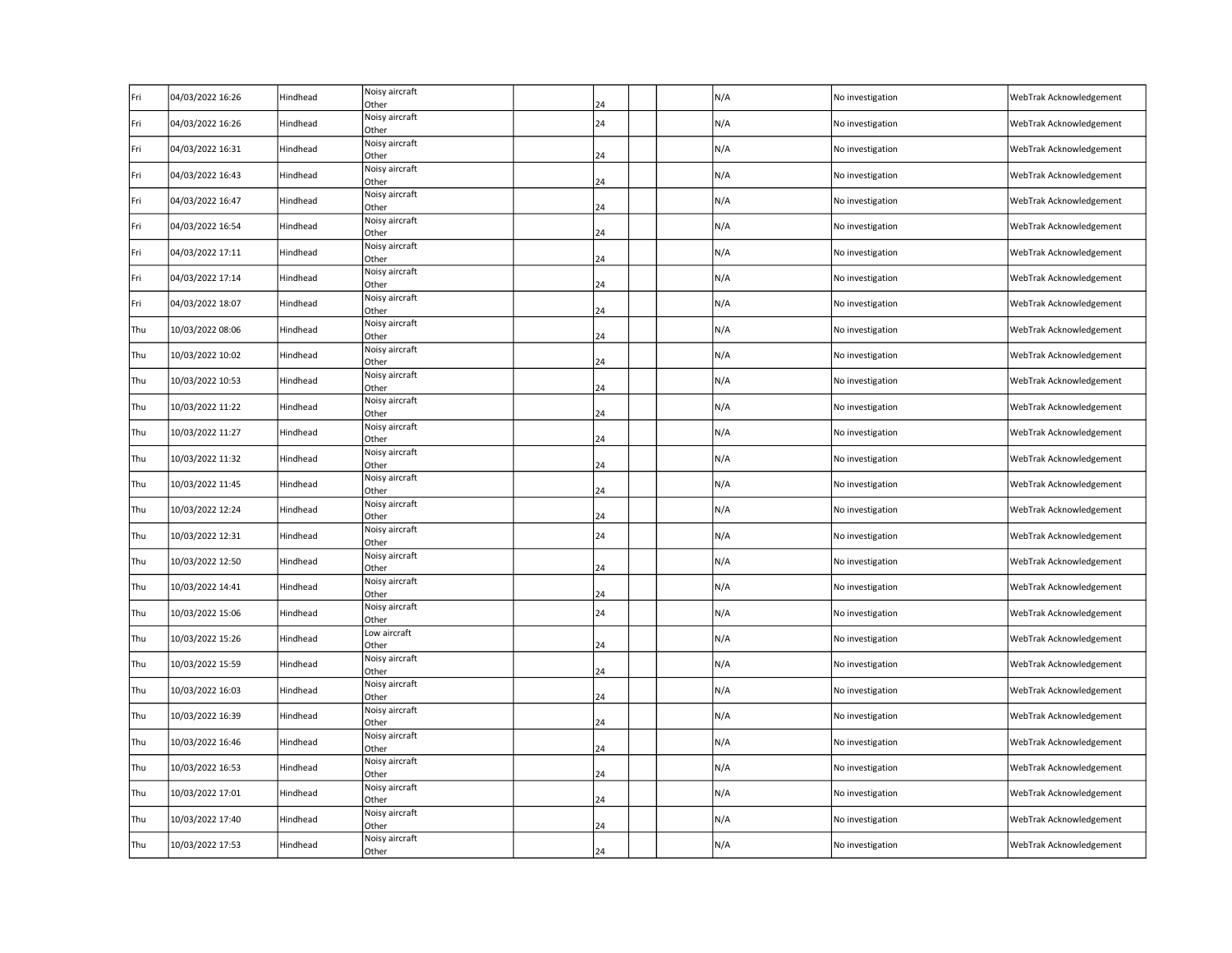| Thu | 10/03/2022 18:01 | Hindhead | Noisy aircraft<br>Other |         | 24 |             |     | N/A | No investigation | WebTrak Acknowledgement |
|-----|------------------|----------|-------------------------|---------|----|-------------|-----|-----|------------------|-------------------------|
| Thu | 10/03/2022 18:04 | Hindhead | Noisy aircraft<br>Other |         | 24 |             |     | N/A | No investigation | WebTrak Acknowledgement |
| Thu | 10/03/2022 19:06 | Hindhead | Noisy aircraft<br>Other |         | 24 |             |     | N/A | No investigation | WebTrak Acknowledgement |
| Thu | 10/03/2022 20:03 | Hindhead | Noisy aircraft<br>Other |         | 24 |             |     | N/A | No investigation | WebTrak Acknowledgement |
| Thu | 10/03/2022 20:17 | Hindhead | Noisy aircraft<br>Other |         | 24 |             |     | N/A | No investigation | WebTrak Acknowledgement |
| Thu | 10/03/2022 20:37 | Hindhead | Noisy aircraft<br>Other |         | 24 |             |     | N/A | No investigation | WebTrak Acknowledgement |
| Thu | 10/03/2022 21:12 | Hindhead | Noisy aircraft<br>Other |         | 24 |             |     | N/A | No investigation | WebTrak Acknowledgement |
| Thu | 10/03/2022 21:16 | Hindhead | Noisy aircraft<br>Other |         | 24 |             |     | N/A | No investigation | WebTrak Acknowledgement |
| Fri | 11/03/2022 09:03 | Hindhead | Noisy aircraft<br>Other |         | 24 |             |     | N/A | No investigation | WebTrak Acknowledgement |
| Fri | 11/03/2022 09:12 | Hindhead | Noisy aircraft<br>Other |         | 24 |             |     | N/A | No investigation | WebTrak Acknowledgement |
| Fri | 11/03/2022 09:37 | Hindhead | Noisy aircraft<br>Other |         | 24 |             |     | N/A | No investigation | WebTrak Acknowledgement |
| Fri | 11/03/2022 10:19 | Hindhead | Noisy aircraft<br>Other |         | 06 |             |     | N/A | No investigation | WebTrak Acknowledgement |
| Fri | 11/03/2022 10:21 | Hindhead | Noisy aircraft<br>Other |         | 06 |             |     | N/A | No investigation | WebTrak Acknowledgement |
| Fri | 11/03/2022 10:48 | Hindhead | Noisy aircraft<br>Other |         | 06 |             |     | N/A | No investigation | WebTrak Acknowledgement |
| Fri | 11/03/2022 11:18 | Hindhead | Noisy aircraft<br>Other |         | 06 |             |     | N/A | No investigation | WebTrak Acknowledgement |
| Fri | 11/03/2022 11:21 | Hindhead | Noisy aircraft<br>Other |         | 06 |             |     | N/A | No investigation | WebTrak Acknowledgement |
| Fri | 11/03/2022 12:29 | Hindhead | Noisy aircraft<br>Other |         | 06 |             |     | N/A | No investigation | WebTrak Acknowledgement |
| Fri | 11/03/2022 12:37 | Hindhead | Noisy aircraft<br>Other |         | 24 |             |     | N/A | No investigation | WebTrak Acknowledgement |
| Fri | 11/03/2022 14:26 | Hindhead | Noisy aircraft<br>Other |         | 24 |             |     | N/A | No investigation | WebTrak Acknowledgement |
| Fri | 11/03/2022 14:48 | Hindhead | Noisy aircraft<br>Other |         | 24 |             |     | N/A | No investigation | WebTrak Acknowledgement |
| Fri | 11/03/2022 15:21 | Hindhead | Noisy aircraft<br>Other |         | 24 |             |     | N/A | No investigation | WebTrak Acknowledgement |
| Fri | 11/03/2022 16:02 | Hindhead | Noisy aircraft<br>Other |         | 24 |             |     | N/A | No investigation | WebTrak Acknowledgement |
| Fri | 11/03/2022 16:15 | Hindhead | Noisy aircraft<br>Other |         | 24 |             |     | N/A | No investigation | WebTrak Acknowledgement |
| Fri | 11/03/2022 17:37 | Hindhead | Noisy aircraft<br>Other |         | 24 |             |     | N/A | No investigation | WebTrak Acknowledgement |
| Mon | 14/03/2022 11:18 | Hindhead | Noisy aircraft<br>Other | Arrival | 24 | $C25B$ Jet  |     | N/A | No investigation | WebTrak Acknowledgement |
| Mon | 14/03/2022 11:34 | Hindhead | Noisy aircraft<br>Other | Arrival | 24 | CL35        | Jet | N/A | No investigation | WebTrak Acknowledgement |
| Mon | 14/03/2022 12:42 | Hindhead | Noisy aircraft<br>Other | Arrival | 24 | <b>GLEX</b> | Jet | N/A | No investigation | WebTrak Acknowledgement |
| Mon | 14/03/2022 12:54 | Hindhead | Noisy aircraft<br>Other | Arrival | 24 | G280 Jet    |     | N/A | No investigation | WebTrak Acknowledgement |
| Mon | 14/03/2022 14:02 | Hindhead | Noisy aircraft<br>Other | Arrival | 24 | E135        | Jet | N/A | No investigation | WebTrak Acknowledgement |
| Mon | 14/03/2022 15:13 | Hindhead | Noisy aircraft<br>Other | Arrival | 24 | GLF6 Jet    |     | N/A | No investigation | WebTrak Acknowledgement |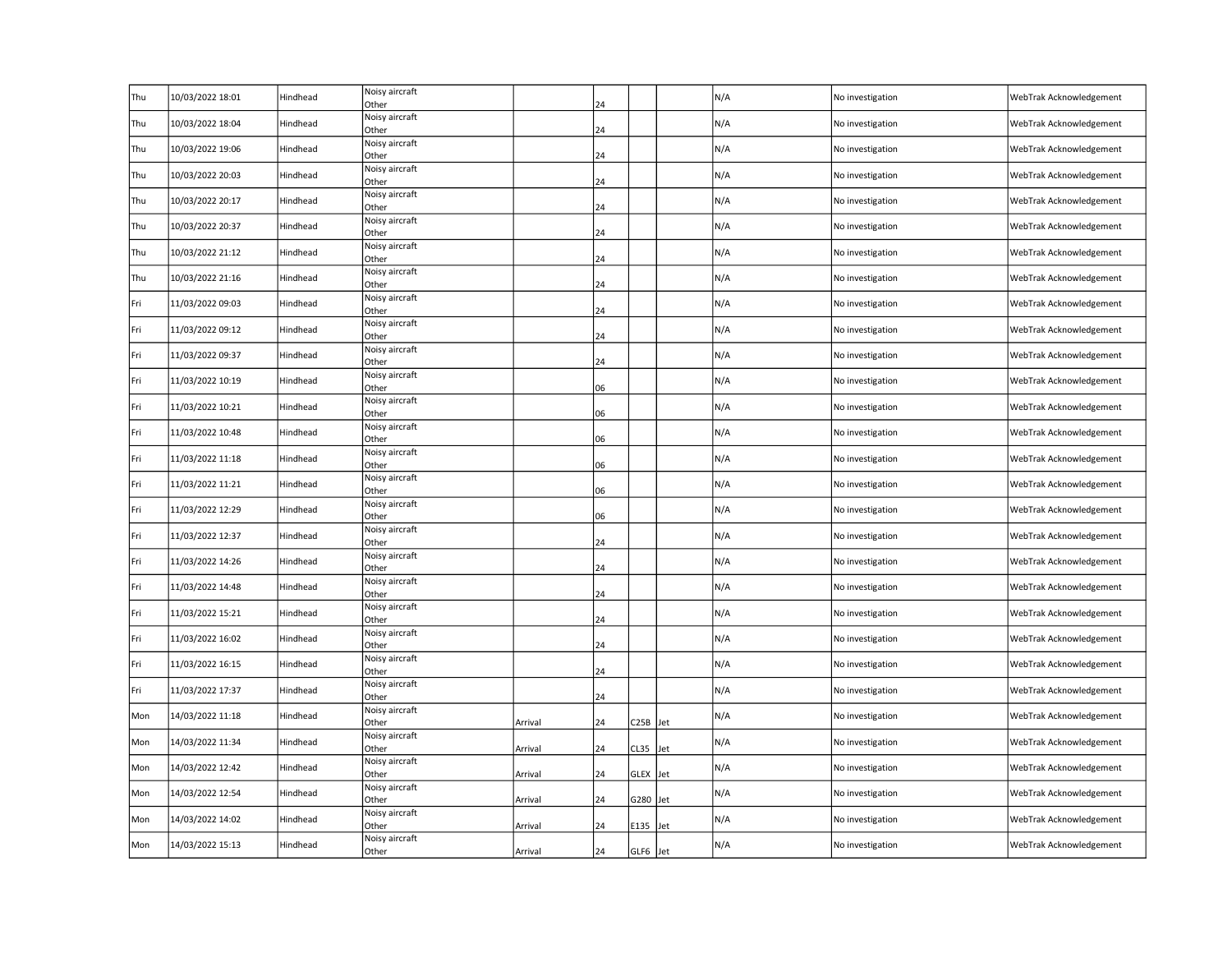| Mon | 14/03/2022 15:24 | Hindhead | Noisy aircraft<br>Other        | Arrival | 24 | GLEX Jet    |     | N/A | No investigation | WebTrak Acknowledgement |
|-----|------------------|----------|--------------------------------|---------|----|-------------|-----|-----|------------------|-------------------------|
| Mon | 14/03/2022 15:59 | Hindhead | Noisy aircraft<br>Other        | Arrival | 24 | E55P        | Jet | N/A | No investigation | WebTrak Acknowledgement |
| Mon | 14/03/2022 17:46 | Hindhead | Noisy aircraft<br>Other        | Arrival | 24 | C68A Jet    |     | N/A | No investigation | WebTrak Acknowledgement |
| Mon | 14/03/2022 18:00 | Hindhead | Noisy aircraft<br>Other        | Arrival | 24 | CL35        | Jet | N/A | No investigation | WebTrak Acknowledgement |
| Mon | 14/03/2022 18:44 | Hindhead | Noisy aircraft<br>Other        | Arrival | 24 | E50P        | Jet | No  | No investigation | WebTrak Acknowledgement |
| Mon | 14/03/2022 19:08 | Hindhead | Noisy aircraft<br>Other        | Arrival | 24 | PRM1 Jet    |     | No  | No investigation | WebTrak Acknowledgement |
| Tue | 22/03/2022 09:28 | Hindhead | Noisy aircraft<br><b>Other</b> | Arrival | 06 | CL35        | Jet | N/A | No investigation | WebTrak Acknowledgement |
| Tue | 22/03/2022 10:05 | Hindhead | Noisy aircraft<br>Other        | Arrival | 06 | F2TH        | let | N/A | No investigation | WebTrak Acknowledgement |
| Tue | 22/03/2022 11:26 | Hindhead | Noisy aircraft<br>Other        | Arrival | 06 | <b>GLEX</b> | Jet | N/A | No investigation | WebTrak Acknowledgement |
| Tue | 22/03/2022 17:06 | Hindhead | Noisy aircraft<br>Other        | Arrival | 06 | CL35        | Jet | N/A | No investigation | WebTrak Acknowledgement |
| Thu | 24/03/2022 20:01 | Hindhead | Noisy aircraft<br>Other        |         |    |             |     | N/A | No investigation | WebTrak Acknowledgement |
| Fri | 25/03/2022 08:47 | Hindhead | Noisy aircraft                 |         |    |             |     | N/A | No investigation | WebTrak Acknowledgement |
| Fri | 25/03/2022 10:30 | Hindhead | Noisy aircraft                 |         |    |             |     | N/A | No investigation | WebTrak Acknowledgement |
| Fri | 25/03/2022 12:39 | Hindhead | Other                          |         |    |             |     | N/A | No investigation | WebTrak Acknowledgement |
| Fri | 25/03/2022 14:49 | Hindhead | Noisy aircraft<br>Other        |         |    |             |     | N/A | No investigation | WebTrak Acknowledgement |
| Fri | 25/03/2022 15:36 | Hindhead | Noisy aircraft                 |         |    |             |     | N/A | No investigation | WebTrak Acknowledgement |
| Sun | 01/05/2022 15:28 | Hindhead | Noisy aircraft                 |         |    |             |     | N/A | No investigation | WebTrak Acknowledgement |
| Sun | 01/05/2022 16:10 | Hindhead | Noisy aircraft<br>Other        |         |    |             |     | N/A | No investigation | WebTrak Acknowledgement |
| Sun | 01/05/2022 18:37 | Hindhead | Noisy aircraft<br>Other        |         |    |             |     | N/A | No investigation | WebTrak Acknowledgement |
| Sun | 01/05/2022 19:10 | Hindhead | Noisy aircraft<br>Other        |         |    |             |     | N/A | No investigation | WebTrak Acknowledgement |
| Sun | 01/05/2022 19:21 | Hindhead | Noisy aircraft<br>Other        |         |    |             |     | N/A | No investigation | WebTrak Acknowledgement |
| Sun | 01/05/2022 19:38 | Hindhead | Noisy aircraft                 |         |    |             |     | N/A | No investigation | WebTrak Acknowledgement |
| Mon | 02/05/2022 09:16 | Hindhead | Noisy aircraft<br>Other        |         |    |             |     | N/A | No investigation | WebTrak Acknowledgement |
| Mon | 02/05/2022 10:47 | Hindhead | Noisy aircraft                 |         |    |             |     | N/A | No investigation | WebTrak Acknowledgement |
| Mon | 02/05/2022 12:01 | Hindhead | Noisy aircraft                 |         |    |             |     | N/A | No investigation | WebTrak Acknowledgement |
| Mon | 02/05/2022 12:20 | Hindhead | Noisy aircraft<br>Other        |         |    |             |     | N/A | No investigation | WebTrak Acknowledgement |
| Mon | 02/05/2022 12:31 | Hindhead | Noisy aircraft<br>Other        |         |    |             |     | N/A | No investigation | WebTrak Acknowledgement |
| Mon | 02/05/2022 13:20 | Hindhead | Noisy aircraft<br>Other        |         |    |             |     | N/A | No investigation | WebTrak Acknowledgement |
| Mon | 02/05/2022 14:00 | Hindhead | Noisy aircraft<br>Other        |         |    |             |     | N/A | No investigation | WebTrak Acknowledgement |
| Mon | 02/05/2022 14:40 | Hindhead | Noisy aircraft<br>Other        |         |    |             |     | N/A | No investigation | WebTrak Acknowledgement |
| Mon | 02/05/2022 14:49 | Hindhead | Noisy aircraft<br>Other        |         |    |             |     | N/A | No investigation | WebTrak Acknowledgement |
| Mon | 02/05/2022 16:42 | Hindhead | Noisy aircraft<br>Other        |         |    |             |     | N/A | No investigation | WebTrak Acknowledgement |
| Mon | 02/05/2022 16:45 | Hindhead | Noisy aircraft<br>Other        |         |    |             |     | N/A | No investigation | WebTrak Acknowledgement |
| Mon | 02/05/2022 16:48 | Hindhead | Noisy aircraft<br>Other        |         |    |             |     | N/A | No investigation | WebTrak Acknowledgement |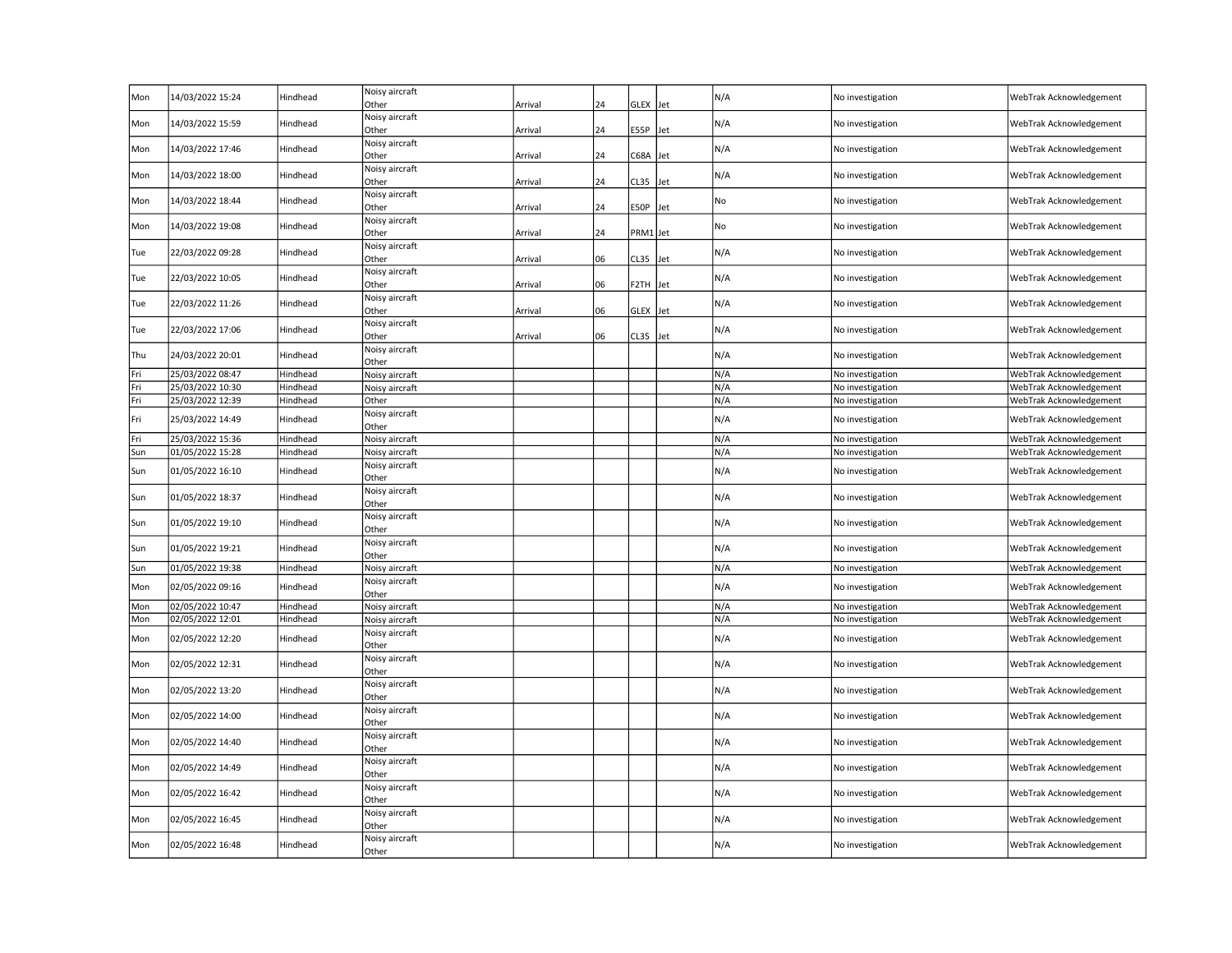| Mon | 02/05/2022 16:50 | Hindhead | Noisy aircraft          |  |  | N/A | No investigation | WebTrak Acknowledgement |
|-----|------------------|----------|-------------------------|--|--|-----|------------------|-------------------------|
| Mon | 02/05/2022 16:54 | Hindhead | Noisy aircraft          |  |  | N/A | No investigation | WebTrak Acknowledgement |
| Mon | 02/05/2022 17:07 | Hindhead | Noisy aircraft<br>Other |  |  | N/A | No investigation | WebTrak Acknowledgement |
| Mon | 02/05/2022 17:12 | Hindhead | Noisy aircraft<br>Other |  |  | N/A | No investigation | WebTrak Acknowledgement |
| Mon | 02/05/2022 17:14 | Hindhead | Noisy aircraft          |  |  | N/A | No investigation | WebTrak Acknowledgement |
| Mon | 02/05/2022 17:23 | Hindhead | Noisy aircraft<br>Other |  |  | N/A | No investigation | WebTrak Acknowledgement |
| Mon | 02/05/2022 17:38 | Hindhead | Noisy aircraft<br>Other |  |  | N/A | No investigation | WebTrak Acknowledgement |
| Mon | 02/05/2022 17:57 | Hindhead | Noisy aircraft          |  |  | N/A | No investigation | WebTrak Acknowledgement |
| Mon | 02/05/2022 18:00 | Hindhead | Noisy aircraft<br>Other |  |  | N/A | No investigation | WebTrak Acknowledgement |
| Mon | 02/05/2022 19:11 | Hindhead | Noisy aircraft<br>Other |  |  | N/A | No investigation | WebTrak Acknowledgement |
| Mon | 02/05/2022 19:16 | Hindhead | Noisy aircraft<br>Other |  |  | N/A | No investigation | WebTrak Acknowledgement |
| Mon | 02/05/2022 19:21 | Hindhead | Noisy aircraft<br>Other |  |  | N/A | No investigation | WebTrak Acknowledgement |
| Mon | 02/05/2022 19:24 | Hindhead | Noisy aircraft          |  |  | N/A | No investigation | WebTrak Acknowledgement |
| Mon | 02/05/2022 19:39 | Hindhead | Noisy aircraft<br>Other |  |  | N/A | No investigation | WebTrak Acknowledgement |
| Mon | 02/05/2022 19:46 | Hindhead | Noisy aircraft<br>Other |  |  | N/A | No investigation | WebTrak Acknowledgement |
| Mon | 02/05/2022 20:00 | Hindhead | Out of hours aircraft   |  |  | N/A | No investigation | WebTrak Acknowledgement |
| Wed | 04/05/2022 19:37 | Hindhead | Noisy aircraft          |  |  | N/A | No investigation | WebTrak Acknowledgement |
| Wed | 04/05/2022 19:41 | Hindhead | Noisy aircraft          |  |  | N/A | No investigation | WebTrak Acknowledgement |
| Sat | 07/05/2022 09:51 | Hindhead | Other                   |  |  | N/A | No investigation | WebTrak Acknowledgement |
| Sat | 07/05/2022 10:48 | Hindhead | Noisy aircraft          |  |  | N/A | No investigation | WebTrak Acknowledgement |
| Sat | 07/05/2022 11:00 | Hindhead | Other                   |  |  | N/A | No investigation | WebTrak Acknowledgement |
| Sat | 07/05/2022 11:48 | Hindhead | Noisy aircraft<br>Other |  |  | N/A | No investigation | WebTrak Acknowledgement |
| Sat | 07/05/2022 12:09 | Hindhead | Other                   |  |  | N/A | No investigation | WebTrak Acknowledgement |
| Sat | 07/05/2022 13:12 | Hindhead | Other                   |  |  | N/A | No investigation | WebTrak Acknowledgement |
| Sat | 07/05/2022 14:44 | Hindhead | Noisy aircraft<br>Other |  |  | N/A | No investigation | WebTrak Acknowledgement |
| Sat | 07/05/2022 15:33 | Hindhead | Noisy aircraft<br>Other |  |  | N/A | No investigation | WebTrak Acknowledgement |
| Sat | 07/05/2022 16:22 | Hindhead | Noisy aircraft<br>Other |  |  | N/A | No investigation | WebTrak Acknowledgement |
| Sat | 07/05/2022 18:08 | Hindhead | Noisy aircraft<br>Other |  |  | N/A | No investigation | WebTrak Acknowledgement |
| Sun | 08/05/2022 10:34 | Hindhead | Noisy aircraft<br>Other |  |  | N/A | No investigation | WebTrak Acknowledgement |
| Sun | 08/05/2022 10:54 | Hindhead | Noisy aircraft          |  |  | N/A | No investigation | WebTrak Acknowledgement |
| Sun | 08/05/2022 11:09 | Hindhead | Noisy aircraft<br>Other |  |  | N/A | No investigation | WebTrak Acknowledgement |
| Sun | 08/05/2022 12:14 | Hindhead | Noisy aircraft<br>Other |  |  | N/A | No investigation | WebTrak Acknowledgement |
| Sun | 08/05/2022 13:09 | Hindhead | Noisy aircraft<br>Other |  |  | N/A | No investigation | WebTrak Acknowledgement |
| Sun | 08/05/2022 14:12 | Hindhead | Noisy aircraft<br>Other |  |  | N/A | No investigation | WebTrak Acknowledgement |
| Sun | 08/05/2022 14:51 | Hindhead | Noisy aircraft<br>Other |  |  | N/A | No investigation | WebTrak Acknowledgement |
| Sun |                  |          | Noisy aircraft          |  |  |     | No investigation |                         |
|     | 08/05/2022 16:20 | Hindhead | Other                   |  |  | N/A |                  | WebTrak Acknowledgement |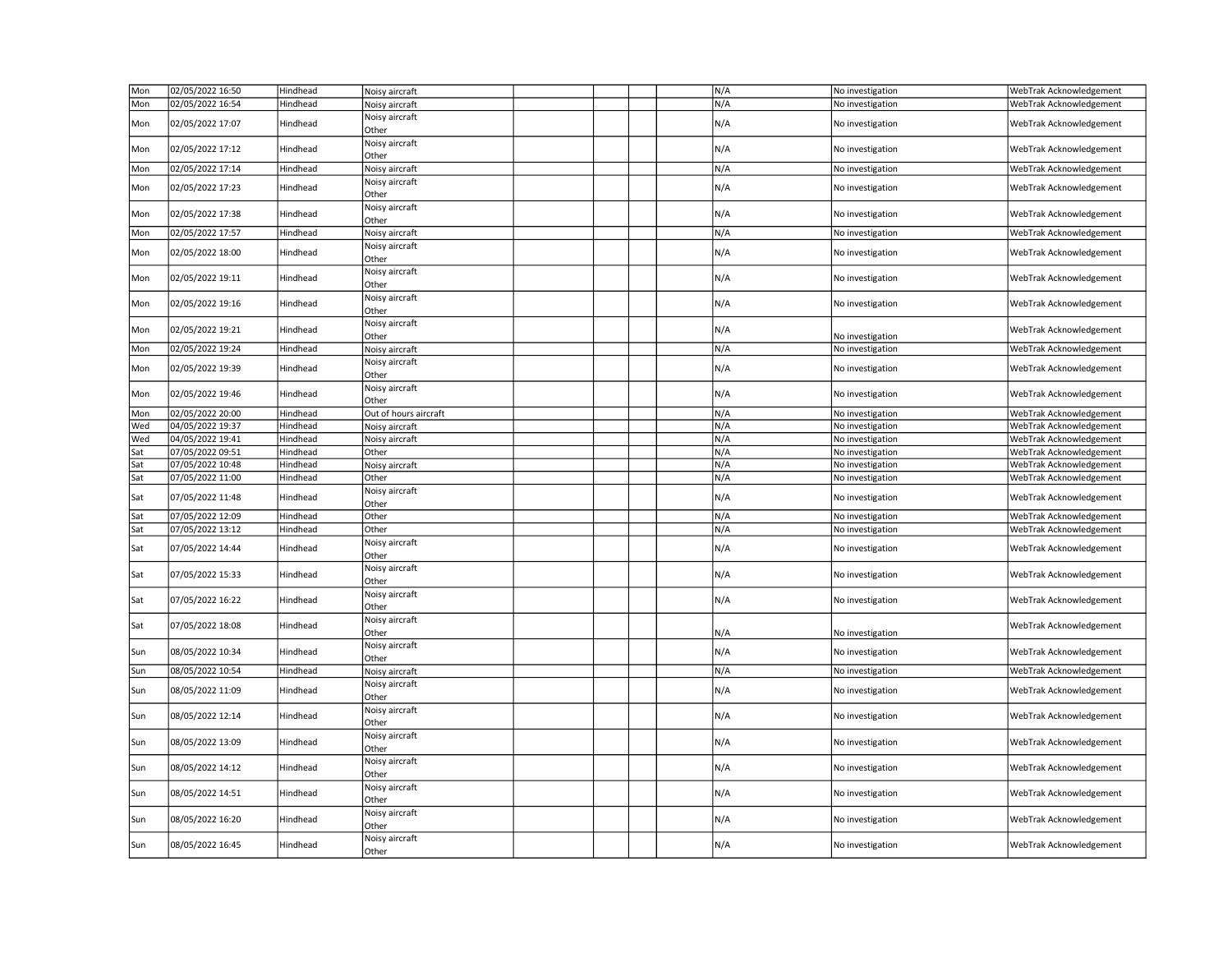| Sun | 08/05/2022 17:24 | Hindhead | Other                   |     |  | N/A | No investigation | WebTrak Acknowledgement |
|-----|------------------|----------|-------------------------|-----|--|-----|------------------|-------------------------|
| Sun | 08/05/2022 17:37 | Hindhead | Other                   |     |  | N/A | No investigation | WebTrak Acknowledgement |
| Sun | 08/05/2022 17:46 | Hindhead | Other                   |     |  | N/A | No investigation | WebTrak Acknowledgement |
| Mon | 09/05/2022 07:03 | Hindhead | Noisy aircraft          |     |  | N/A | No investigation | WebTrak Acknowledgement |
|     |                  |          | Noisy aircraft          |     |  |     |                  |                         |
| Mon | 09/05/2022 09:06 | Hindhead | Other                   |     |  | N/A | No investigation | WebTrak Acknowledgement |
| Mon | 09/05/2022 09:08 | Hindhead | Noisy aircraft          |     |  | N/A | No investigation | WebTrak Acknowledgement |
| Mon | 09/05/2022 09:52 | Hindhead | Noisy aircraft<br>Other |     |  | N/A | No investigation | WebTrak Acknowledgement |
| Mon | 09/05/2022 10:01 | Hindhead | Noisy aircraft          |     |  | N/A | No investigation | WebTrak Acknowledgement |
| Mon | 09/05/2022 11:54 | Hindhead | Noisy aircraft<br>Other |     |  | N/A | No investigation | WebTrak Acknowledgement |
| Mon | 09/05/2022 12:03 | Hindhead | Noisy aircraft<br>Other |     |  | N/A | No investigation | WebTrak Acknowledgement |
| Mon | 09/05/2022 13:14 | Hindhead | Noisy aircraft          |     |  | N/A | No investigation | WebTrak Acknowledgement |
| Mon | 09/05/2022 14:01 | Hindhead | Noisy aircraft          | N/A |  | N/A | No investigation | WebTrak Acknowledgement |
| Mon | 09/05/2022 16:49 | Hindhead | Noisy aircraft          |     |  | N/A | No investigation | WebTrak Acknowledgement |
| Mon | 09/05/2022 16:58 | Hindhead | Noisy aircraft          |     |  | N/A | No investigation | WebTrak Acknowledgement |
| Tue | 10/05/2022 07:02 | Hindhead | Noisy aircraft          |     |  | N/A | No investigation | WebTrak Acknowledgement |
| Tue | 10/05/2022 09:15 | Hindhead | Noisy aircraft          |     |  | N/A | No investigation | WebTrak Acknowledgement |
|     | 10/05/2022 09:37 | Hindhead | Noisy aircraft          |     |  | N/A | No investigation | WebTrak Acknowledgement |
| Tue |                  |          |                         |     |  |     |                  |                         |
| Tue | 10/05/2022 20:44 | Hindhead | Noisy aircraft          |     |  | N/A | No investigation | WebTrak Acknowledgement |
| Sat | 14/05/2022 09:20 | Hindhead | Noisy aircraft<br>Other |     |  | N/A | No investigation | WebTrak Acknowledgement |
| Sat | 14/05/2022 09:21 | Hindhead | Noisy aircraft<br>Other |     |  | N/A | No investigation | WebTrak Acknowledgement |
| Sat | 14/05/2022 09:47 | Hindhead | Noisy aircraft<br>Other |     |  | N/A | No investigation | WebTrak Acknowledgement |
| Sat | 14/05/2022 10:07 | Hindhead | Noisy aircraft          |     |  | N/A | No investigation | WebTrak Acknowledgement |
| Sat | 14/05/2022 11:02 | Hindhead | Noisy aircraft          |     |  | N/A | No investigation | WebTrak Acknowledgement |
| Sat | 14/05/2022 11:18 | Hindhead | Noisy aircraft<br>Other |     |  | N/A | No investigation | WebTrak Acknowledgement |
| Sat | 14/05/2022 11:42 | Hindhead | Noisy aircraft<br>Other |     |  | N/A | No investigation | WebTrak Acknowledgement |
| Sun | 15/05/2022 18:44 | Hindhead | Noisy aircraft<br>Other |     |  | N/A | No investigation | WebTrak Acknowledgement |
| Sun | 15/05/2022 18:50 | Hindhead | Noisy aircraft<br>Other |     |  | N/A | No investigation | WebTrak Acknowledgement |
| Sun | 15/05/2022 19:07 | Hindhead | Noisy aircraft<br>Other |     |  | N/A | No investigation | WebTrak Acknowledgement |
| Sun | 15/05/2022 19:15 | Hindhead | Noisy aircraft<br>Other |     |  | N/A | No investigation | WebTrak Acknowledgement |
| Sun | 15/05/2022 19:20 | Hindhead | Noisy aircraft          |     |  | N/A | No investigation | WebTrak Acknowledgement |
| Sun | 15/05/2022 19:35 | Hindhead | Noisy aircraft<br>Other |     |  | N/A | No investigation | WebTrak Acknowledgement |
| Sun | 15/05/2022 19:53 | Hindhead | Noisy aircraft<br>Other |     |  | N/A | No investigation | WebTrak Acknowledgement |
| Sun | 15/05/2022 20:01 | Hindhead | Out of hours aircraft   |     |  |     |                  | WebTrak Acknowledgement |
| Mon | 16/05/2022 08:50 | Hindhead | Noisy aircraft<br>Other |     |  | N/A | No investigation | WebTrak Acknowledgement |
| Mon | 16/05/2022 09:02 | Hindhead | Noisy aircraft          |     |  | N/A | No investigation | WebTrak Acknowledgement |
|     |                  |          |                         |     |  |     |                  |                         |
| Mon | 16/05/2022 11:20 | Hindhead | Noisy aircraft<br>Other |     |  | N/A | No investigation | WebTrak Acknowledgement |
| Mon | 23/05/2022 08:45 | Hindhead | Noisy aircraft<br>Other |     |  | N/A | No investigation | WebTrak Acknowledgement |
| Mon | 23/05/2022 08:53 | Hindhead | Noisy aircraft          |     |  | N/A | No investigation | WebTrak Acknowledgement |
| Mon | 23/05/2022 09:06 | Hindhead | Noisy aircraft          |     |  | N/A | No investigation | WebTrak Acknowledgement |
| Mon | 23/05/2022 09:19 | Hindhead | Noisy aircraft          |     |  | N/A | No investigation | WebTrak Acknowledgement |
| Mon | 23/05/2022 09:23 | Hindhead | Noisy aircraft          |     |  | N/A | No investigation | WebTrak Acknowledgement |
| Mon | 23/05/2022 09:36 | Hindhead | Noisy aircraft          |     |  | N/A | No investigation | WebTrak Acknowledgement |
|     |                  |          |                         |     |  |     |                  |                         |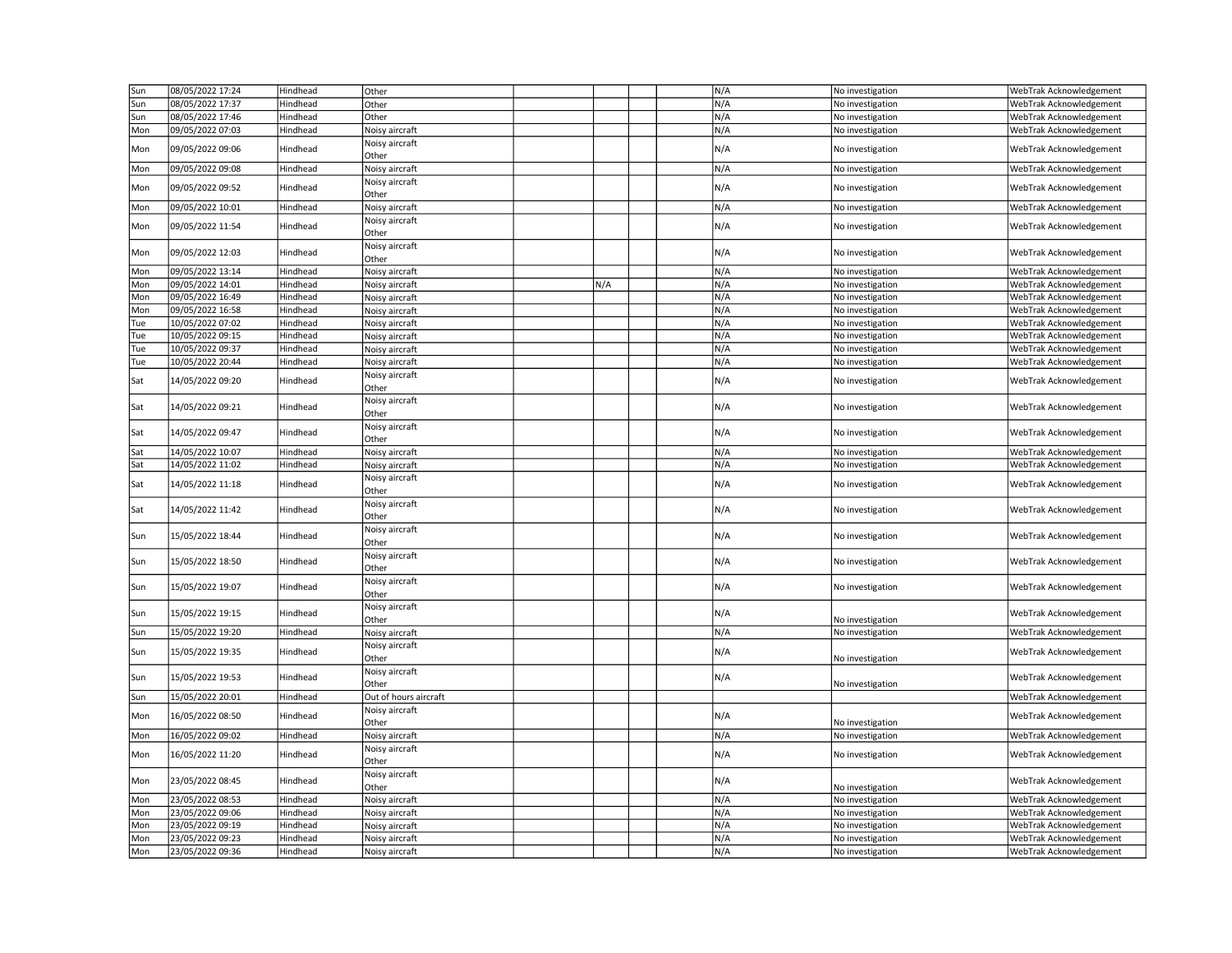| <b>I</b> Mon | 23/05/2022 09:40 | Hindhead | Noisy aircraft          |      | N/A | No investigation | WebTrak Acknowledgement |
|--------------|------------------|----------|-------------------------|------|-----|------------------|-------------------------|
| l Mon        | 23/05/2022 09:43 | Hindhead | Noisy aircraft          |      | N/A | No investigation | WebTrak Acknowledgement |
| l Mon        | 23/05/2022 12:17 | Hindhead | Noisy aircraft<br>Other |      | N/A | No investigation | WebTrak Acknowledgement |
| l Mon        | 23/05/2022 14:04 | Hindhead | Noisy aircraft          |      | N/A | No investigation | WebTrak Acknowledgement |
| <b>I</b> Mon | 23/05/2022 14:37 | Hindhead | Noisy aircraft<br>Other |      | N/A | No investigation | WebTrak Acknowledgement |
| l Mon        | 23/05/2022 15:21 | Hindhead | Noisy aircraft<br>Other |      | N/A | No investigation | WebTrak Acknowledgement |
| Mon          | 23/05/2022 17:14 | Hindhead | Noisy aircraft          |      | N/A | No investigation | WebTrak Acknowledgement |
| Mon          | 23/05/2022 17:46 | Hindhead | Noisy aircraft          |      | N/A | No investigation | WebTrak Acknowledgement |
| Fri          | 27/05/2022 15:45 | Hindhead | Noisy aircraft<br>Other | P180 | N/A | No investigation | WebTrak Acknowledgement |
| Fri          | 27/05/2022 15:57 | Hindhead | Noisy aircraft          |      | N/A | No investigation | WebTrak Acknowledgement |
| Fri          | 27/05/2022 16:00 | Hindhead | Noisy aircraft          |      | N/A | No investigation | WebTrak Acknowledgement |
| Fri          | 27/05/2022 16:14 | Hindhead | Noisy aircraft<br>Other |      | N/A | No investigation | WebTrak Acknowledgement |
| Fri          | 27/05/2022 16:36 | Hindhead | Noisy aircraft          |      | N/A | No investigation | WebTrak Acknowledgement |
| Fri          | 27/05/2022 16:59 | Hindhead | Noisy aircraft<br>Other |      | N/A | No investigation | WebTrak Acknowledgement |
| Fri          | 27/05/2022 17:16 | Hindhead | Noisy aircraft<br>Other |      | N/A | No investigation | WebTrak Acknowledgement |

| <b>Date and Time</b> | Town / City            | <b>Concerns</b>                                                         | <b>Operation</b> | R/W | <b>Type</b>     | Category   | <b>Infringement status</b> | <b>Explanation</b>      | <b>Response</b>                     |
|----------------------|------------------------|-------------------------------------------------------------------------|------------------|-----|-----------------|------------|----------------------------|-------------------------|-------------------------------------|
| 10/03/2022 06:30     | <b>Church Crookham</b> | Out of hours aircraft                                                   | <b>Transient</b> | N/A | A332            | <b>Jet</b> | <b>No</b>                  | <b>Unrelated to FAL</b> | Phone                               |
| 10/03/2022 22:16     | Farnham                | Noisy helicopter                                                        | <b>Transient</b> |     | <b>H47</b>      | Helicopter | N/A                        | <b>Unrelated to FAL</b> | <b>No Contact Details Submitted</b> |
| 13/03/2022 07:56     | Wanborough             | Out of hours aircraft                                                   | N/A              | N/A | N/A             | N/A        | N/A                        | <b>Unrelated to FAL</b> | Email                               |
| 08/04/2022 17:00     | <b>Churt</b>           | Noisy aircraft<br><b>Other</b>                                          |                  |     |                 |            | N/A                        | <b>Unrelated to FAL</b> | Email                               |
| 08/04/2022 17:11     | <b>Churt</b>           | Noisy aircraft<br>Other                                                 |                  |     |                 |            | N/A                        | <b>Unrelated to FAL</b> | Email                               |
| 08/04/2022 17:12     | <b>Churt</b>           | Noisy aircraft<br>Other                                                 |                  |     |                 |            | N/A                        | <b>Unrelated to FAL</b> | Email                               |
| 08/04/2022 17:16     | <b>Churt</b>           | Noisy aircraft<br>Other                                                 |                  |     |                 |            | N/A                        | <b>Unrelated to FAL</b> | Email                               |
| 11/04/2022 15:25     | Grayshott              | <b>Circling aircraft</b><br>Low aircraft<br>Noisy aircraft              |                  |     |                 |            | N/A                        | <b>Unrelated to FAL</b> | Email                               |
| 13/04/2022 12:00     | <b>Woodham</b>         | Increased movement frequency<br>Low aircraft<br>Noisy aircraft<br>Other |                  |     |                 |            | N/A                        | <b>Unrelated to FAL</b> | Email                               |
| 15/04/2022 08:46     | <b>Tilford Farnham</b> | <b>Other</b>                                                            | <b>Transient</b> |     | PA28 Piston     |            | No                         | <b>Unrelated to FAL</b> | Email                               |
| 10/05/2022 15:20     | Wrecclesham            | Low aircraft<br>Noisy aircraft                                          | <b>Transient</b> |     | R22             | <b>Jet</b> | No                         | <b>Unrelated to FAL</b> | Email                               |
| 18/05/2022 23:09     | Churt                  | Noisy aircraft<br>Out of hours aircraft                                 | <b>Transient</b> |     | <b>B773</b> Jet |            | N/A                        | <b>Unrelated to FAL</b> | Email                               |
| 27/05/2022 08:16     | Farnborough            | Other                                                                   |                  |     |                 |            | N/A                        | <b>Unrelated to FAL</b> | Email                               |
| 31/05/2022 22:42     | Guildford              | Low helicopter<br>Noisy helicopter                                      |                  |     |                 |            | N/A                        | <b>Unrelated to FAL</b> | Email                               |